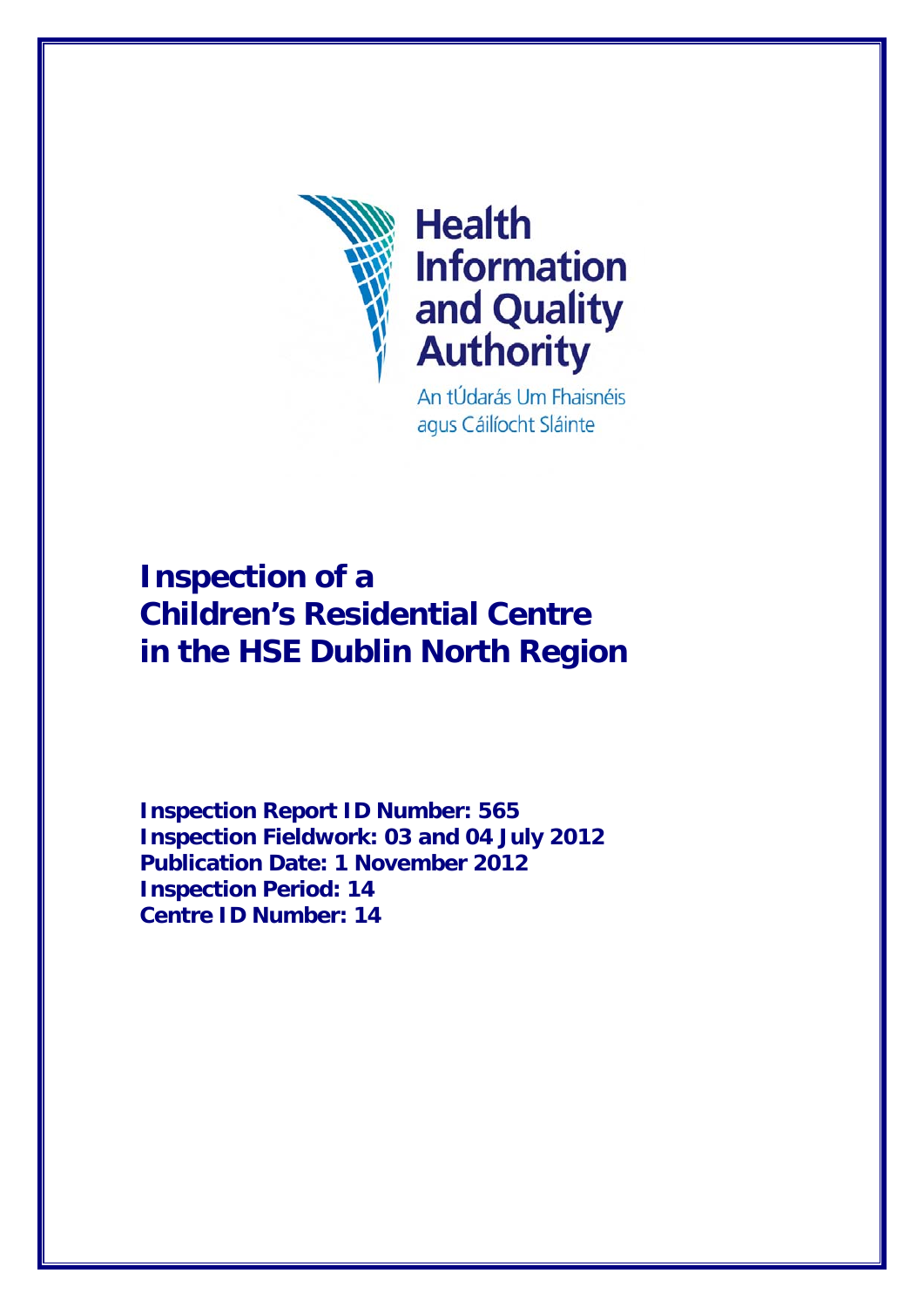#### **Contents**

#### **1. Introduction**

- 1.1 Methodology
- 1.2 Acknowledgements
- 1.3 Management structure
- 1.4 Data on young people

### **2. Summary of findings**

- **3. Findings**
- **4. Summary of recommendations**
- **5. Action Plan**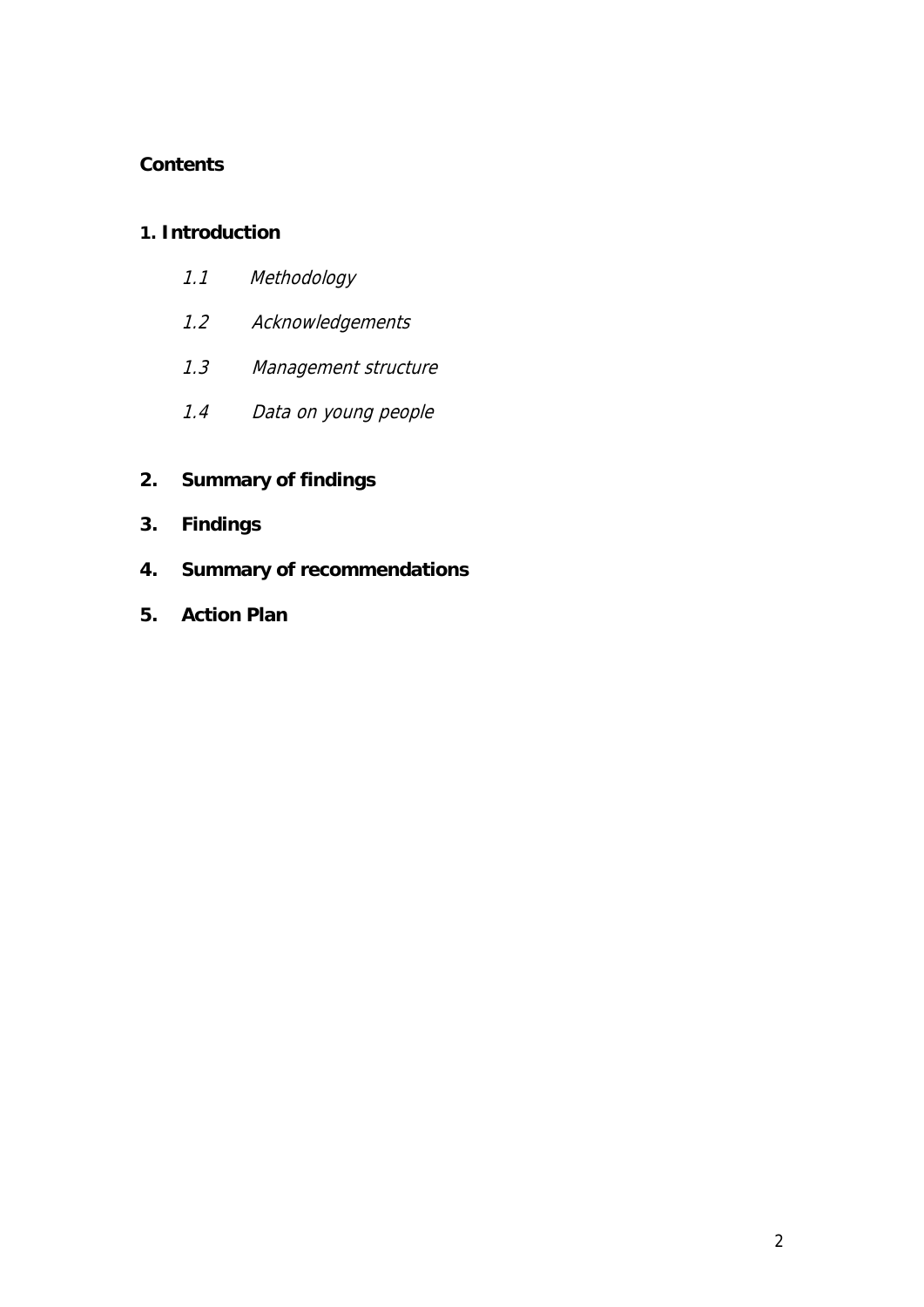#### **1. Introduction**

The Health Information and Quality Authority (HIQA) Social Services Inspectorate (SSI) carried out an announced inspection of a children's residential centre in the Health Service Executive (HSE), Dublin North East Area under Section 69(2) of the Child Care Act 1991. Ann Delany (lead inspector) and Kieran O'Connor (co-inspector) carried out the inspection over a two day period from the 03 to the 04 July 2012.

The centre was a large detached six bed roomed house located in a housing estate on the outskirts of a large town in the North East. The centre was close to local amenities which included schools and shops. The house was comfortable, bright and nicely decorated.

The centre provided medium-to-long-term care for five children aged 12 to 17 years of age. At the time of the inspection there were three young people living in the centre.

The centre was last inspected in February 2011. Previous inspections had taken place in January 2001, October 2006 and May 2009. The reports can be accessed on the Authority's website www.hiqa.ie as inspection reports 22, 162, 323, and 452.

#### **1.1 Methodology**

Inspector's judgments were based on an analysis of findings verified from several sources of evidence gathered through observation, examination of records and documentation, including:

- the centers' statement of purpose and function
- policies and procedures
- young people's care files
- census forms on young people, management and staff
- administrative records
- health and safety documents
- questionnaire completed by a young person

and interviews with the following:

- the Centre Manager
- the Acting Deputy Manager
- the Alternative Care Manager
- two social workers
- four social care workers
- one social care leader
- one chef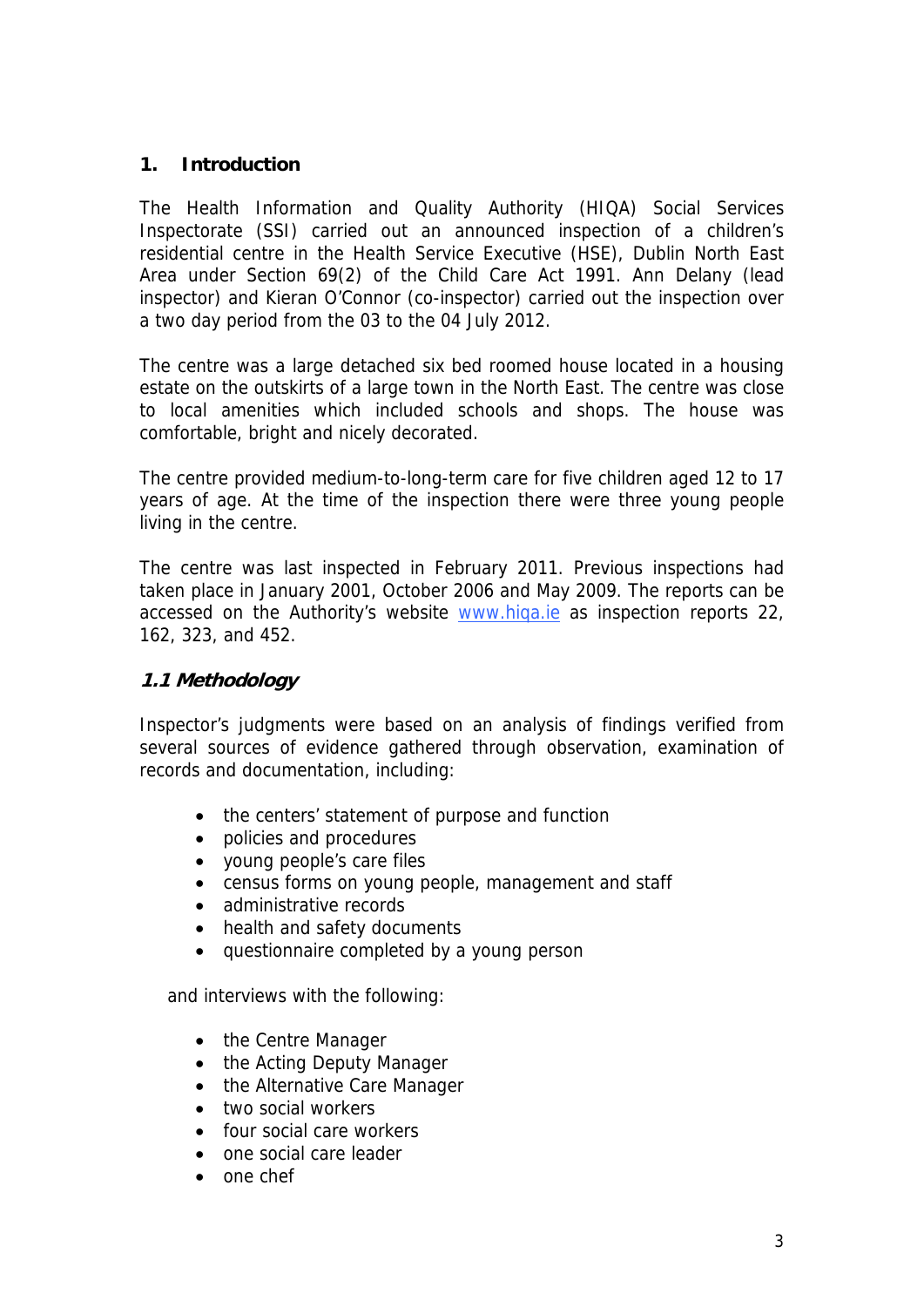• the HSE monitoring officer.

Three young people also met with inspectors individually.

#### **1.2 Acknowledgements**

The inspectors wish to acknowledge the hospitality and cooperation of the young people, staff members and other professionals involved in this inspection.

#### **1.3 Management structure**

The centre is under the management of the HSE. The Centre Manager reported to the Alternative Care Manager, who in turn, reported to the Area Manager for Child and Family Services. The Centre Manager was supported by a Deputy Manager. All care staff at the centre reported directly to the Centre Manager.

#### **1.4 Data on young people**

During the fieldwork the following young people were residing in the centre:

| Young<br>person | Age | <b>Legal Status</b> | <b>Length of Placement</b> | <b>Number of previous</b><br>placements                                                                                                                                  |
|-----------------|-----|---------------------|----------------------------|--------------------------------------------------------------------------------------------------------------------------------------------------------------------------|
| #1              | 17  | Care order          | 2 years 10 months          | None                                                                                                                                                                     |
| #2              | 17  | Care order          | 2 years 4 months           | 4 foster care<br>placements<br>2 residential<br>placements                                                                                                               |
| #3              | 16  | Care order          | 1 week                     | 4 relative foster care<br>placements<br>8 foster care<br>placements<br>1 high support<br>placement<br>1 support lodging<br>placement<br>2 detention school<br>placements |

Listed in order of length of placement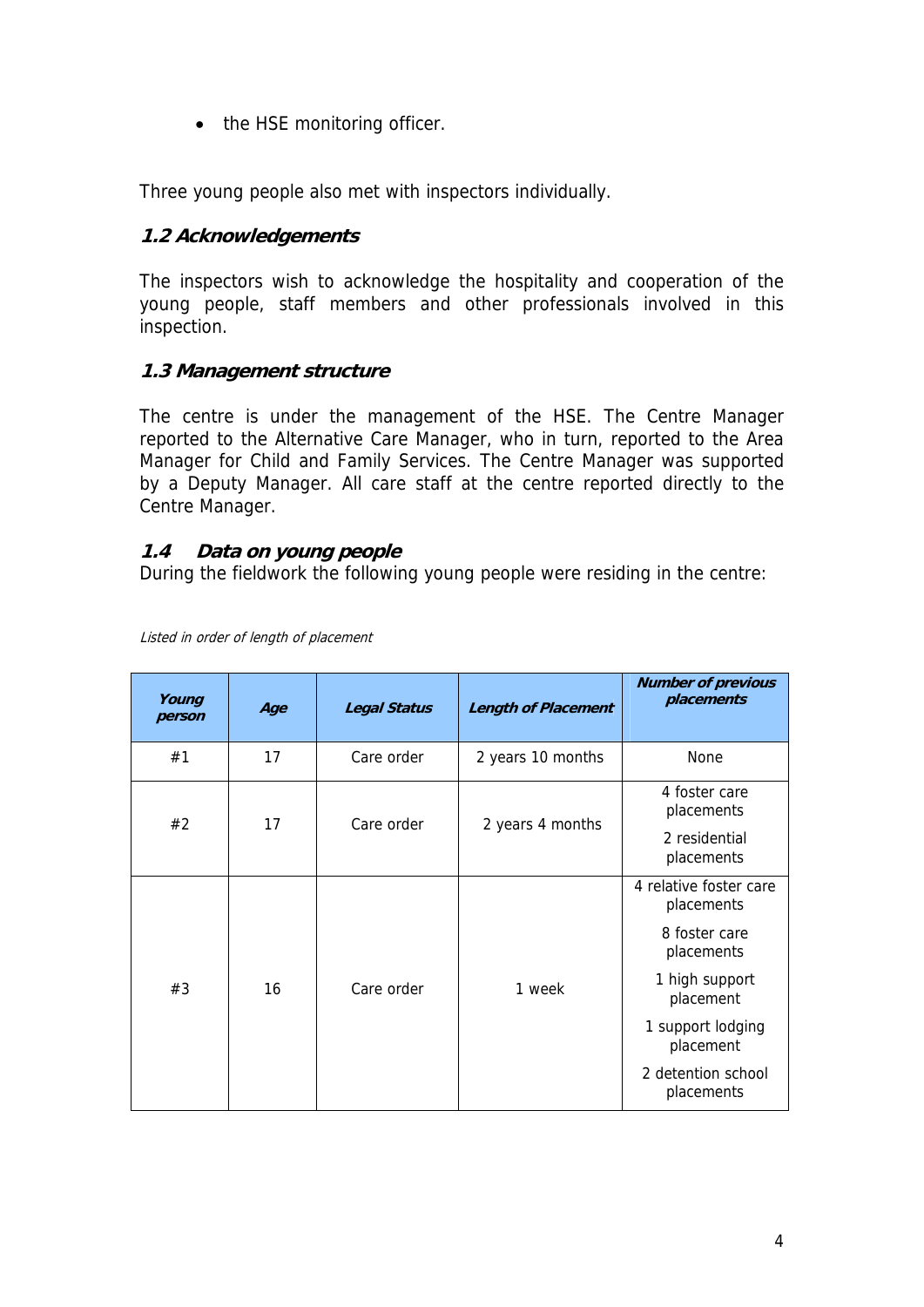#### **2. Summary of Findings**

The overall care of the young people in this centre was satisfactory, with evidence of a good level of care being provided, good support for young people and their families, and good practice in a number of areas. The young people reported that they liked living in the centre, and that generally they got on well with the manager, staff and social workers. The manager and staff presented as committed to providing a high-level of care to the young people using their service. Inspectors found the atmosphere in the centre to be warm and respectful, and observed positive relationships and appropriate interactions between the staff and young people. The relationship between the centre and the social workers for the young people was good and overall communication between both was found by inspectors to be satisfactory. The areas that did not meet the required standard were in relation to education, managing behaviour and fire safety.

#### **Practices that met the required standard**

#### Notification of significant events

This standard was met. The centre had a policy on significant events. Inspectors found that the centre had a clear system of notifying significant events that was in accordance with regulation and Children First: National Guidance for the Protection and Welfare of Children (2011). Social workers interviewed confirmed that the system was effective.

#### **Register**

This regulation and standard was met. The inspectors found that the register was up-to-date in relation to the young people living in the centre and contained all of the relevant information required by the regulations.

#### Monitoring

This standard was met. The centre was monitored by a HSE monitoring officer, who had visited the centre on three occasions in 2012. At the time of the inspection the Monitoring Officer's report was in draft form and unavailable to inspectors. Through interview the Monitoring Officer provided the inspectors with a verbal account of findings and recommendations. They also confirmed to the inspectors that they were notified of all significant events.

#### Contact with families

This standard was met. The centre had a policy on contact with family and a policy on contact with friends. All three young people had contact with their families and staff from the centre endeavoured to ensure these arrangements were maintained. On the days of the inspection two of the young people were driven to meet and spend time with their families. One young person met with during inspection recounted how their mother had been facilitated to visit the centre on the day of the young person's arrival.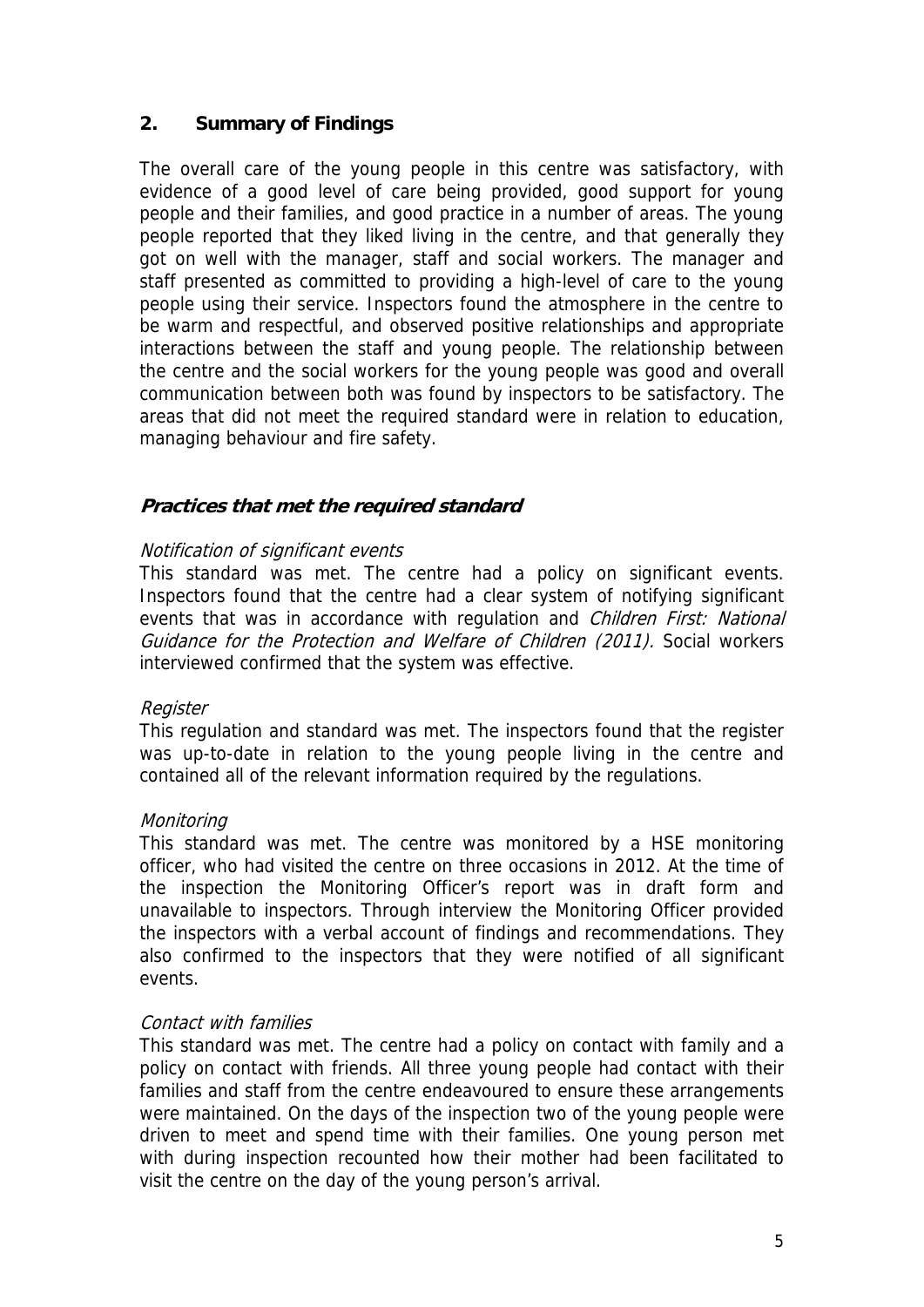#### Emotional and specialist support

This standard was met. The individual needs of each young person was assessed by the key worker and documented in the care file to facilitate interventions between the staff team and young person. Through interviews and a review of the young peoples' care files, inspectors found that there was a good standard of access to specialist services. However, young people chose not to attend at times and non-attendance was recorded in the young person's file. Care files reviewed contained evidence of communication between the centre and the relevant professionals.

#### **Aftercare**

This standard was met. The two young people had an allocated aftercare worker. Supports and entitlements were being identified for the young people by their social workers and key workers.

#### Care records

This standard was met. The centre had a policy on care planning and placement planning. The centre also had policies on report writing and record keeping, handovers, confidentiality and key working. The care records in the centre were of a reasonable standard. They were clear, accessible and well organised.

#### Food

This standard was met. The provision of food was good. The centre had a large kitchen with dining area and the preferences of the young people were taken into account. The centre had a chef and the young people were provided with opportunities to bake and prepare their own food if they so wished. Staff and the young people were observed sitting down for both lunch and dinner over the course of the inspection. Mealtimes were observed to be relaxed, good humoured, with plenty of conversation.

#### Restraint

This standard was met. Centre records showed that there were no incidents of physical restraint in the centre in the last 12 months. Through interviews and centre training records, inspectors found that staff were trained in Therapeutic Crisis Intervention (TCI), and that they were confident in their ability as a team to use physical restraint should the need arise to take such extreme measures.

#### **Health**

This standard was met. The centre had a policy on general physical health, sexual health, drugs and alcohol and medical attention. All young people living at the centre had a medical card and had access to a general practitioner (GP). Inspectors found, on review of care files, that the health needs of the young people were identified and addressed in their care plans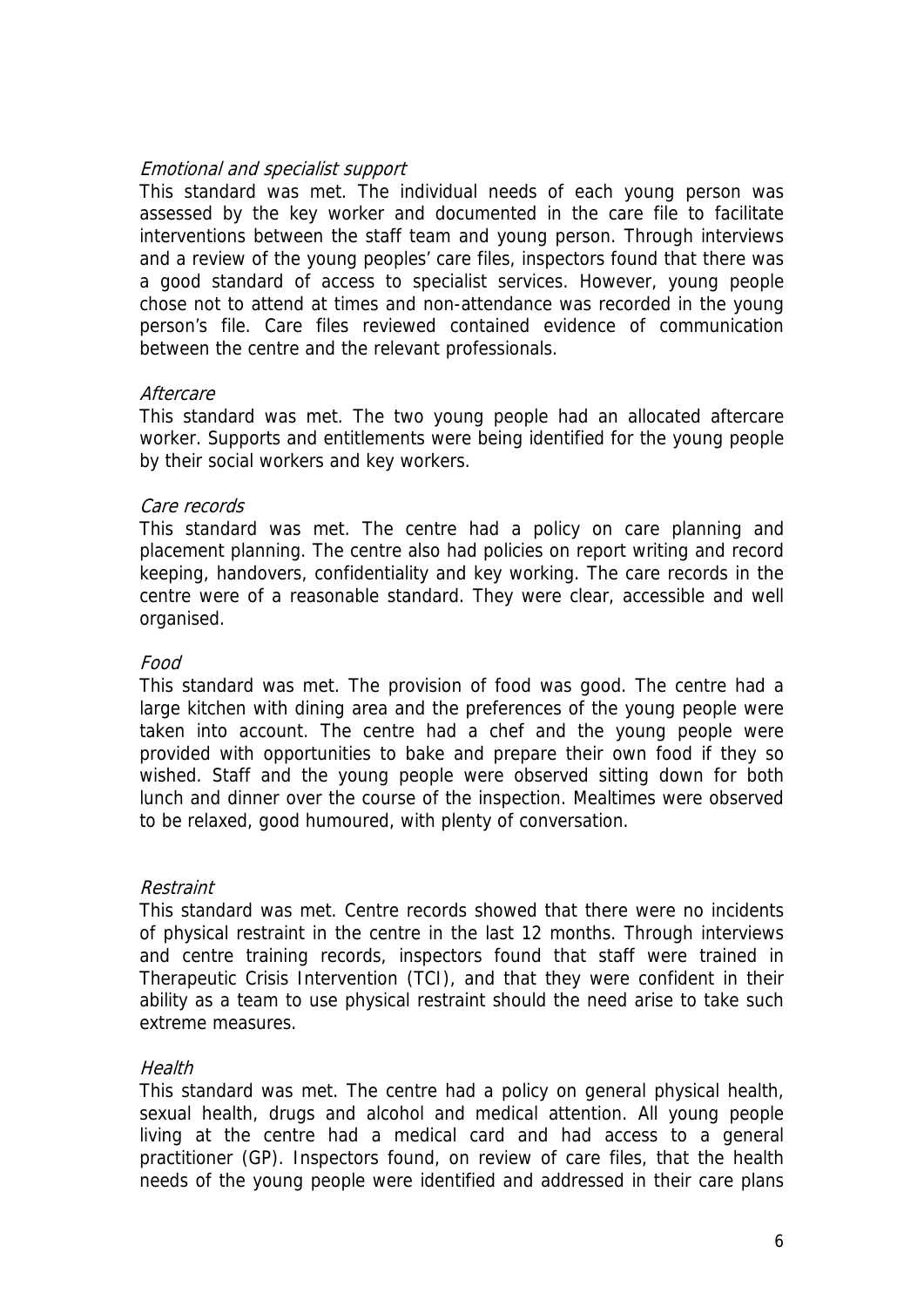and that young people had access to relevant specialist services when required.

#### **Practices that partly met the required standard**

#### Purpose and function

The standard on purpose and function was partly met. The centre had a draft statement of purpose and function supported by a range of policies. The centre was described as a caring environment in which up to five young people aged between 12 and 17 years on admission receive medium-to-long term care. The statement identified that the primary role of the centre is to ensure that the young people admitted to their care return home where possible and where this is not possible that the centre will work with the young people towards achieving a placement consistent with their needs and agreed plans. Inspectors found that the admissions of the three young people in the centre at the time of the inspection were all planned medium-to long term placements. However, in the previous six months the centre had admitted 2 young people, one an emergency admission, and one a temporary placement which were outside the scope of the purpose and function.

The inspectors recommend that HSE Dublin North East agree and sign off the statement of purpose and function and that the day-to-day operation of the centre is reflective of the statement of purpose and function.

#### Management

The standard on management was partly met. There had been significant changes in the line management of the service since the last inspection. The centre was managed by a suitably qualified person who had taken up the post in the last three months. She was assisted by an acting deputy social care manager who was qualified and had numerous years of residential experience. The centre operated an on-call system which ensured that a named member of the management team was contactable in the event of an emergency.

The centre manager reported to the alternative care manager who provided supervision, and was informed of significant events. Through interview inspectors identified that this was evolving as a good working relationship. The alternative care manager reported to the area manager for child and family services for this centre.

The Centre Manager and Alternative Care Manager identified that since the current centre manager had taken up the post a number of changes had been implemented within the centre including the focus of the centre being on the young people, line management changes, clarity of role, and practice changes, for example risk assessment and behaviour management.

Staff meetings took place weekly and the agenda of this meeting had changed to ensure matters relating to the young people were prioritised and discussed first, then other issues, for example, staffing and house issues.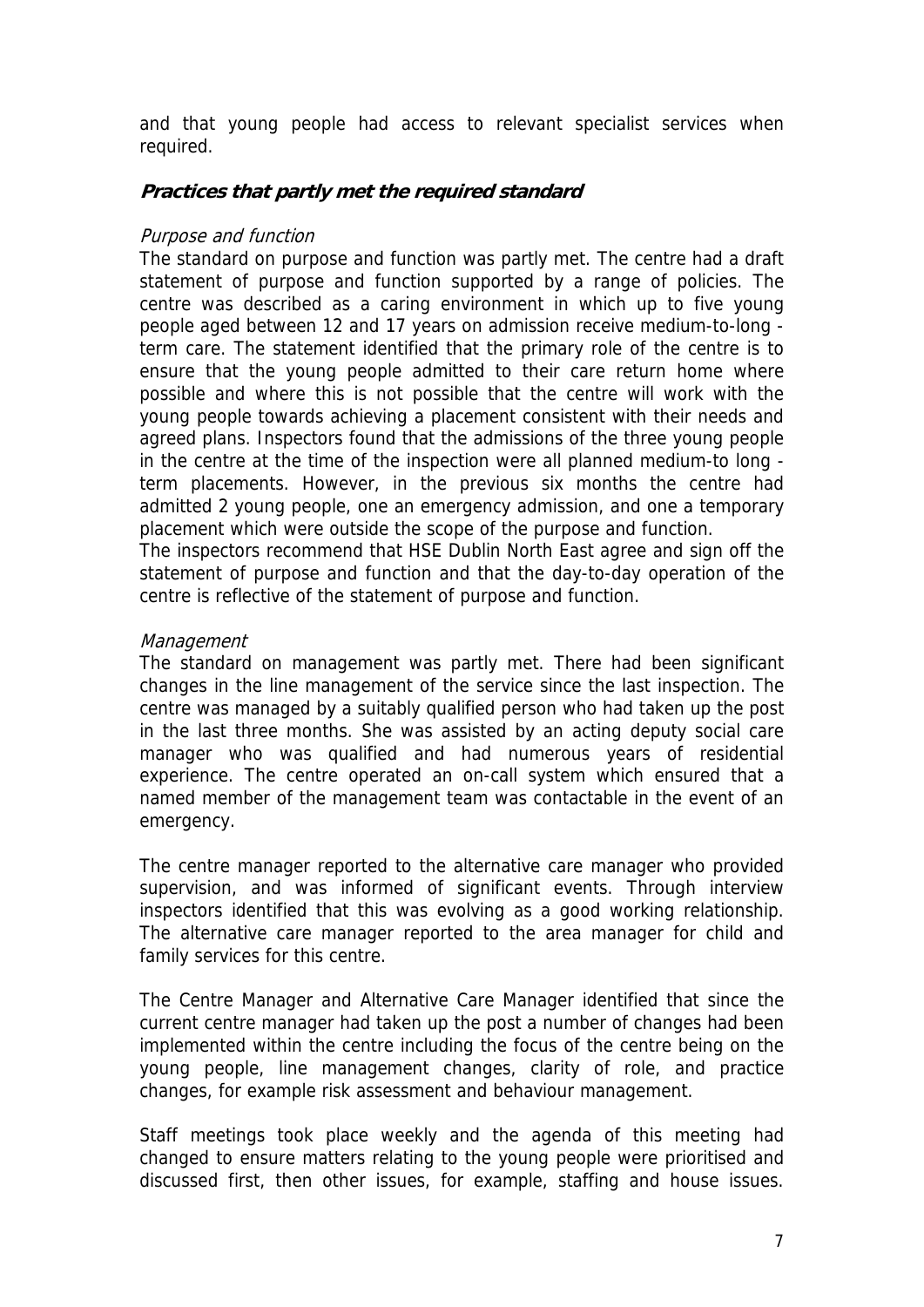Debriefing had been the first agenda item in the past and the centre manager had discontinued this. Staff reported that they found this a worthwhile part of their meeting and the Centre Manager reported that she did plan to reintroduce debriefing to the meeting. However, she intended that the debriefing would be more reflective of practice issues. The inspectors identified that not all members of the staff team were included in the staff meeting.

One of the recommendations from the last inspection was that the external management should monitor and support the work of the manager and staff team in order to improve outcomes for children in the centre. The inspectors identified that since the change in management structures, earlier in the year, there had been some progress in relation to this recommendation with the alternative care manager providing supervision for the centre manager and meeting with staff locally. Further work is required in order to improve the outcomes for children in the centre.

The monitoring officer, in advance of issuing a draft report, had provided the centre manager and external manager with preliminary findings from the monitoring inspection. It was not clear to the inspectors that management had prioritised the required actions from these preliminary findings with agreed implementation timelines and persons responsible. Inspectors recommend that the centre manager and alternative care manager review this inspection; previous recommendations from inspections carried out by the Authority and the Monitoring Officers recommendations and put a prioritised action plan in place with agreed timelines and person responsible.

The inspectors recommend that the HSE Dublin North East ensures that the managers, involved in the centre, have mechanisms in place to assess the quality and effectiveness of the services provided in the centre, particularly the outcomes for the young people.

#### **Staffing**

This standard was met in part. Staff were knowledgeable about the young people in the centre. The centre was staffed with 12 full-time permanent staff and one part-time permanent post comprising the manager, four social care leaders, seven social care workers and a part time chef. The average age of staff within the centre was 39 years and staff had a minimum of 5 years experience within the service. Three of the staff within the centre were unqualified in either social care or another relevant qualification, though they had extensive experience of residential care, having each worked in the service for over 10 years. Inspectors recommend that the HSE Dublin North East carry out a review of unqualified staff and put a training plan in place to address any identified deficiencies.

The staff roster identified that staff were deployed to meet the needs of the young people over the 24 hours. Care staff covered night-duty with 2 staff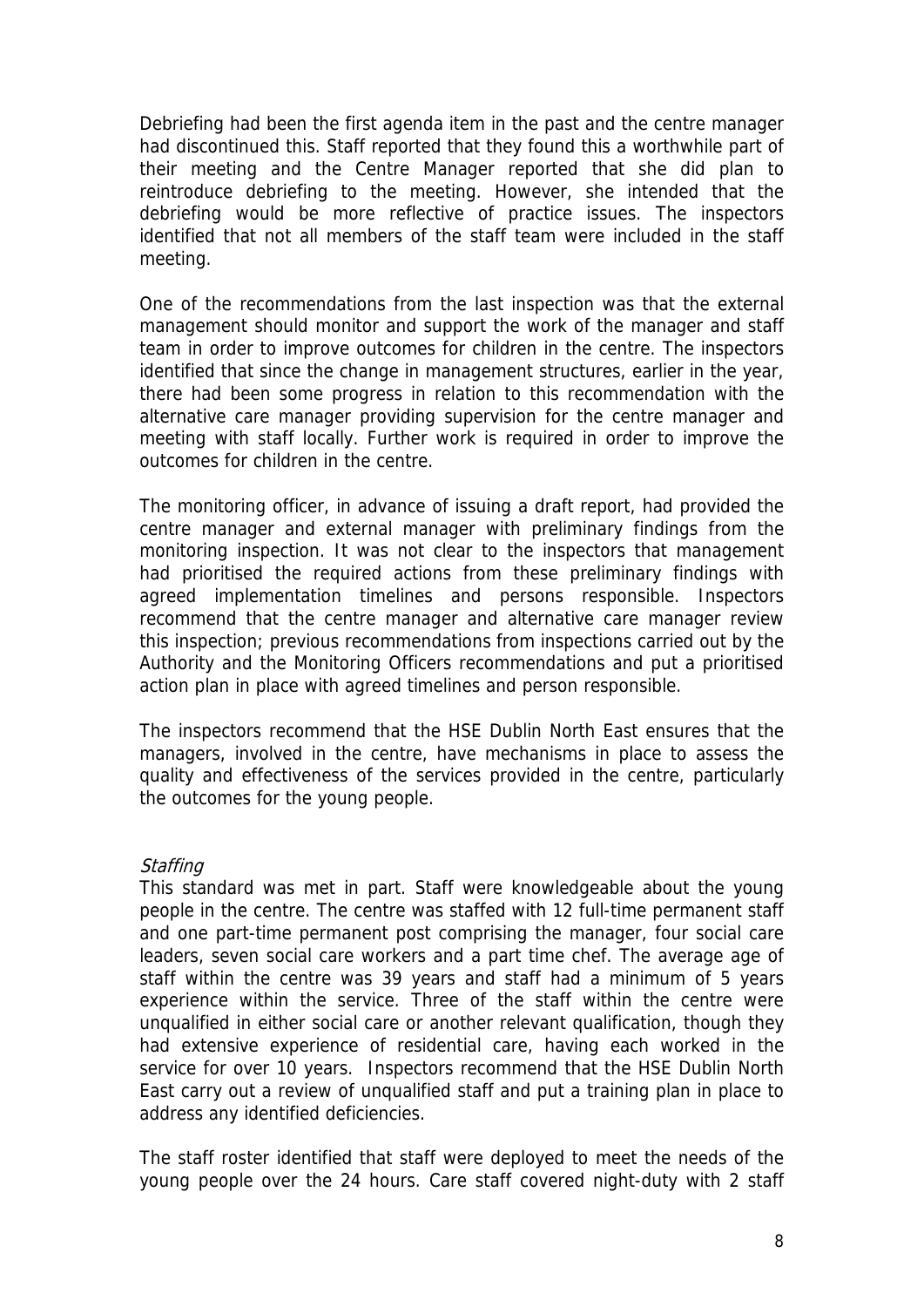members sleeping in the centre overnight. However, the Centre Manager was unable to confirm that a qualified care leader was on duty at all times as per the regulations. Staff absenteeism was identified as an issue for the centre with a rate of approximately 24% reported.

The inspectors randomly examined the files of 4 staff members and found that all had been appropriately vetted through criminal record check from An Garda Síochána prior to taking up duty and 3 satisfactory references, some of which had been received after commencement of employment.

Inspectors recommend that the HSE Dublin North East rigorously meets the requirements by obtaining Garda clearance and three satisfactory references prior to commencement of employment in all future appointments of staff in children's residential centres.

Inspectors also recommend that the centre aims to have a qualified care leader on duty on each shift.

#### Supervision and support

This standard was partly met. The centre had a policy on staff supervision. The Centre Manager informed inspectors that since taking over the management of the centre she had formally supervised all staff, as a once off, with the exception of staff on sick leave. Team leaders were accountable for formal supervision and this was in the early stages of evolvement. A sample of staff files reviewed by inspectors showed that the Centre Manager had provided supervision and that the supervision was being developed to focus on the needs of the young people and implementation of their placement plans and staff accountability. The Centre Manager was supervised by the Alternative Care Manager.

The inspectors recommend that the HSE Dublin North East ensures that the practice of regular and formal staff supervision is embedded within the centre, ensuring it is linked with the implementation of the young people's individual placement plans.

#### Training and development

This standard was partly met. Training had been reviewed by the Centre Manager and Alternative Care Manager and there was a plan for staff to be trained on new behaviour management and risk management programmes. Staff reported that they had opportunities to identify training and development requirements. The Centre Manager and Monitoring Officer had identified details of personnel who would assist in providing training to the staff team on working directly with children. However, the centre did not have a needs analysis completed based on the needs of the young people residing in the centre and the staff profile or a staff development and training programme for 2012. This was also identified during the last inspection.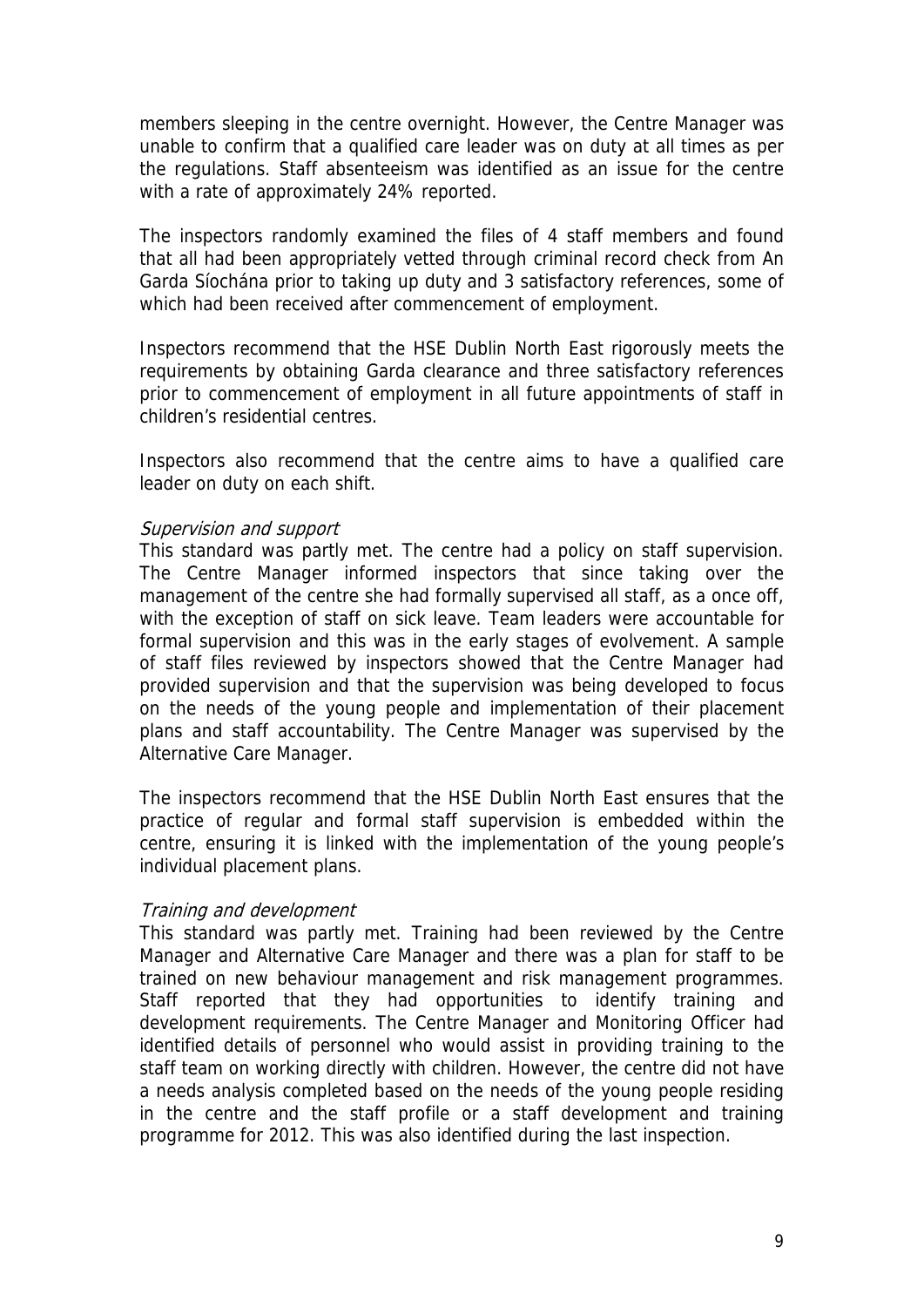Inspectors recommend that the HSE Dublin North East ensures that the centre undertakes a needs analysis in order to implement an effective, ongoing staff development and training programme for the care and education of staff.

#### Administrative files

This standard was partly met. The centre had a policy on report writing and record keeping, on handovers and on confidentiality. The centre was found to have good systems of recording relevant information relating to the young people and the staff that facilitated good communication across the staff team. However, the Centre Manager was not able to demonstrate clear financial management systems and records.

Inspectors recommend that the HSE Dublin North East ensures that the centre has effective financial management systems in place for relevant finances managed within the centre.

#### Children's Rights

This standard was met in part. The centre had a policy on consultation with young people. Young people were consulted individually about the day-to-day running of the centre. This was also evidenced during the inspection, when inspectors observed staff engaging with young people in relation to matters concerning them in the centre. Young people recounted that staff were respectful of the young people's views and endeavoured to change things, if feasible.

A policy was in place on young people's access to information. Young people identified and confirmed that they could access their records and information recorded in them. Young people and their families also received information about their placements.

The centre had a policy for the management of complaints and grievances. The staff team identified that they had had no complaints in 2012. The young people knew how to make a complaint and could identify people to make a complaint to within the centre. The inspectors viewed the complaints policy and complaints register. The definition of a complaint related to formal complaints and there was no system for recording informal complaints or identifying trends. The detail in the complaints register in relation to the conclusions from review of complaints was very brief.

Inspectors recommend that:

(1) the centre maintains a record of all complaints detailing the investigation and outcome of the complaint and whether or not the complainant is satisfied.

(2) the centre should also review the systems in place to monitor the incidence and outcomes of all complaints and grievances to facilitate continuous quality improvements and system learning.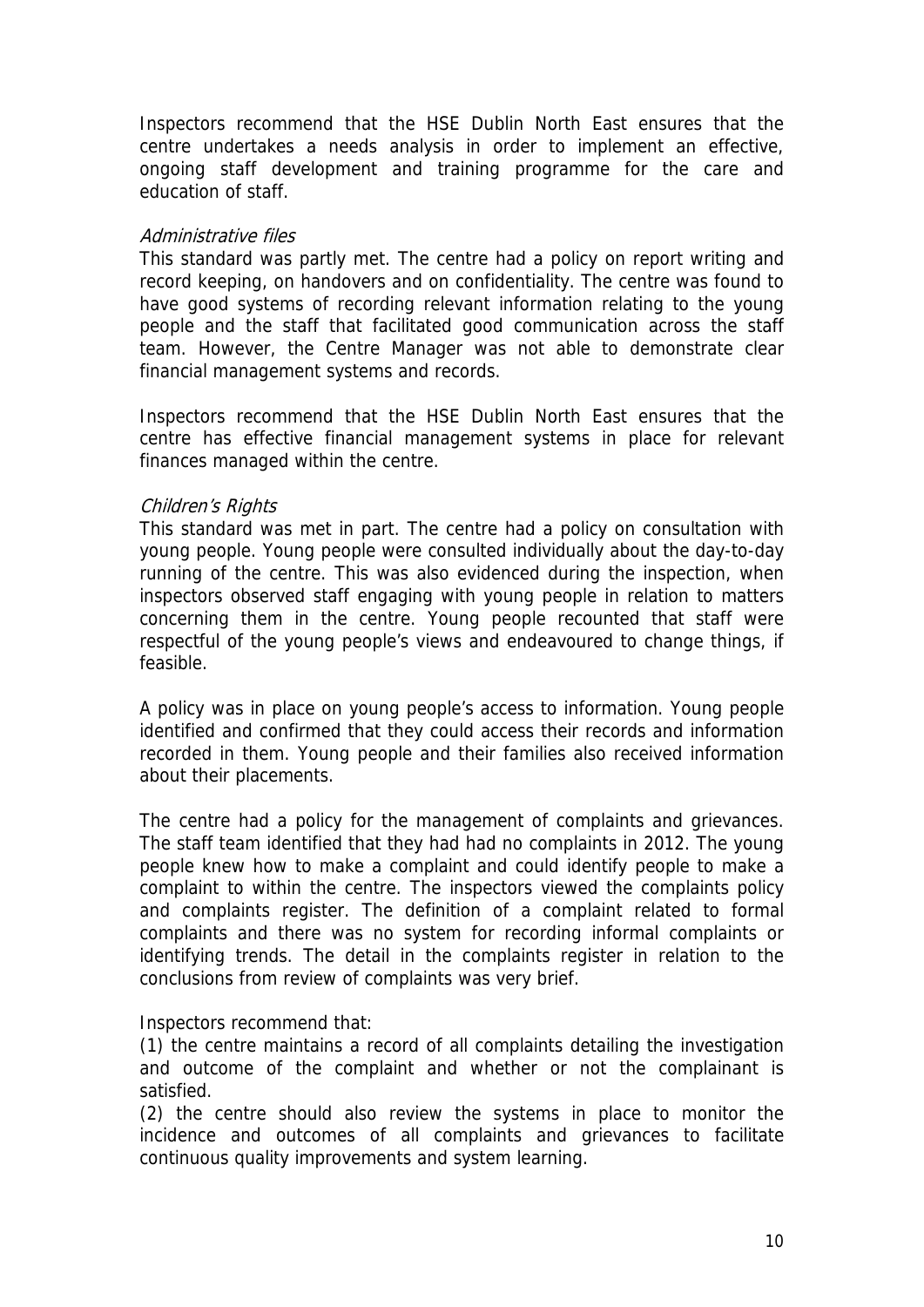#### Planning for children and young people Suitable placement and admissions

This standard was partly met. The centre had a policy on admissions. Children and young people were admitted to the centre through a HSE regional admissions and discharge committee. There was a collective risk assessment process to assist the decision making process. At the time of the last inspection, inspectors recommended that this risk assessment system be reviewed as it was not sufficiently robust to identify the risks in a centre prior to the placement of children. The focus was more on the risky behaviours of children currently in the centre with insufficient assessment on the impact of the new placement. The inspectors were not assured that this process had changed.

The Centre Manager and supervising social workers spoken with were satisfied that the centre was suitable and met the needs of the young people placed in the centre at the time of the inspection. However, one social worker identified that she had removed a young person she was responsible for, on one occasion in the past four months as another young person in the centre posed a risk to the young person. The other young person's placement ended in an unplanned discharge to another residential centre after only 4 weeks.

The young people met with were knowledgeable in relation to the reason for and purpose of their placement and somewhat knowledgeable about future plans. The inspectors found evidence, when reviewing the file of a young person recently admitted to the centre, of sufficient information about the young person that was provided in advance of their placement. Staff members confirmed that the information received in advance was adequate.

As recommended following the last inspection, inspectors recommend that the HSE Dublin North East should review the current admissions risk assessment process to ensure it is robust for the wellbeing and safety of children and young people.

Inspectors also recommend that the HSE Dublin North East ensures that the admission policies and practices take account of the need to protect young people from abuse by their peers.

#### Statutory care plans and reviews

This standard was met in part. The young people had statutory care plans prepared and reviewed in accordance with the regulations. Social workers and staff informed inspectors that the young people and their parents were consulted and involved in drawing up and reviewing the young persons care plan. All of the young people had statutory child in care reviews in accordance with the Regulations and National Standards. Placement plans for 2 of the young people did not reflect preparation for independent living and aftercare and therefore did not guide the work of staff in the centre.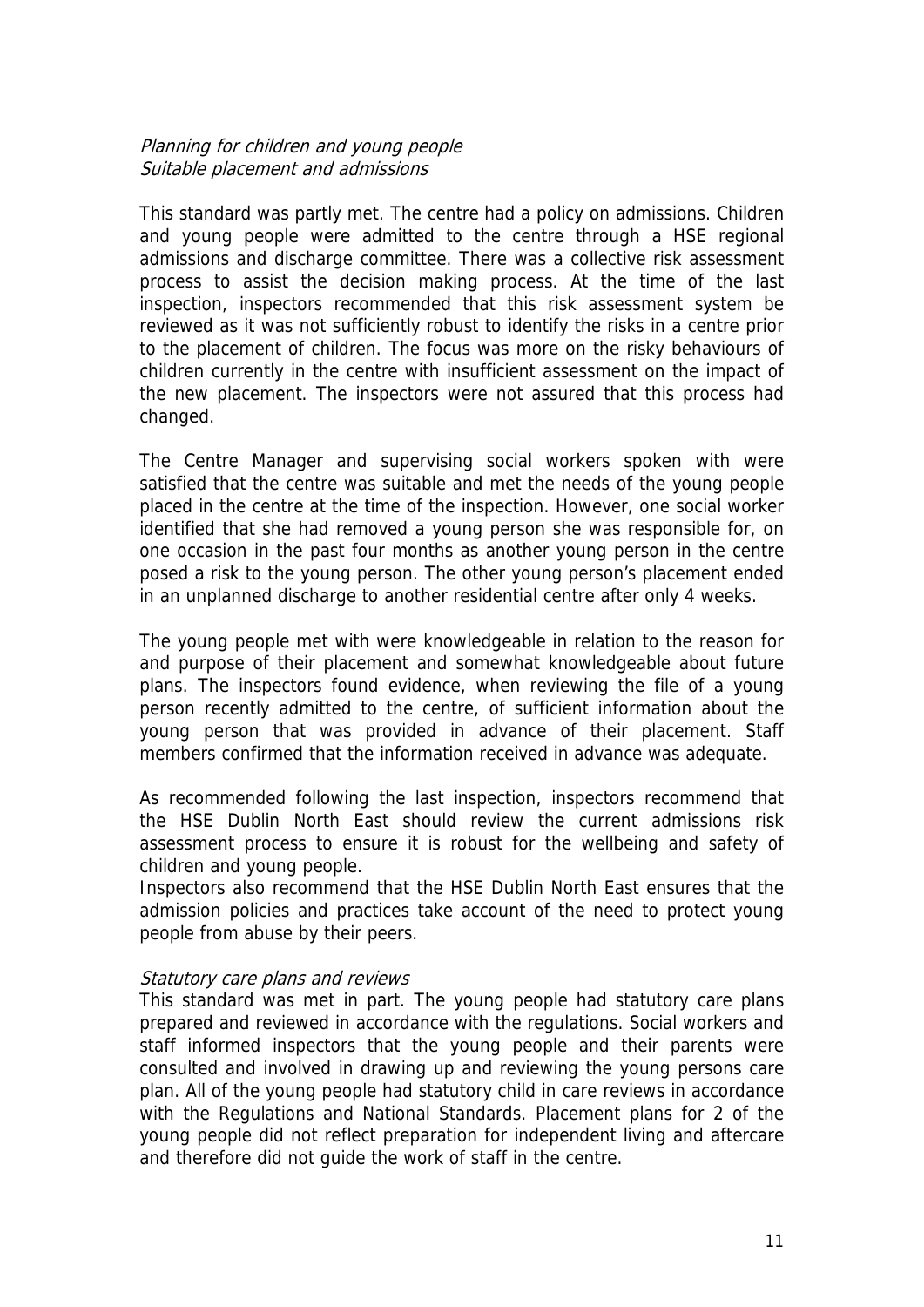Inspectors recommend that the HSE Dublin North East ensures that all placement plans reflect the needs of the young people living in the centre and guide the work of staff.

#### Social worker role/supervision and visiting of children

This standard was partly met. Through documentation review and interview, the inspectors identified that social workers visited the young people regularly, including meeting them in private. The young peoples' records included details of all communication between the centre staff and the social worker. However, a record of every visit to the young person by the supervising social worker was not entered in the centre's care file with details of any action taken as a result of the visit.

The 2 social workers interviewed reported that they were satisfied that currently; the young people were safe and well cared for. Both identified that they received notification of significant events, including unauthorised absences. However, one child protection incident remained outstanding almost 12 months later.

Inspectors recommend that the HSE Dublin North East ensures that a record of every visit to a young person by the supervising social worker is entered in the centre's care file with details of any action taken as a result.

#### Preparation for leaving care

This standard was partly met. Through interview with the young people, staff and review of care files, inspectors found some direct work was being carried out with young people in developing their social skills and encouraging independence. Inspectors found evidence of good one-to-one key working sessions with the young people on independent living. Inspectors were informed that one young person was doing some of their own cooking and their grocery and clothes shopping. However, staff from the centre were required to be present in order to pay for the provisions. While two young peoples' discharge from the centre was imminent; a preparation for leaving care plan did not represent their imminent discharge or the plans of where they were going to live.

Inspectors recommend that the centre develops a preparation for leaving care programme for all young people appropriate to their age, understanding and maturity which is reflective of where they are going to live. Inspectors also recommend that the HSE Dublin North East reviews its system of paying for clothing or groceries when young people are being prepared for leaving the centre.

#### **Discharges**

This standard was partly met. The centre's register identified that over the last 12 months a number of discharges from the centre were planned. However, one young person had been discharged from the centre, to another residential unit, in an unplanned manner, and not in keeping with their care plan.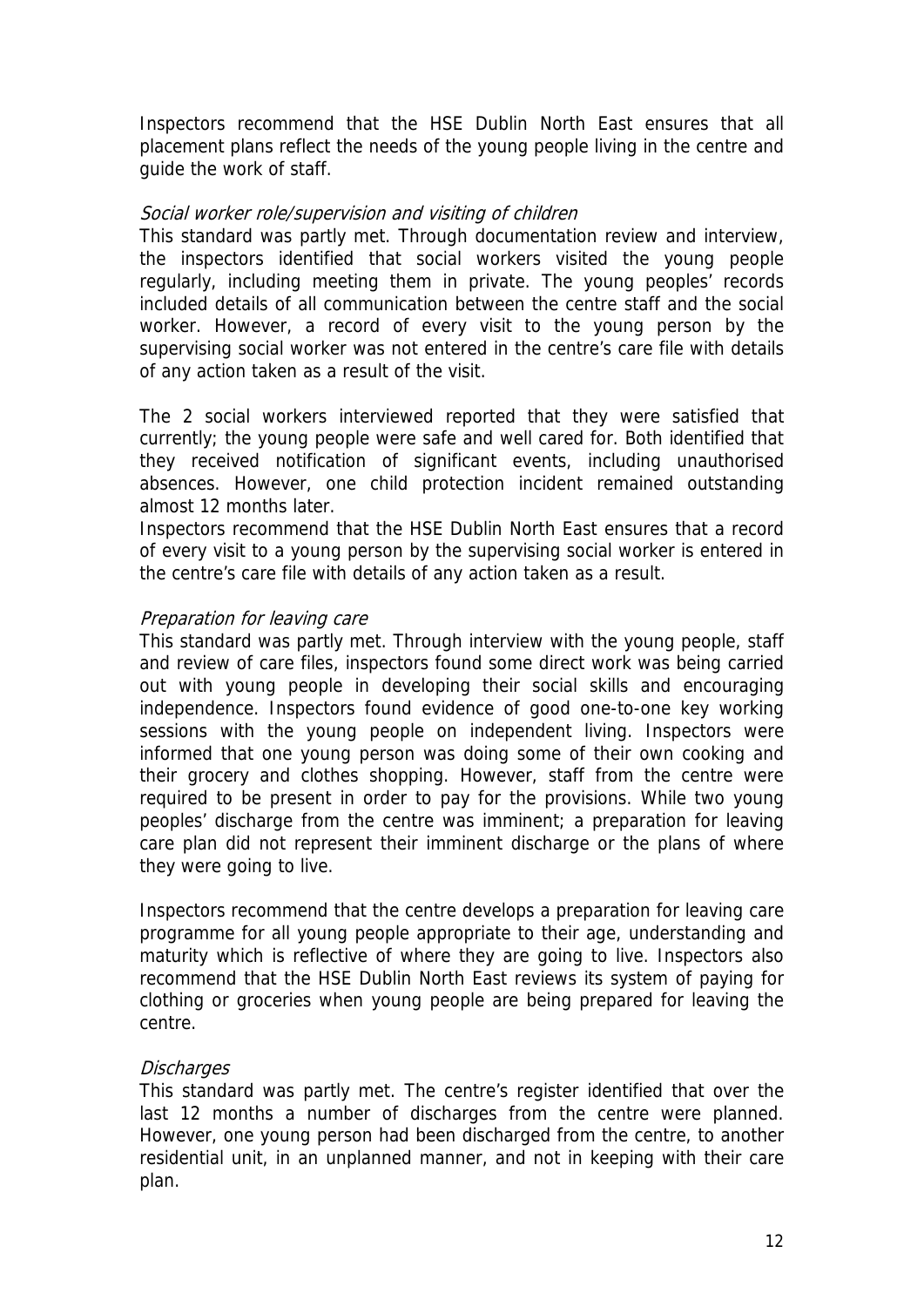The inspectors recommend that the HSE Dublin North East ensures that all young people are discharged from the centre in a planned manner within the care review process.

#### Individual care in group living

This standard was partly met. Each young person had their own room and could personalise them to their liking. The young people were well presented and advised inspectors that they had sufficient clothing, received pocket money and went on activities if they wished. Young people had access to a computer and the Centre Manager advised that there was a policy in place in relation to its use and that staff within the centre managed its use. All of the young people spoken with could name staff members that they would talk to if they had difficulties or concerns. However, further work is required with the young people to ensure they have the skills and competencies necessary for adulthood and citizenship.

Inspectors recommend that the HSE Dublin North East ensures that all young people, within the residential care setting, are provided with the skills, competencies and knowledge necessary for adulthood and citizenship.

#### Race, culture, religion, gender and disability

This standard was partly met. The young people at the centre came from different ethnic backgrounds and there was no evidence of any discrimination. There was evidence of the centre collecting and sharing information about one young person's family and community with them. While it was reported that staff would encourage the young people to attend religious services there was no evidence of any role models within the centre to encourage attendance.

#### Absence without authority

This standard was partly met. The centre had a policy on unauthorised absences and held a register of absences. In the 12 months prior to the inspection there had been 73 unauthorised absences. Records did show that unauthorised absences in 2012 had shown a reduction with 14 recorded. The centre used the HSE Garda Síochána protocol for reporting young people missing.

Inspectors recommend that the HSE Dublin North East should ensure that absences without authority are appropriately managed and addressed.

#### Safeguarding child protection

This standard was partly met. The centre had comprehensive written policies on safe practice and child protection. A number of staff had received full training in Children First: National Guidance for the Protection and Welfare of Children 2011. Inspectors identified that not all staff were trained in Children **First including the Centre Manager.**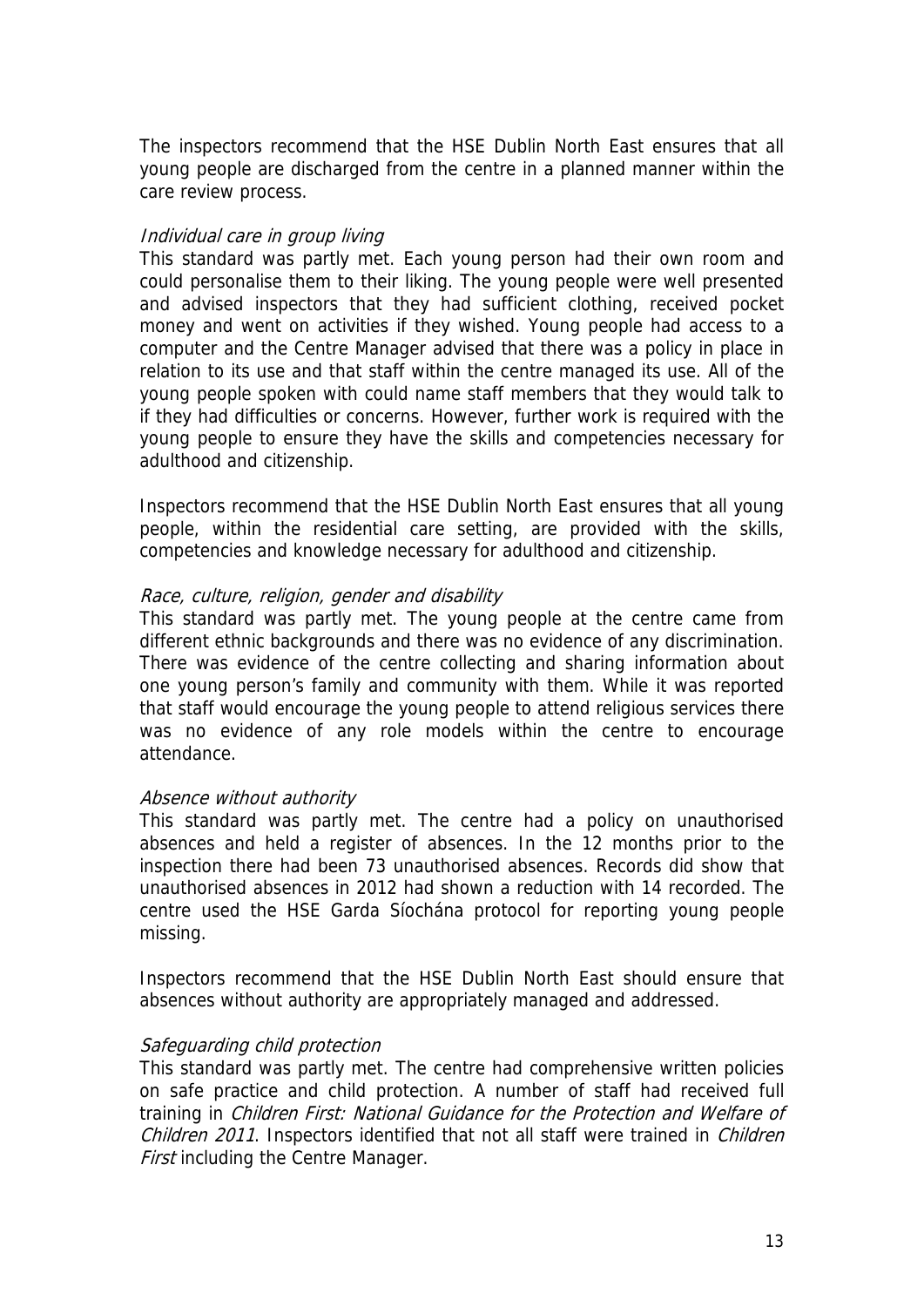Recruitment processes were in place to safeguard children and young people in the centre, including Garda vetting and reference checks.

All of the young people at the centre had an allocated social worker and one young person had a guardian-ad-litem. Staff informed inspectors that the young people had facilities to make and receive telephone calls in private.

The staff team had a good understanding of the child protection system and safeguarding practice internal to the centre. Inspectors found that they had appropriately notified serious concerns to the social work department.

Staff reported that the young people were spending more time in the centre than previously had happened. There was one child protection concern reported to the relevant social work department in 2012. However, the Monitoring Officer had not been notified about this. Inspectors found that one child protection concern in 2011 remained open. However, the Centre Manager did not have full knowledge of this child protection notification while it had been identified in the Monitoring Officer's report. Similar findings had been identified at the previous inspection and therefore the recommendations remain the same.

Inspectors recommend that the HSE Dublin North East should ensure that all outstanding child protection reports are concluded in a timely manner following a coordinated response with the relevant agencies.

The HSE Dublin North East should also ensure that actions taken by social workers in response to child protection notifications are clearly recorded on the case file and children and families are kept informed of the process and outcome.

Inspectors recommend that all staff in the centre attend Children First 2011 training as soon as possible, and that the Centre Manager attends appropriate child protection training.

#### Accommodation

This standard was partly met. The centre was spacious and adequate for the number of young people to whom it provided a service. The general décor and furnishings in the interior of the house were of a reasonable standard, and the accommodation was homely. The house was well maintained externally and similar to the other houses in the neighbourhood with the exception of the staff office which was to the front of the centre and took away from the homely facade. Inspectors recommend that the HSE Dublin North East review the position of the staff office.

The house design offered opportunities for young people to have both private time and to engage with others. There was a spacious kitchen that contained a large dining table and a living area with comfortable seating. The kitchen opened out into the garden which also contained a pleasant seating area. The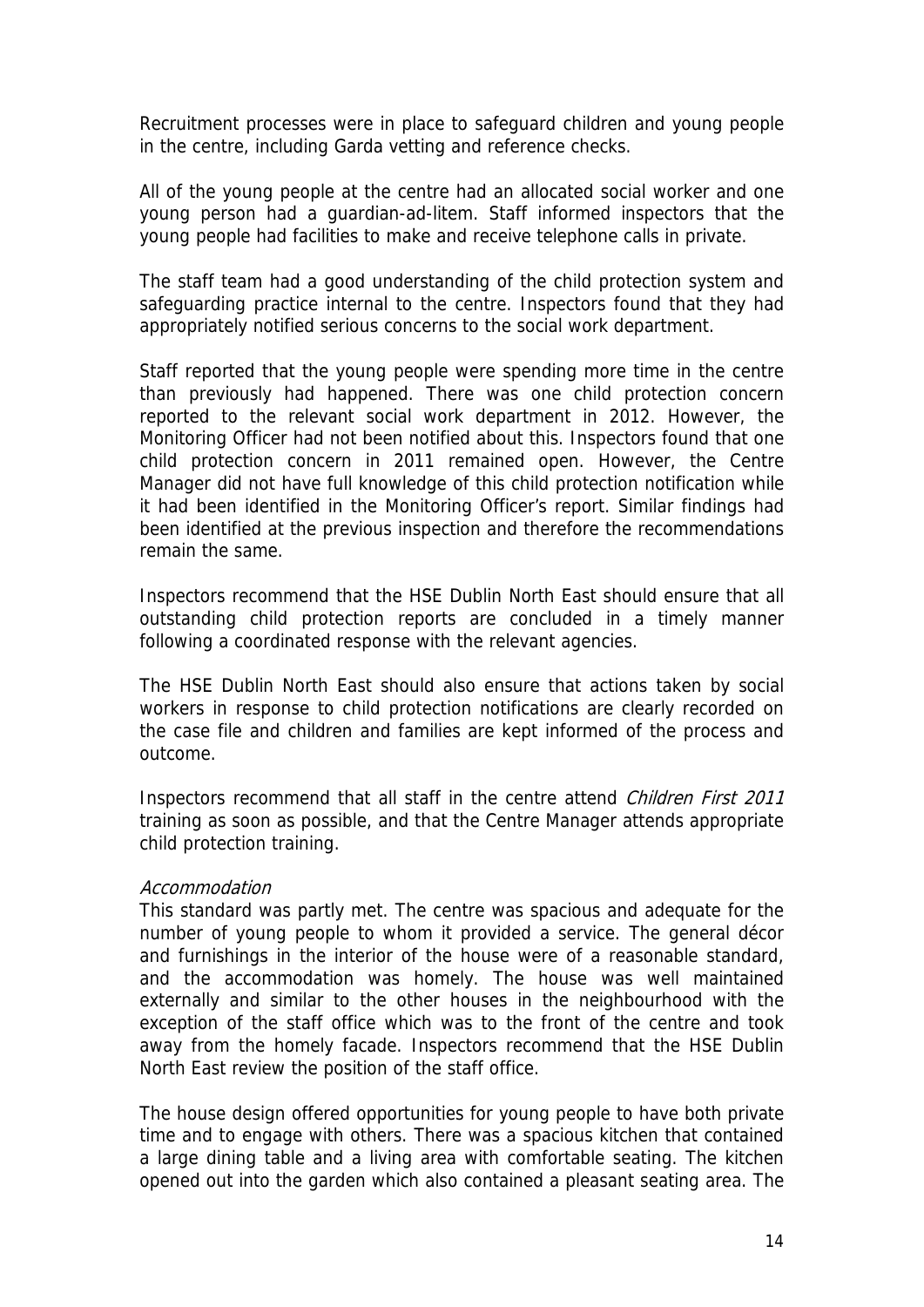sitting rooms were pleasant and homely and decorated with numerous photos of the young people.

Each young person had their own bedroom. Staff reported that the young people were encouraged to decorate their own rooms and this was confirmed by the young person most recently admitted to the centre.

The centre was found to be appropriately insured.

#### Maintenance and repairs

This standard was partly met. Inspectors found the maintenance log detailed maintenance requests made to and addressed by the HSE maintenance department. Maintenance requests were addressed within an acceptable timeframe. Inspectors observed that one of the baths in the house required repair and the bathroom was found not to be physically clean.

Inspectors recommend that external line managers routinely monitor the premises to ensure the maintenance of standards and safety. Inspectors also recommend that the centre is supervised to ensure cleanliness standards are maintained.

#### **Safety**

This standard was partly met. The centre had a policy on creating and maintaining a safe and homely environment and a designated safety officer. The centre had a health and safety statement dated May 2012. A risk assessment which identified mitigating factors and controls had also been undertaken in May 2012. All keys were kept in a coded safe. Medicines were secured in a locked cabinet.

Records provided by the Centre Manager identified that all staff had received training in first aid. Nine of the 12 staff were up-to-date with moving and handling training.

Inspectors recommend that all staff receive training in moving and handling.

#### **Practices that did not meet the required standard**

#### Managing behaviour

This standard was not met. The centre had a policy on behaviour management, bullying and harassment and on sanctions. There was clear evidence from records and from inspectors' observations that, over the past 12 months, staff struggled to maintain control of young people to ensure that they were safe and that their needs were met. They maintained communication with the young people, for example, by keeping in telephone contact when they stayed out beyond their curfews, and talking through what had happened during absences when they returned to the centre. The inspectors found, through interview and records, that there were no real consequences for challenging behaviour and some young persons risk behaviour was minimised.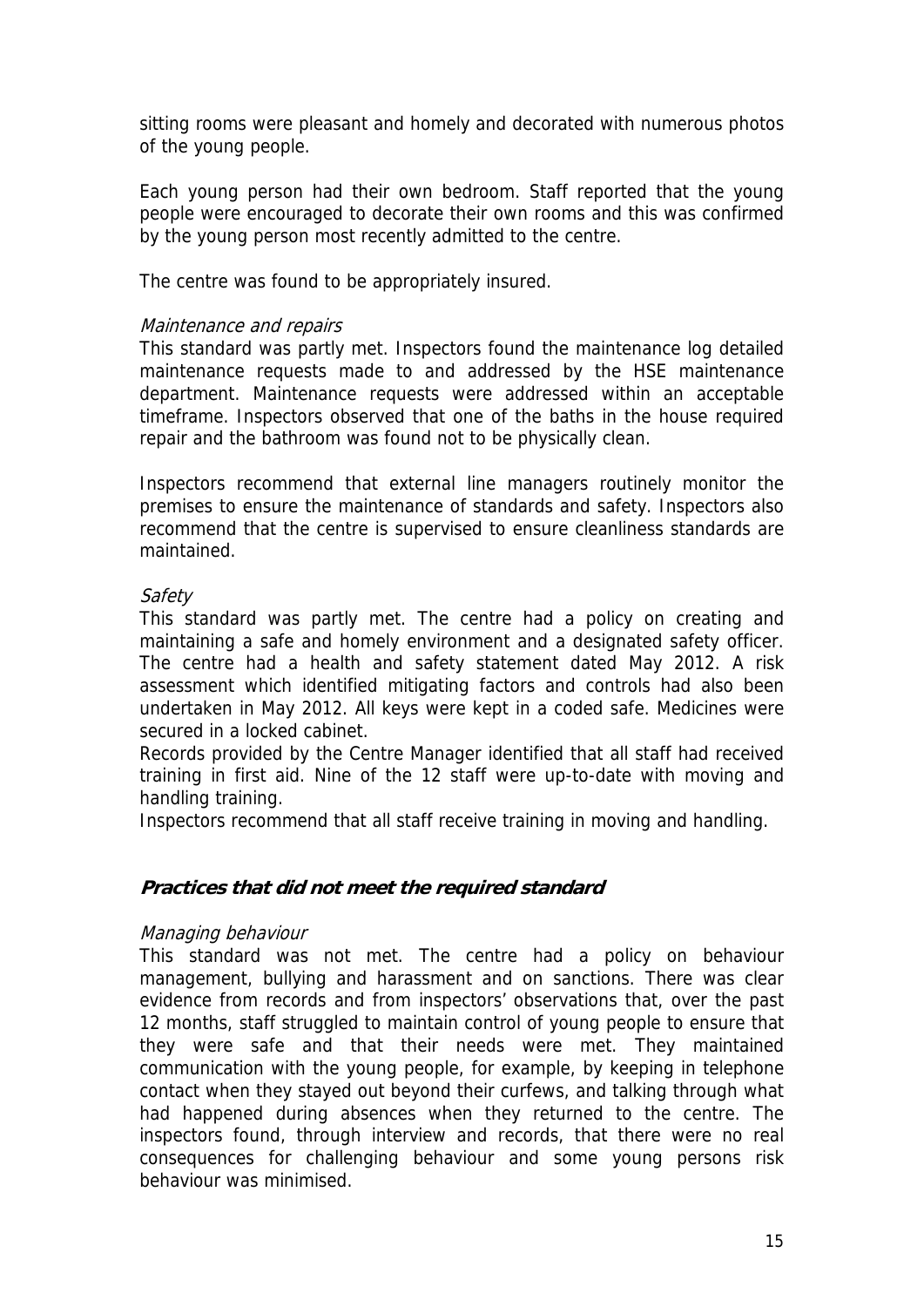Inspectors recommend the following:

That the HSE Dublin North East review the overall management of behaviour and put in place effective strategies to address unsafe behaviours by the children ensuring that all staff are familiar with the policy on managing behaviour and that a clear and consistent approach to managing behaviour and apportioning sanctions is employed by all staff with the same clearly recorded. The Centre Manager should regularly review and analyse behaviour management and sanctions.

That staff ensure that young people understand the behaviour expected of them.

#### Education

This standard was not met. Two of the young people living in the centre were no longer engaging in education or training. The staff team had made various attempts to engage the young people in education or formal training system. However, these had been unsuccessful. The young person, who had recently been admitted to the centre, identified that they would like to engage in education.

Inspectors recommend that the HSE Dublin North East should ensure that the centre makes every effort to engage all young people in an education/training programme and that each young person is encouraged and assisted to reach their educational potential. This should be closely monitored by line management.

#### Fire safety

This regulation and standard was not met. The centre had a procedure for evacuation in the event of a fire and a procedure for contingencies for evacuation in the event of a fire. A staff member was designated as a fire officer. Centre records showed that fire drills had been carried out in April, May, June and July 2012 and the three young people living in the centre had taken part in one of these drills and that all the necessary fire fighting equipment was in place and had been inspected in 2012. All rooms in the house were linked in to a master fire alarm system. The centre had a fire register. However, centre records also showed that only 9 members of staff had received fire training (in June 2012) and not all the daily and weekly checks were recorded consistently in the fire book.

The centre did not have written confirmation from a certified engineer or a qualified architect that all statutory requirements relating to fire safety and building control have been complied with in compliance with the Child Care (Placement of Children in Residential Care) Regulations 1995, Part 111, Article 12.

Inspectors require that the centre provide a written confirmation from a certified engineer or a qualified architect that all statutory requirements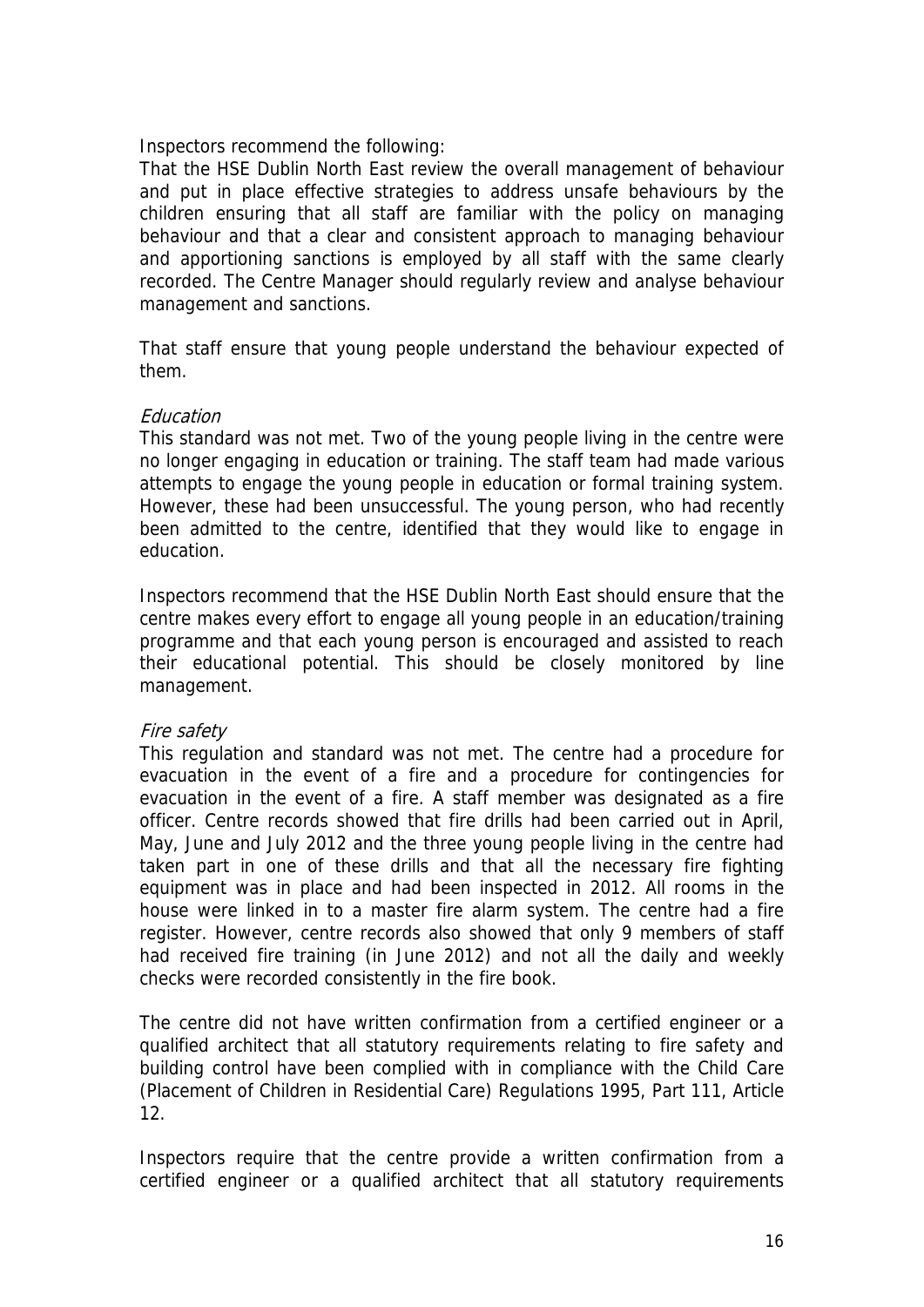relating to fire safety and building control have been complied with in compliance with the Child Care (Placement of Children in Residential Care) Regulations 1995, Part 111, Article 12.

Inspectors recommend that, as a matter of priority, all staff receive fire prevention and evacuation training.

#### **3. Findings**

#### **1. Purpose and function**

#### **Standard**

**The centre has a written statement of purpose and function that accurately describes what the centre sets out to do for children and the manner in which care is provided. The statement is available, accessible and understood.** 

|                         | Practice met the  | Practice partly met the | Practice did not meet |
|-------------------------|-------------------|-------------------------|-----------------------|
|                         | required standard | required standard       | the required standard |
| Purpose and<br>function |                   |                         |                       |

#### **Recommendation:**

1. The HSE Dublin North East should agree and sign off the statement of purpose and function and ensure that the day-to-day operation of the centre is reflective of the statement of purpose and function.

#### **2. Management and staffing**

#### **Standard**

**The centre is effectively managed, and staff are organised to deliver the best possible care and protection for children. There are appropriate external management and monitoring arrangements in place.** 

|                                       | Practice met the<br>required standard | Practice partly met<br>the required standard | Practice did not meet<br>the required standard |
|---------------------------------------|---------------------------------------|----------------------------------------------|------------------------------------------------|
| Management                            |                                       |                                              |                                                |
| Register                              |                                       |                                              |                                                |
| Notification of<br>significant events |                                       |                                              |                                                |
| Staffing<br>(including vetting)       |                                       |                                              |                                                |
| Supervision and<br>support            |                                       |                                              |                                                |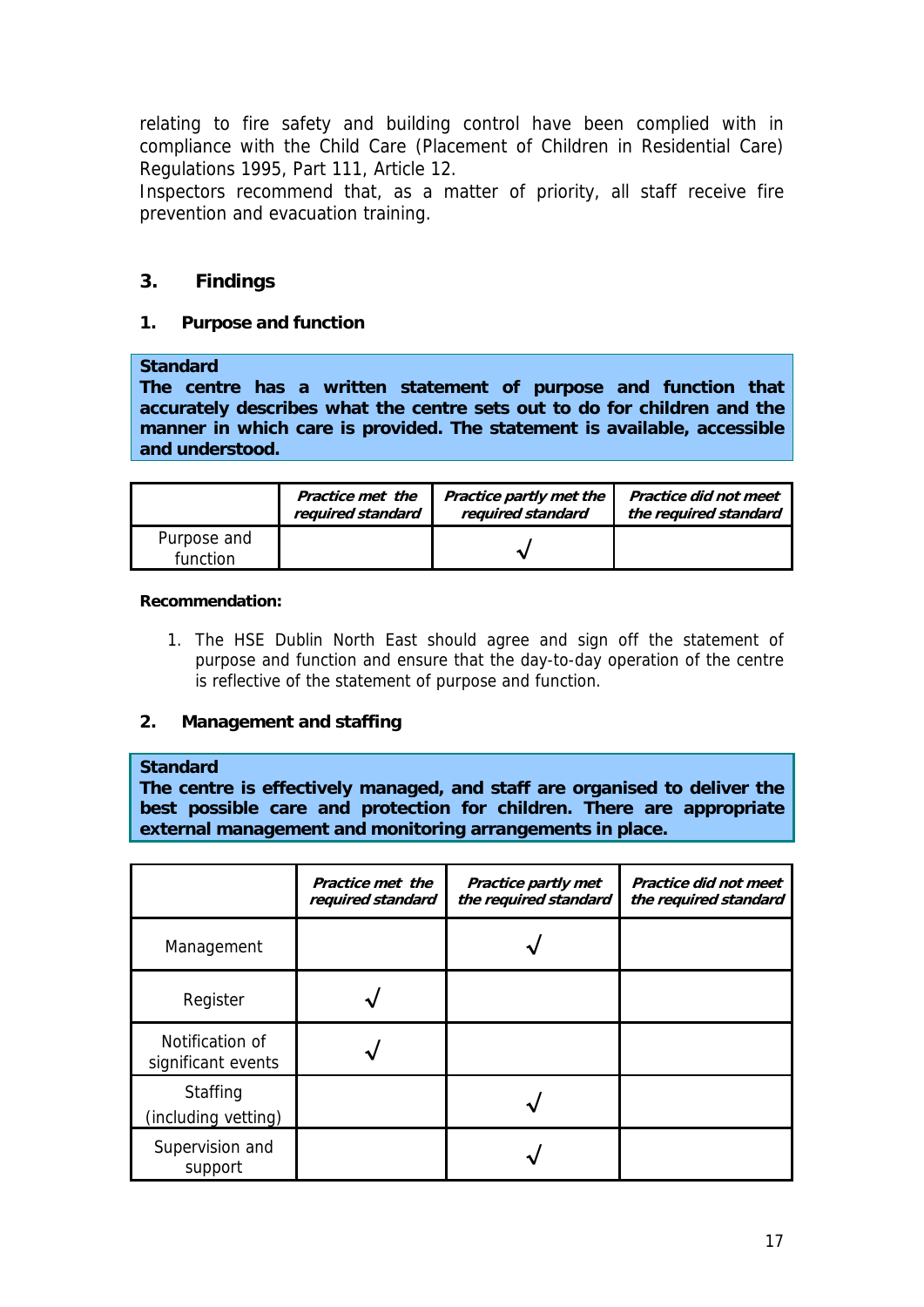| Training and<br>development |  |  |
|-----------------------------|--|--|
| Administrative files        |  |  |

#### **Recommendation:**

- 2. The centre manager and alternative care manager review findings and recommendations from this inspection, previous recommendations from HIQA inspections and the monitoring officer's recommendations and put a prioritised action plan in place with agreed timelines and person responsible.
- 3. The HSE Dublin North East should ensure that the managers, involved in the centre, have mechanisms in place to assess the quality and effectiveness of the services provided in the centre, particularly the outcomes for the young people.
- 4. The HSE Dublin North East should rigorously meet the requirements by obtaining Garda clearance and three satisfactory references prior to commencement of employment in all future appointments of staff in children's residential centres.
- 5. The HSE Dublin North East should undertake a review of unqualified staff and put a training plan in place to address any identified training and development deficiencies.
- 6. The HSE Dublin North East aim to have a qualified care leader on-duty on each shift.
- 7. The practice of regular and formal staff supervision is embedded within the centre, ensuring it is linked with the implementation of individual placement plans.
- 8. The centre undertakes a needs analysis in order to implement an effective, ongoing staff development and training programme for the care and education of staff.
- 9. The centre should have effective financial management systems in place for relevant finances managed within the centre.

#### **3. Monitoring**

#### **Standard**

**The HSE, for the purposes of satisfying itself that the Child Care Regulations 5-16 are being complied with, shall ensure that adequate arrangements are in place to enable an authorised person, on behalf of the HSE to monitor statutory and non-statutory children's residential centres.**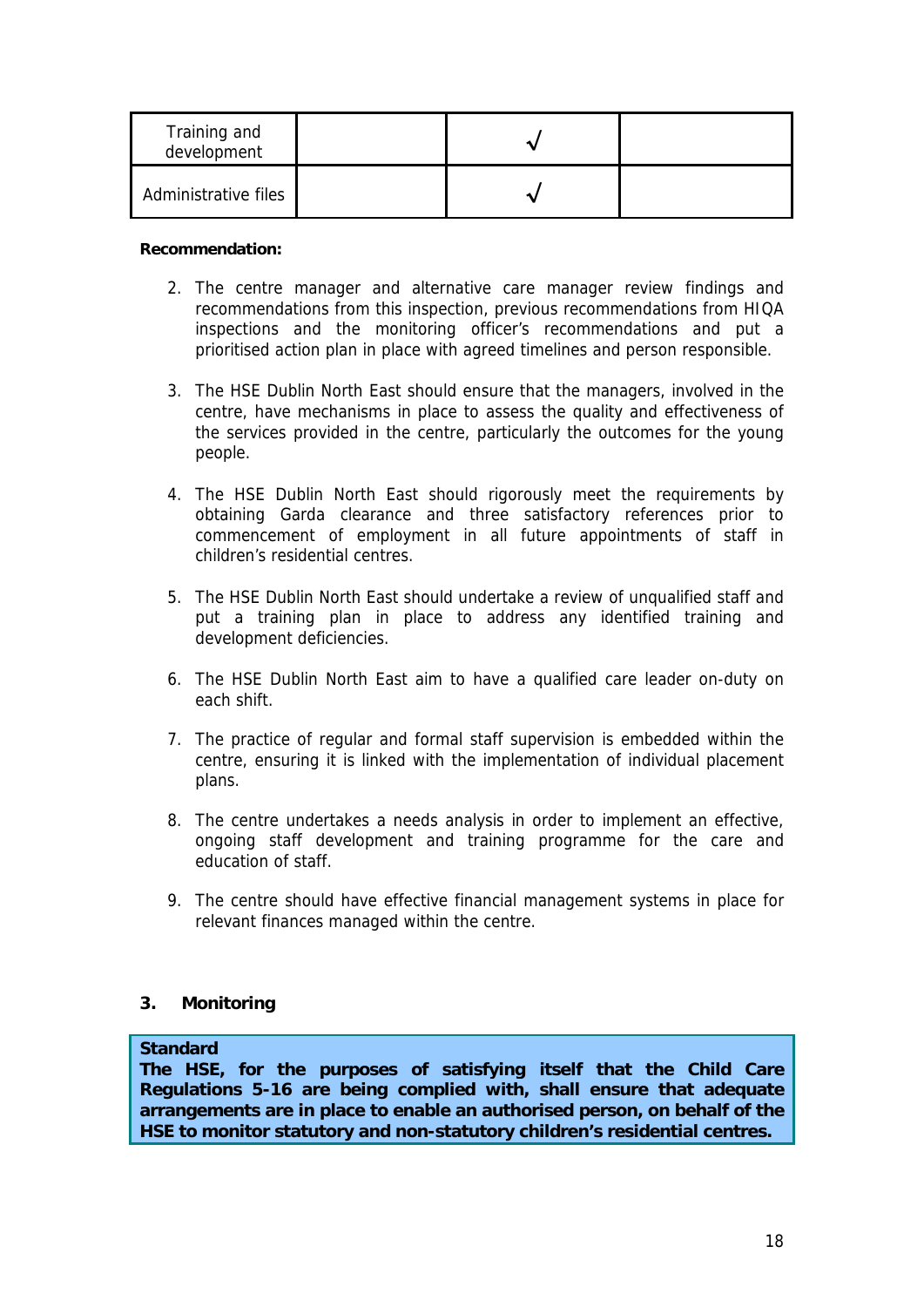|            | Practice met the  | <b>Practice partly met</b> | Practice did not meet |
|------------|-------------------|----------------------------|-----------------------|
|            | required standard | the required standard      | the required standard |
| Monitoring |                   |                            |                       |

#### **4. Children's rights**

#### **Standard**

**The rights of children are reflected in all centre policies and care practices. Children and their parents are informed of their rights by supervising Social Workers and centre staff.** 

|                          | Practice met the<br>required standard | <b>Practice partly met</b><br>the required standard | Practice did not meet<br>the required standard |
|--------------------------|---------------------------------------|-----------------------------------------------------|------------------------------------------------|
| Consultation             |                                       |                                                     |                                                |
| Complaints               |                                       |                                                     |                                                |
| Access to<br>information |                                       |                                                     |                                                |

#### **Recommendation:**

- 10. The centre maintains a record of all complaints detailing the investigation and outcome of the complaint and whether or not the complainant is satisfied.
- 11. The centre should also review the systems in place to monitor the incidence and outcomes of all complaints and grievances to facilitate continuous quality improvements and system learning.

#### **5. Planning for young people and young people**

#### **Standard**

**There is a statutory written care plan developed in consultation with parents and children that is subject to regular review. The plan states the aims and objectives of the placement, promotes the welfare, education, interests and health needs of children and addresses their emotional and psychological needs. It stresses and outlines practical contact with families and, where appropriate, preparation for leaving care.** 

|                                       | Practice met the  | Practice partly met the | Practice did not meet |
|---------------------------------------|-------------------|-------------------------|-----------------------|
|                                       | required standard | required standard       | the required standard |
| Suitable placements<br>and admissions |                   |                         |                       |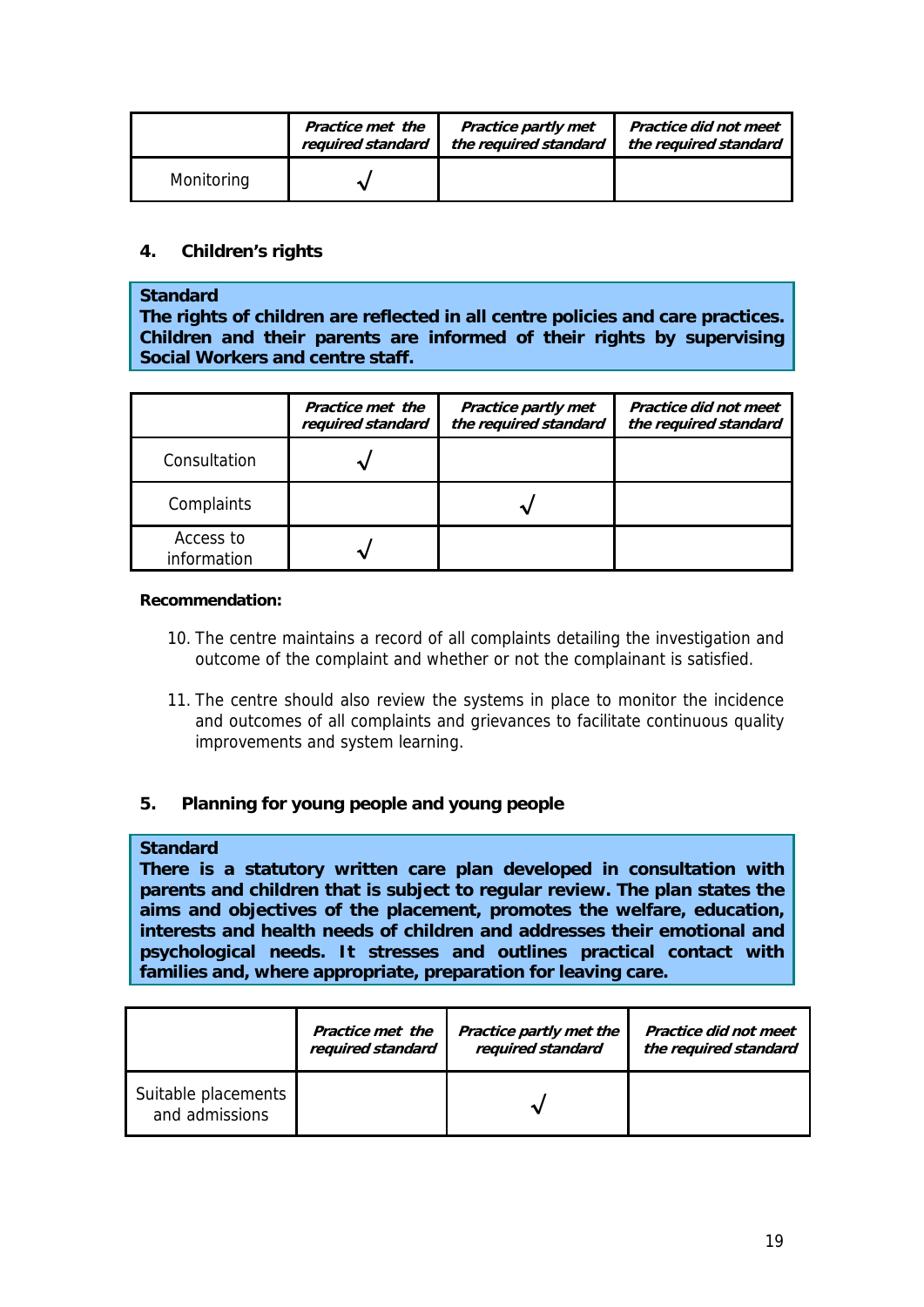| Statutory care<br>planning and review          |  |  |
|------------------------------------------------|--|--|
| Contact with<br>families                       |  |  |
| Supervision and<br>visiting of young<br>people |  |  |
| Social work role                               |  |  |
| Emotional and<br>specialist support            |  |  |
| Preparation for<br>leaving care                |  |  |
| Discharges                                     |  |  |
| Young people's<br>care records                 |  |  |

#### **Recommendation:**

- 12. The HSE Dublin North East should review the current admissions risk assessment process to ensure it is robust for the wellbeing and safety of children and young people.
- 13. The HSE Dublin North East should ensure that the admission policies and practices take account of the need to protect young people from abuse by their peers.
- 14. The HSE Dublin North East should ensure that all placement plans reflect the needs of the young people living in the centre and guide the work of staff.
- 15. The HSE Dublin North East should ensure that a record of every visit to a young person by the supervising social worker is entered in the centres' care file with details of any action taken as a result.
- 16. The HSE Dublin North East should ensure that a 'preparation for leaving care programme' is developed for all young people appropriate to their age, understanding and maturity, which is reflective of where they are going to live.
- 17. The HSE Dublin North East reviews its system of paying for clothing or groceries when young people are being prepared for leaving the centre.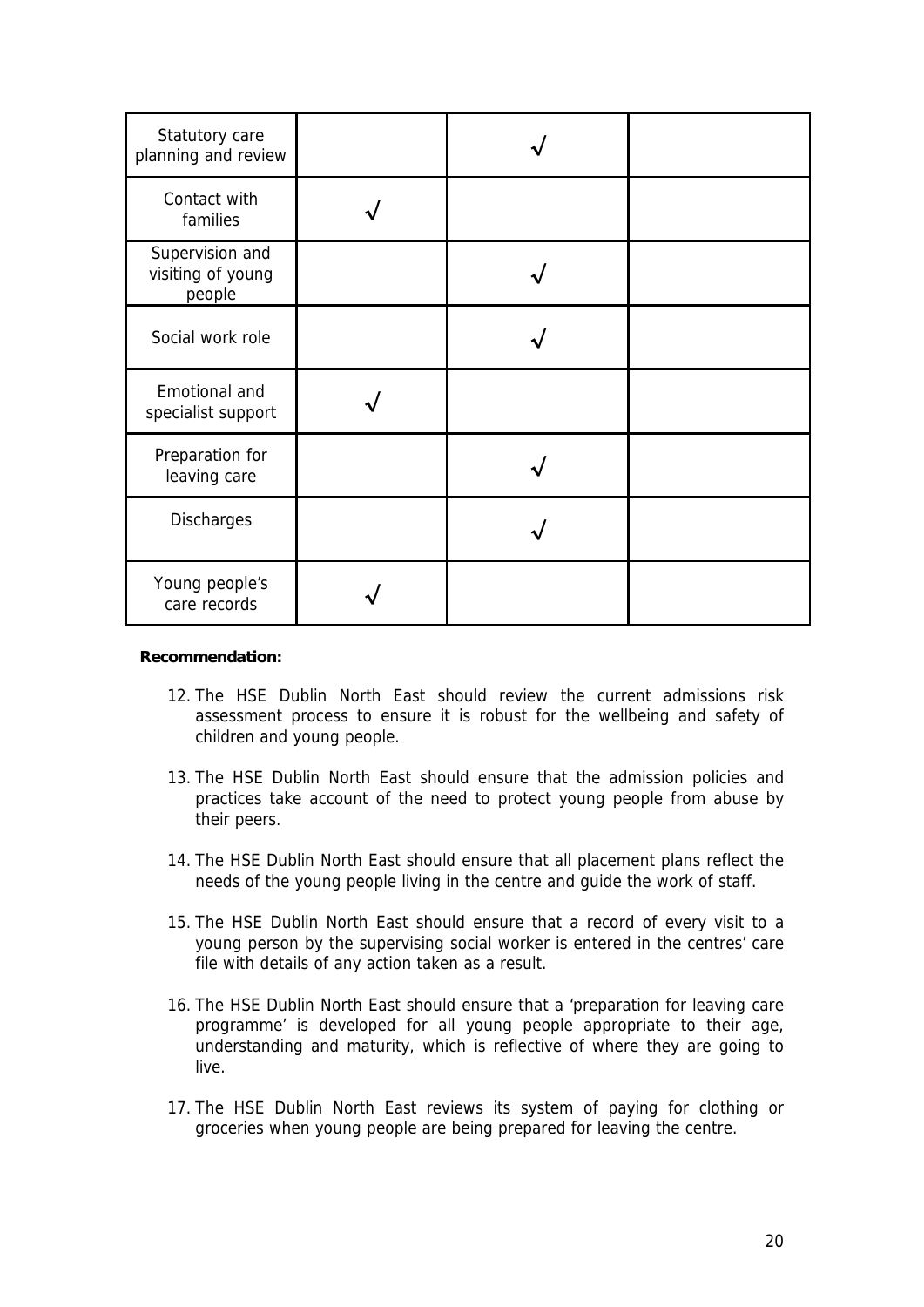18. The HSE Dublin North East ensures that all young people are discharged from the centre in a planned manner within the care review process.

#### **6. Care of young people**

#### **Standard**

**Staff relate to children in an open, positive and respectful manner. Care practices take account of the children's individual needs and respect their social, cultural, religious and ethnic identity. Children have similar opportunities to develop talents and pursue interests. Staff interventions show an awareness of the impact on children of separation and loss and, where applicable, of neglect and abuse.** 

|                                                      | Practice met the<br>required standard | Practice partly met the<br>required standard | Practice did not meet<br>the required standard |
|------------------------------------------------------|---------------------------------------|----------------------------------------------|------------------------------------------------|
| Individual care in<br>group living                   |                                       |                                              |                                                |
| Provision of food<br>and cooking<br>facilities       |                                       |                                              |                                                |
| Race, culture,<br>religion, gender<br>and disability |                                       |                                              |                                                |
| Managing<br>behaviour                                |                                       |                                              |                                                |
| Restraint                                            |                                       |                                              |                                                |
| Absence without<br>authority                         |                                       |                                              |                                                |

#### **Recommendation:**

- 19. The HSE Dublin North East ensures that all young people, within the residential care setting, are provided with the skills, competencies and knowledge necessary for adulthood and citizenship.
- 20. The HSE Dublin North East review the overall management of behaviour and put in place effective strategies to address unsafe behaviours by the children ensuring that all staff are familiar with the policy on managing behaviour and that a clear and consistent approach to managing behaviour and apportioning sanctions is employed by all staff with the same clearly recorded. The centre manager should regularly review and analyse behaviour management and sanctions.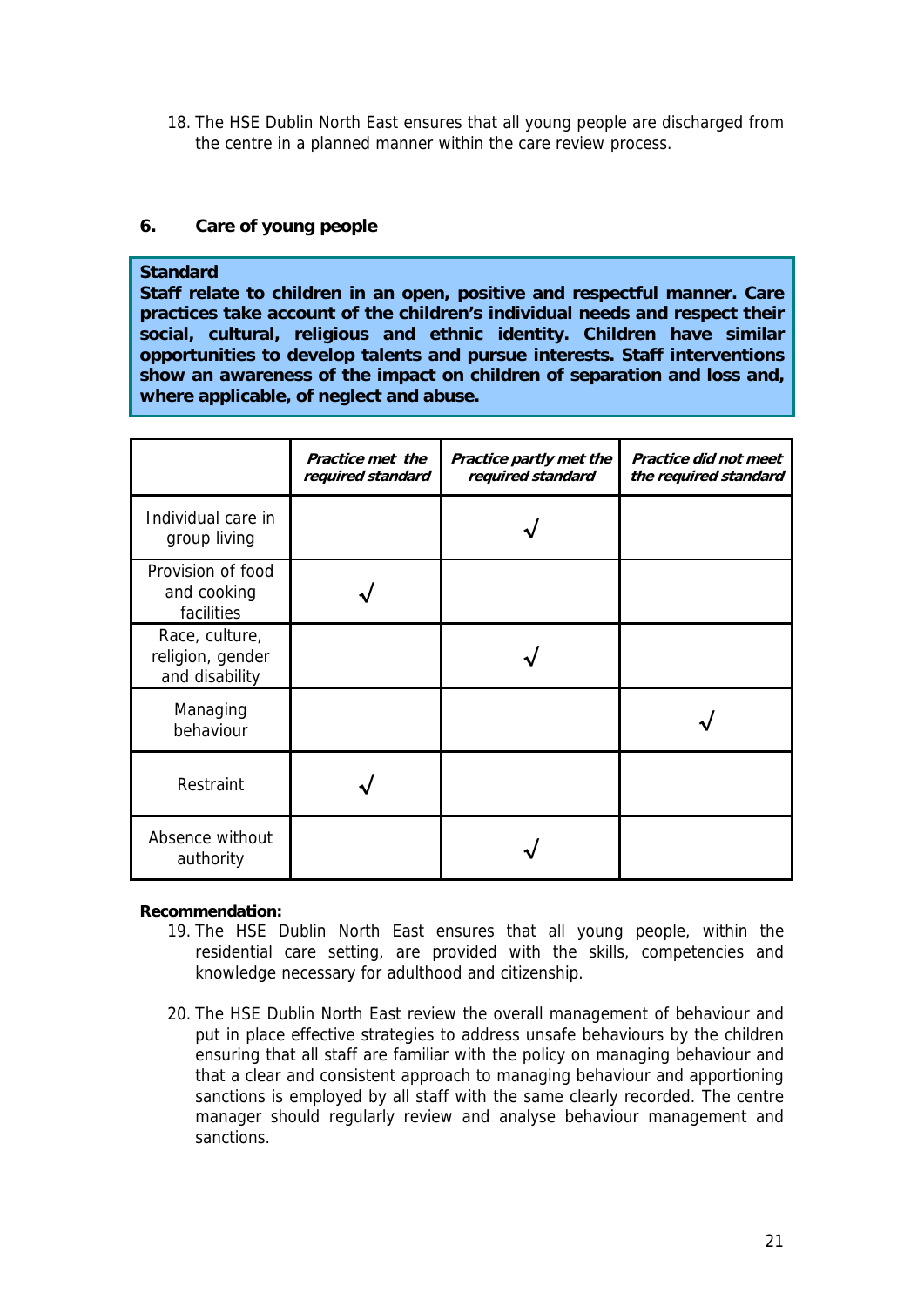- 21. The HSE Dublin North East ensures that young people understand the behaviour expected of them.
- 22. The HSE Dublin North East ensures that the management of behaviour and the use of sanctions should be clearly recorded.
- 23. The centre manager should regularly review and analyse behaviour management and sanction use within the centre.
- 24. The HSE Dublin North East should ensure that absences without authority are appropriately managed and addressed.

#### **7. Safeguarding and Child Protection**

#### **Standard**

**Attention is paid to keeping children in the centre safe, through conscious steps designed to ensure a regime and ethos that promotes a culture of openness and accountability.** 

|                                      | Practice met the  | Practice partly met the | Practice did not meet |
|--------------------------------------|-------------------|-------------------------|-----------------------|
|                                      | required standard | required standard       | the required standard |
| Safeguarding and<br>Child protection |                   |                         |                       |

#### **Recommendation:**

- 25. Inspectors recommend that the HSE Dublin North East should ensure that all outstanding child protection notifications are concluded in a timely manner following a coordinated response with the relevant agencies.
- 26. The HSE Dublin North East should ensure that actions taken by social workers in response to child protection notifications are clearly recorded on the case file and children and families are kept informed of the process and outcome.
- 27. The HSE Dublin North East should ensure that all staff in the centre attend Children First 2011 training as soon as possible, and that the centre manager attends appropriate child protection training.

#### **8. Education**

#### **Standard**

**All children have a right to education. Supervising Social Workers and centre management ensure each young person in the centre has access to appropriate educational facilities.** 

|                  | Practice met the  | <b>Practice partly met</b> | Practice did not meet |
|------------------|-------------------|----------------------------|-----------------------|
|                  | required standard | the required standard      | the required standard |
| <b>Education</b> |                   |                            |                       |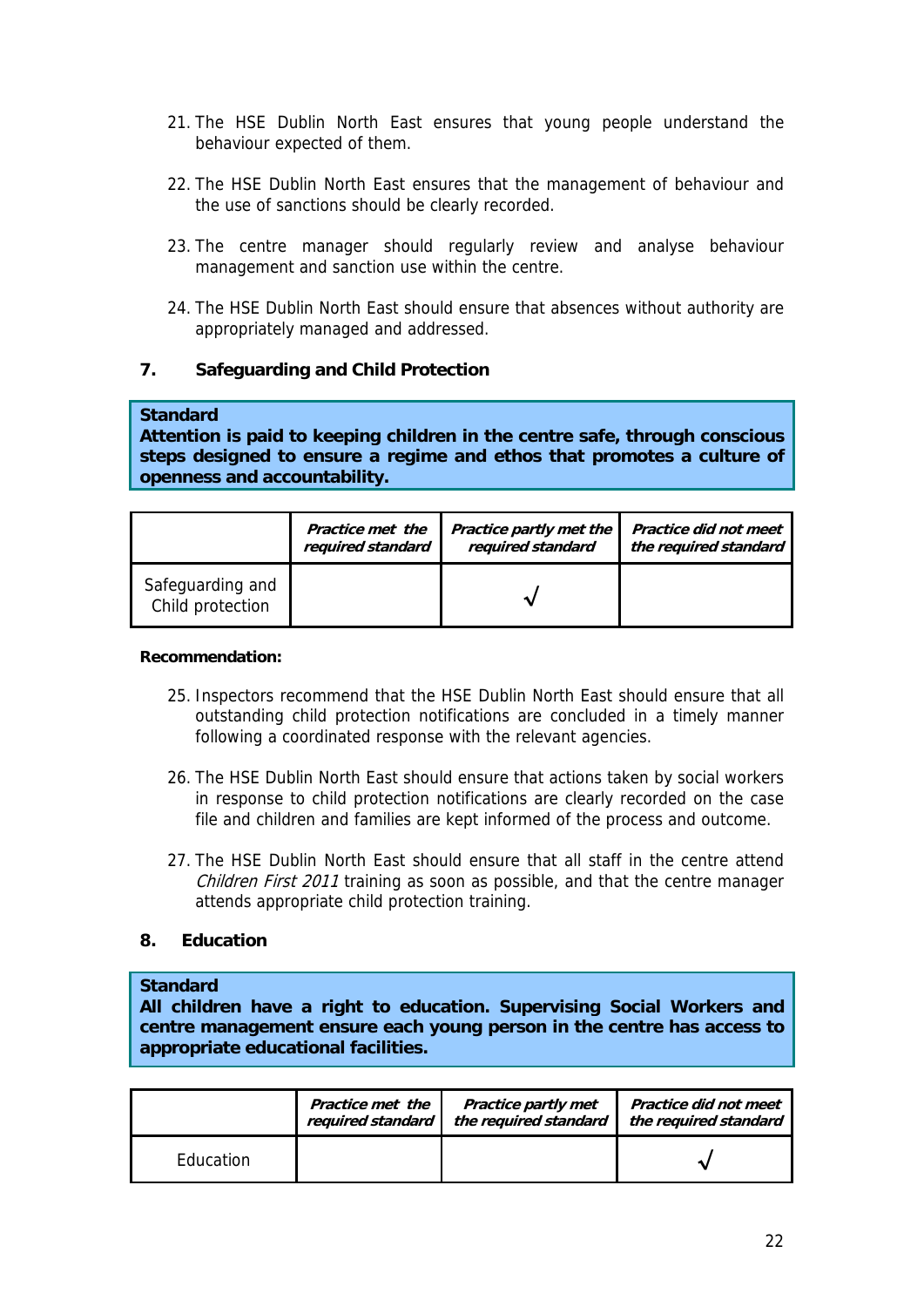#### **Recommendation:**

28. The HSE Dublin North East should ensure that the centre makes every effort to engage all young people in an education or training programme and that each young person is encouraged and assisted to reach their educational potential. This should be closely monitored by line management.

#### **9. Health**

#### **Standard**

**The health needs of the children are assessed and met. They are given information and support to make age appropriate choices in relation to their health.** 

|        | Practice met the  | <b>Practice partly met</b> | Practice did not meet |
|--------|-------------------|----------------------------|-----------------------|
|        | required standard | the required standard      | the required standard |
| Health |                   |                            |                       |

#### **10. Premises and Safety**

#### **Standard**

**The premises are suitable for the residential care of the children and their use is in keeping with their stated purpose. The centre has adequate arrangements to guard against the risk of fire and other hazards in accordance with Articles 12 & 13 of the Child Care Regulations, 1995.** 

|                            | Practice met the<br>required standard | Practice partly met the<br>required standard | Practice did not meet<br>the required standard |
|----------------------------|---------------------------------------|----------------------------------------------|------------------------------------------------|
| Accommodation              |                                       |                                              |                                                |
| Maintenance and<br>repairs |                                       |                                              |                                                |
| Safety                     |                                       |                                              |                                                |
| Fire safety                |                                       |                                              |                                                |

#### **Recommendation:**

- 29. Inspectors recommend that the HSE Dublin North East review the position of the staff office.
- 30. External HSE Dublin North East line managers should routinely monitor the premises to ensure the maintenance of standards and safety.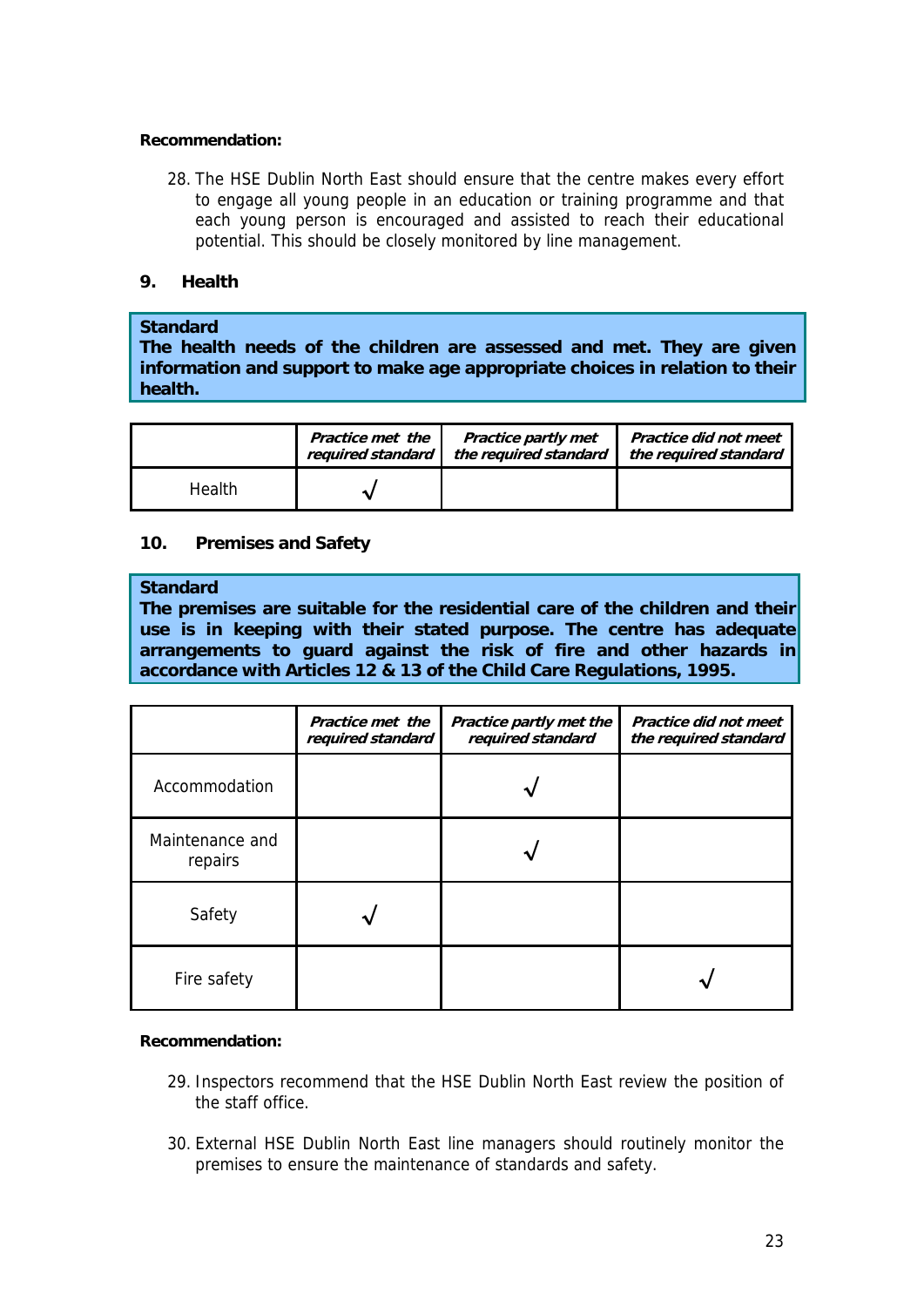- 31. The centre manager should ensure the centre is supervised to ensure cleanliness standards are maintained.
- 32. Inspectors recommend that all staff receive training in moving and handling.
- 33. The centre provide a written confirmation from a certified engineer or a qualified architect that all statutory requirements relating to fire safety and building control have been complied with in compliance with the Child Care (Placement of Children in Residential Care) Regulations 1995, Part 111, Article 12.
- 34. The HSE Dublin North East, as a matter of priority, should ensure that all staff receive fire prevention and evacuation training.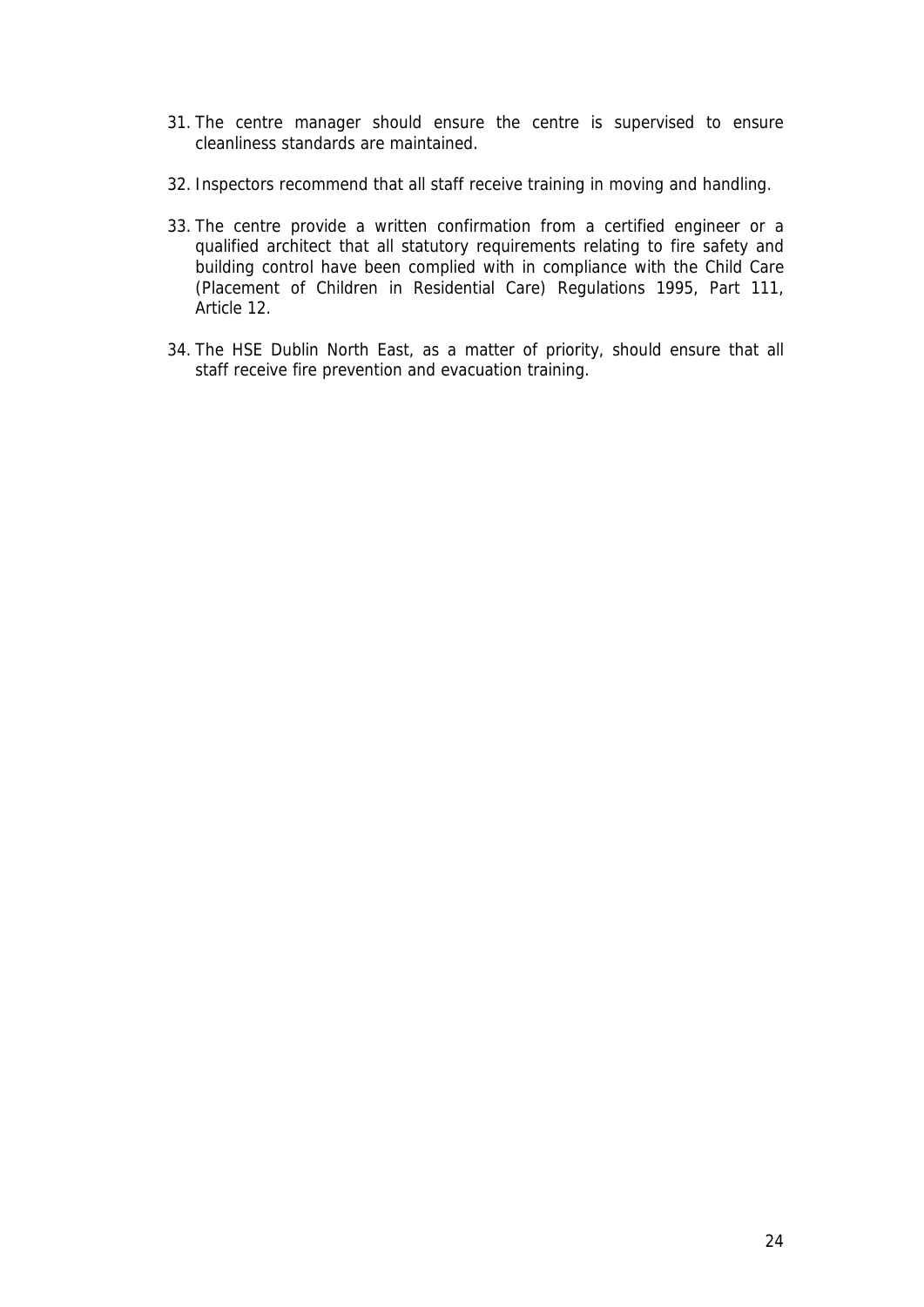#### **4. Summary of Recommendations:**

- 1. The HSE Dublin North East should agree and sign off the statement of purpose and function and ensure that the day to day operation of the centre is reflective of the statement of purpose and function.
- 2. The centre manager and alternative care manager review the findings and recommendations from this inspection, previous recommendations from HIQA inspections and the monitoring officer's recommendations and put a prioritised action plan in place with agreed timelines and person responsible.
- 3. The HSE Dublin North East should ensure that the managers, involved in the centre, have mechanisms in place to assess the quality and effectiveness of the services provided in the centre, particularly the outcomes for the young people.
- 4. The HSE Dublin North East should rigorously meet the requirements by obtaining Garda Síochána clearance and 3 satisfactory references prior to commencement of employment in all future appointments of staff in children's residential centres.
- 5. The HSE Dublin North East should undertake a review of unqualified staff and put a training plan in place to address any identified training and development deficiencies.
- 6. The HSE Dublin North East aim to have a qualified care leader on duty on each shift.
- 7. The practice of regular and formal staff supervision is embedded within the centre, ensuring it is linked with the implementation of individual placement plans.
- 8. The centre undertakes a needs analysis in order to implement an effective, ongoing staff development and training programme for the care and education of staff.
- 9. The centre should have effective financial management systems in place for relevant finances managed within the centre.
- 10.The centre maintains a record of all complaints detailing the investigation and outcome of the complaint and whether or not the complainant is satisfied.
- 11.The centre should also review the systems in place to monitor the incidence and outcomes of all complaints and grievances to facilitate continuous quality improvements and system learning.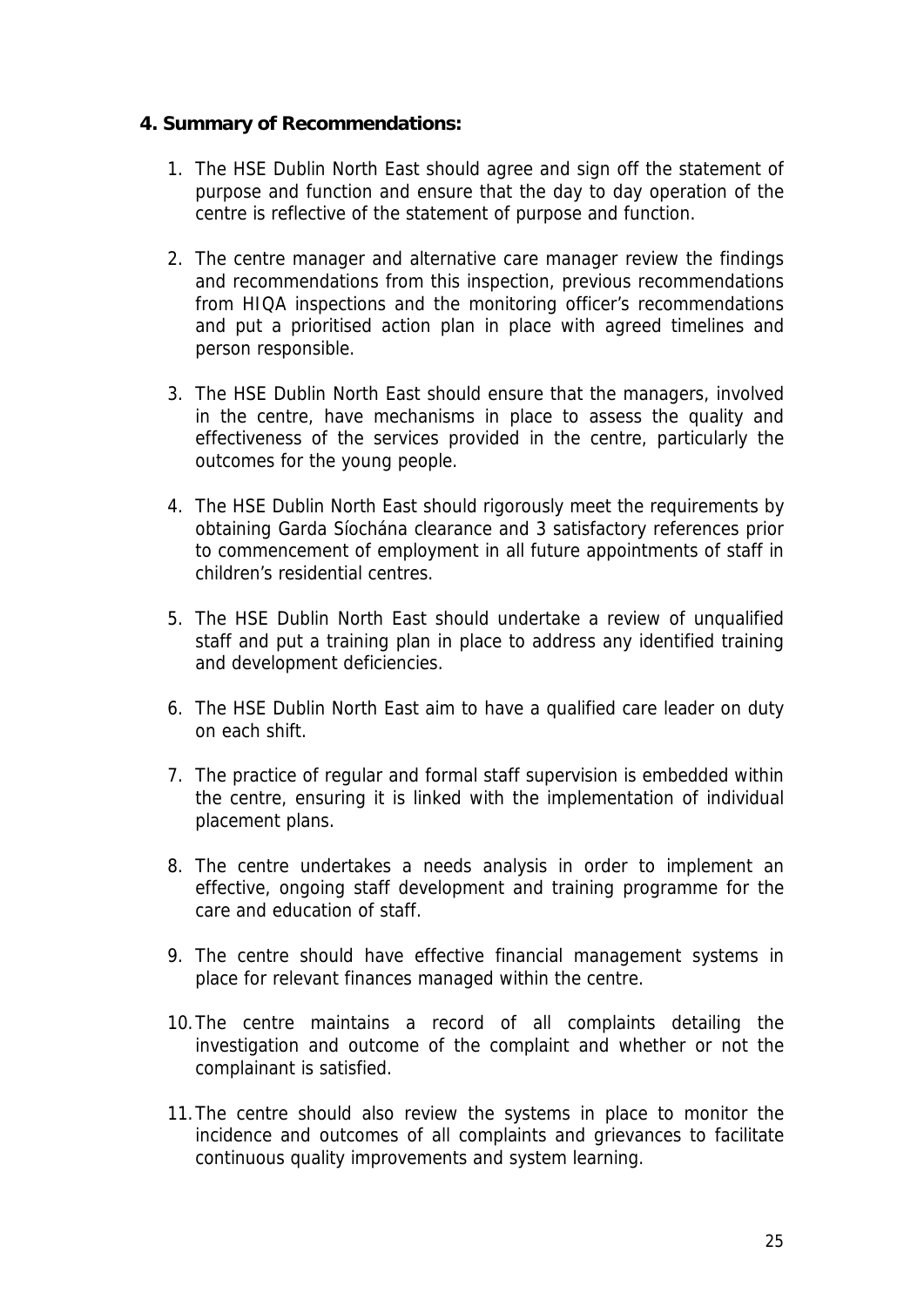- 12.The HSE Dublin North East should review the current admissions risk assessment process to ensure it is robust for the wellbeing and safety of children and young people.
- 13.The HSE Dublin North East should ensure that the admission policies and practices take account of the need to protect young people from abuse by their peers.
- 14.The HSE Dublin North East should ensure that all placement plans reflect the needs of the young people living in the centre and guide the work of staff.
- 15.The HSE Dublin North East should ensure that a record of every visit to a young person by the supervising social worker is entered in the centre's care file with details of any action taken as a result.
- 16.The HSE Dublin North East should ensure that a preparation for leaving care programme is developed for all young people appropriate to their age, understanding and maturity which is reflective of where they are going to live.
- 17.The HSE Dublin North East reviews its system of paying for clothing or groceries when young people are being prepared for leaving the centre.
- 18.The HSE Dublin North East ensures that all young people are discharged from the centre in a planned manner within the care review process.
- 19.The HSE Dublin North East ensures that all young people, within the residential care setting, are provided with the skills, competencies and knowledge necessary for adulthood and citizenship.
- 20.The HSE Dublin North East review the overall management of behaviour and put in place effective strategies to address unsafe behaviours by the children ensuring that all staff are familiar with the policy on managing behaviour and that a clear and consistent approach to managing behaviour and apportioning sanctions is employed by all staff with the same clearly recorded. The centre manager should regularly review and analyse behaviour management and sanctions.
- 21.The HSE Dublin North East ensures that young people understand the behaviour expected of them.
- 22.The HSE Dublin North East should ensure that absences without authority are appropriately managed and addressed.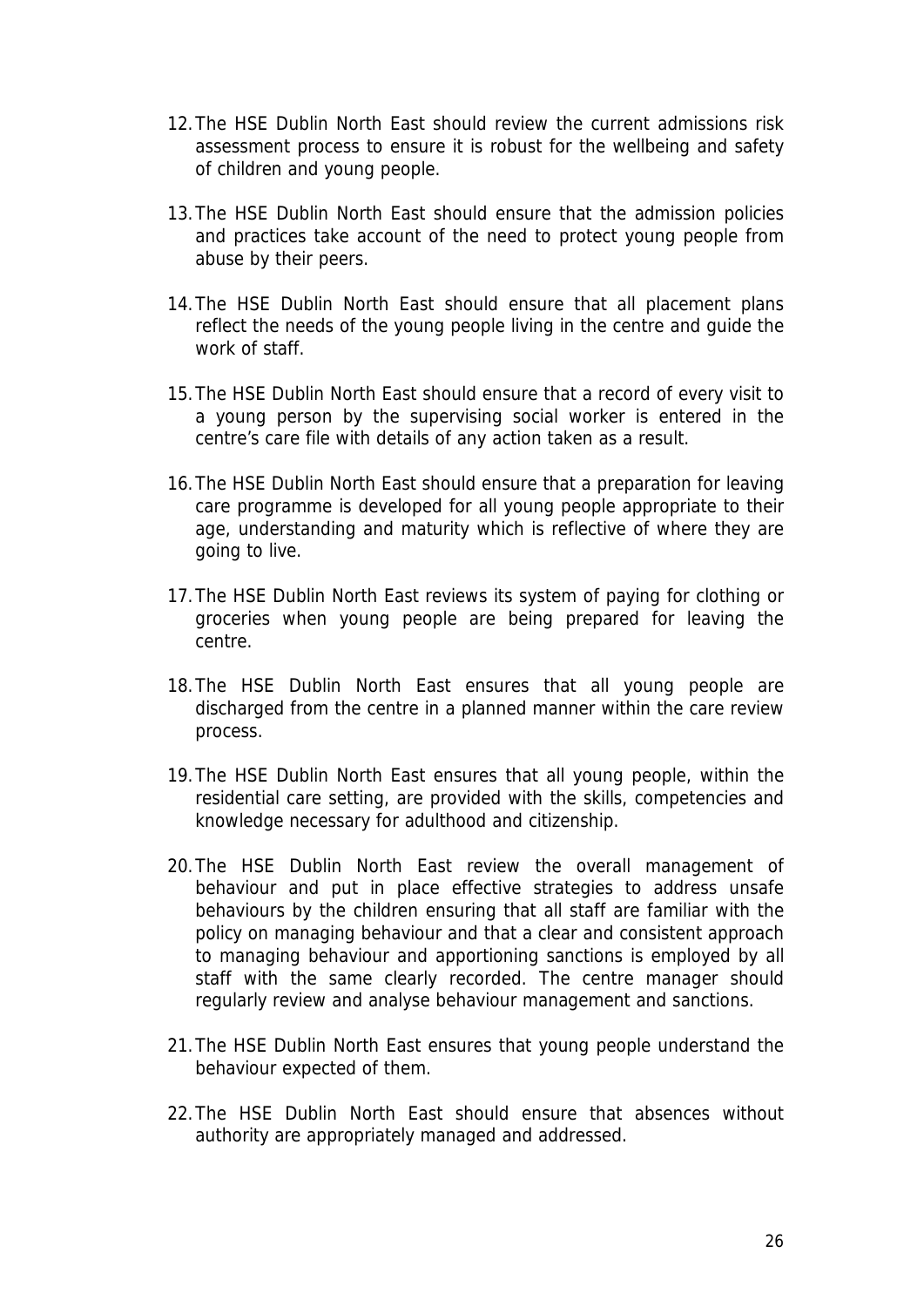- 23.Inspectors recommend that the HSE Dublin North East should ensure that all outstanding child protection notifications are concluded in a timely manner following a coordinated response with the relevant agencies.
- 24.The HSE Dublin North East should ensure that actions taken by social workers in response to child protection notifications are clearly recorded on the case file and children and families are kept informed of the process and outcome.
- 25.The HSE Dublin North East should ensure that all staff in the centre attend *Children First 2011* training as soon as possible, and that the centre manager attends appropriate child protection training.
- 26.The HSE Dublin North East should ensure that the centre makes every effort to engage all young people in an education/training programme and that each young person is encouraged and assisted to reach their educational potential. This should be closely monitored by line management.
- 27.Inspectors recommend that the HSE Dublin North East review the position of the staff office.
- 28.External HSE Dublin North East line managers should routinely monitor the premises to ensure the maintenance of standards and safety.
- 29.The centre manager should ensure the centre is supervised to ensure cleanliness standards are maintained.
- 30.Inspectors recommend that all staff receive training in moving and handling.
- 31.The centre provide a written confirmation from a certified engineer or a qualified architect that all statutory requirements relating to fire safety and building control have been complied with in compliance with the Child Care (Placement of Children in Residential Care) Regulations 1995, Part 111, Article 12.
- 32.The HSE Dublin North East, as a matter of priority, should ensure that all staff receive fire prevention and evacuation training.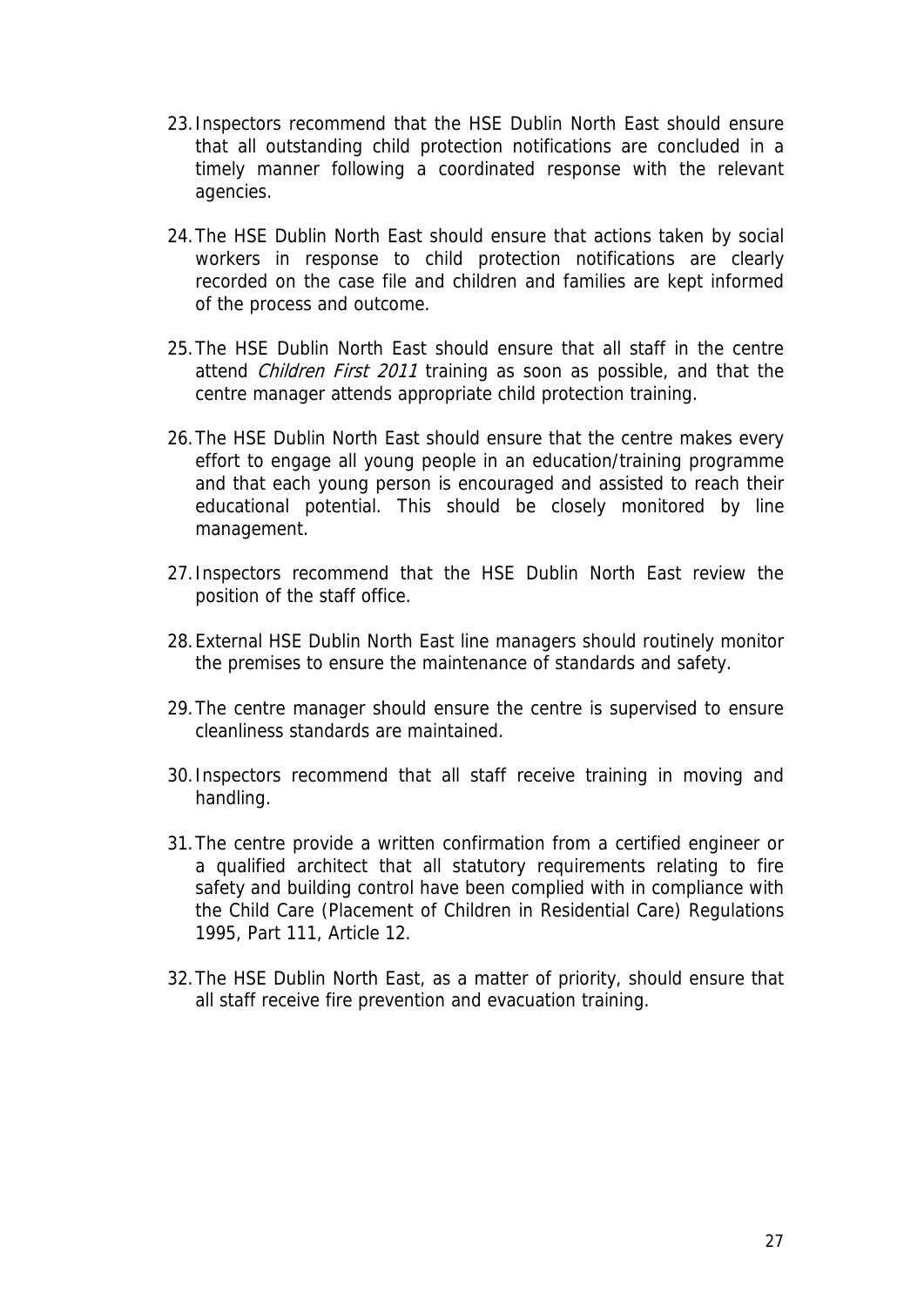



# **Health Information** and Quality<br>Authority

An tÚdarás Um Fhaisnéis agus Cáilíocht Sláinte

**ACTION PLAN**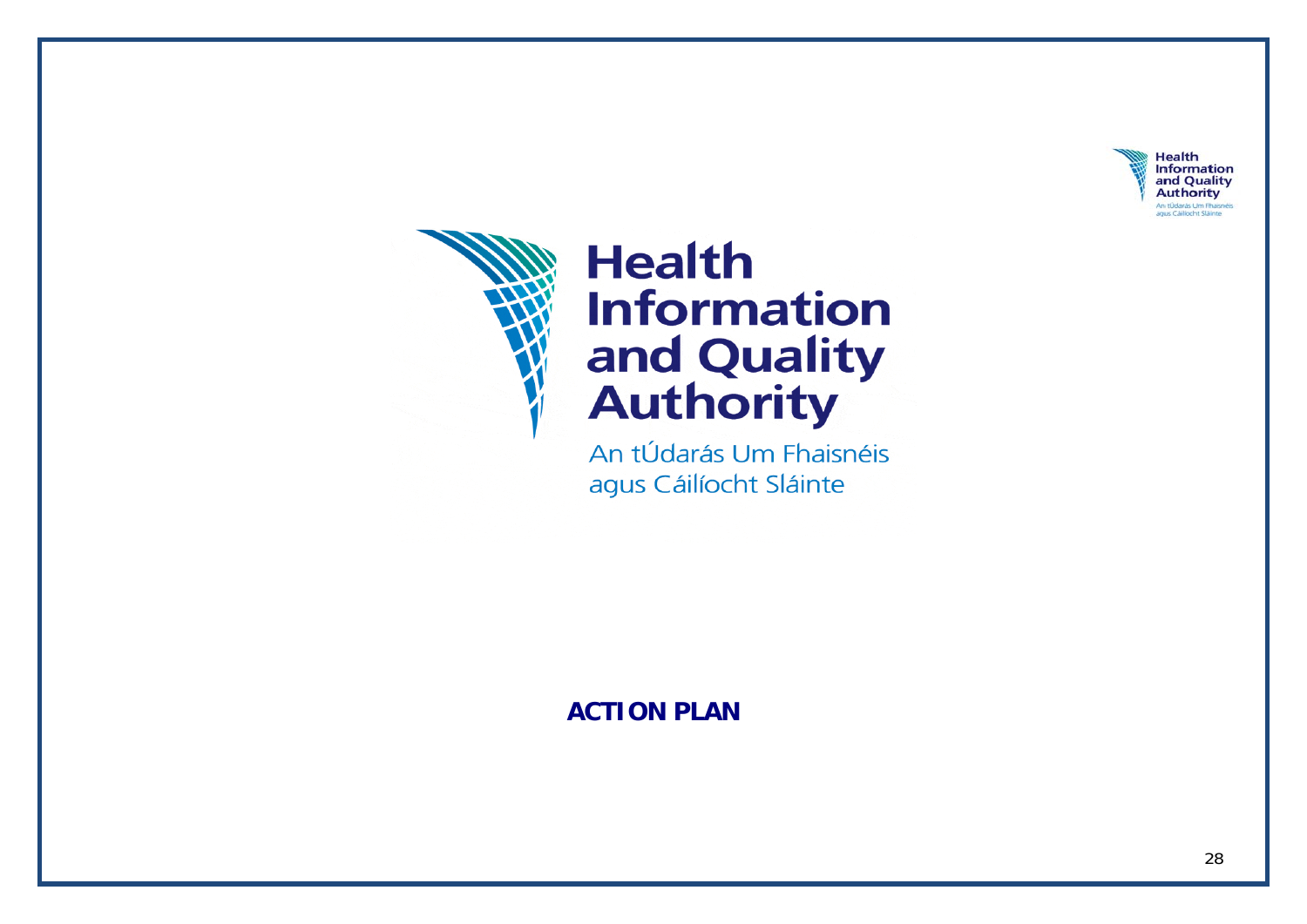

## **Action Plan for Inspection No. 565**

**Centre ID:** 14 **HSE Area:** HSE Dublin North East

| No.            | Recommendation                                                                                                                                                                                                                                                                                                         | Action to be taken                                                                                                                                                                                                              | Person<br><b>Responsible</b>                 | <b>Implementation</b><br>Date |
|----------------|------------------------------------------------------------------------------------------------------------------------------------------------------------------------------------------------------------------------------------------------------------------------------------------------------------------------|---------------------------------------------------------------------------------------------------------------------------------------------------------------------------------------------------------------------------------|----------------------------------------------|-------------------------------|
|                | The HSE Dublin North East should<br>agree and sign off the statement of<br>purpose and function and ensure that<br>the day to day operation of the centre<br>reflective of the statement of<br>purpose and function.                                                                                                   | Statement of purpose and<br>function to be reviewed by<br>management and team of<br>the Centre, with input from<br>ACM and internal monitor.                                                                                    | SCM, Staff Team,<br>ACM, Internal<br>Monitor | 31/10/2012                    |
| $\overline{2}$ | The Centre Manager and Alternative<br>Care Manager review the findings and<br>recommendations from this inspection,<br>previous recommendations from HIQA<br>inspections and the Monitoring Officers<br>recommendations and put a prioritised<br>action plan in place with agreed<br>timelines and person responsible. | A meeting is scheduled<br>between centre manager<br>and ACM to review the<br>recommendations and<br>develop action plan with<br>appropriate timescales to be<br>identified at that point.<br>meeting scheduled for<br>27/09/12. | ACM, SCM                                     | 27/09/2012                    |
| 3              | Dublin North East should   The team and management<br>The HSE<br>ensure that the managers, involved in                                                                                                                                                                                                                 | of the centre are committed                                                                                                                                                                                                     | <b>SCM ACM Staff Team</b>                    | 31/10/2012                    |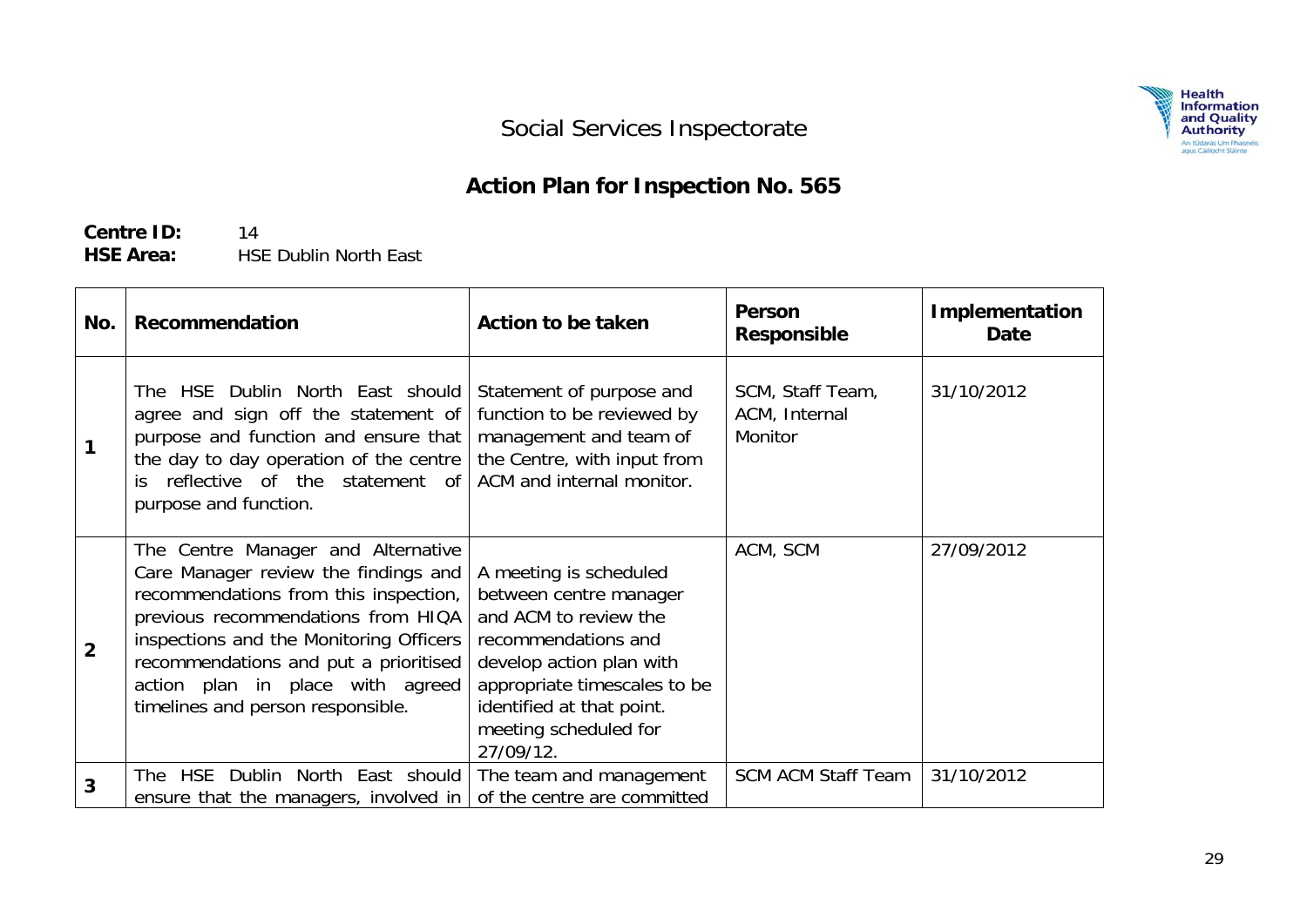| the centre, have mechanisms in place    | to reviewing quality of     |  |
|-----------------------------------------|-----------------------------|--|
| to assess the quality and effectiveness | service provided to our     |  |
| of the services provided in the centre, | young people. This shall be |  |
| particularly the outcomes for the young | done weekly, through staff  |  |
| people.                                 | meetings, through           |  |
|                                         | supervision, care planning  |  |
|                                         | meetings, and placement     |  |
|                                         | planning. Internal          |  |
|                                         | monitoring officer has      |  |
|                                         | provided details of a       |  |
|                                         | research worker who has     |  |
|                                         | been contacted with a view  |  |
|                                         | to undertaking an           |  |
|                                         | independent review of the   |  |
|                                         | outcomes of previous        |  |
|                                         | placements.                 |  |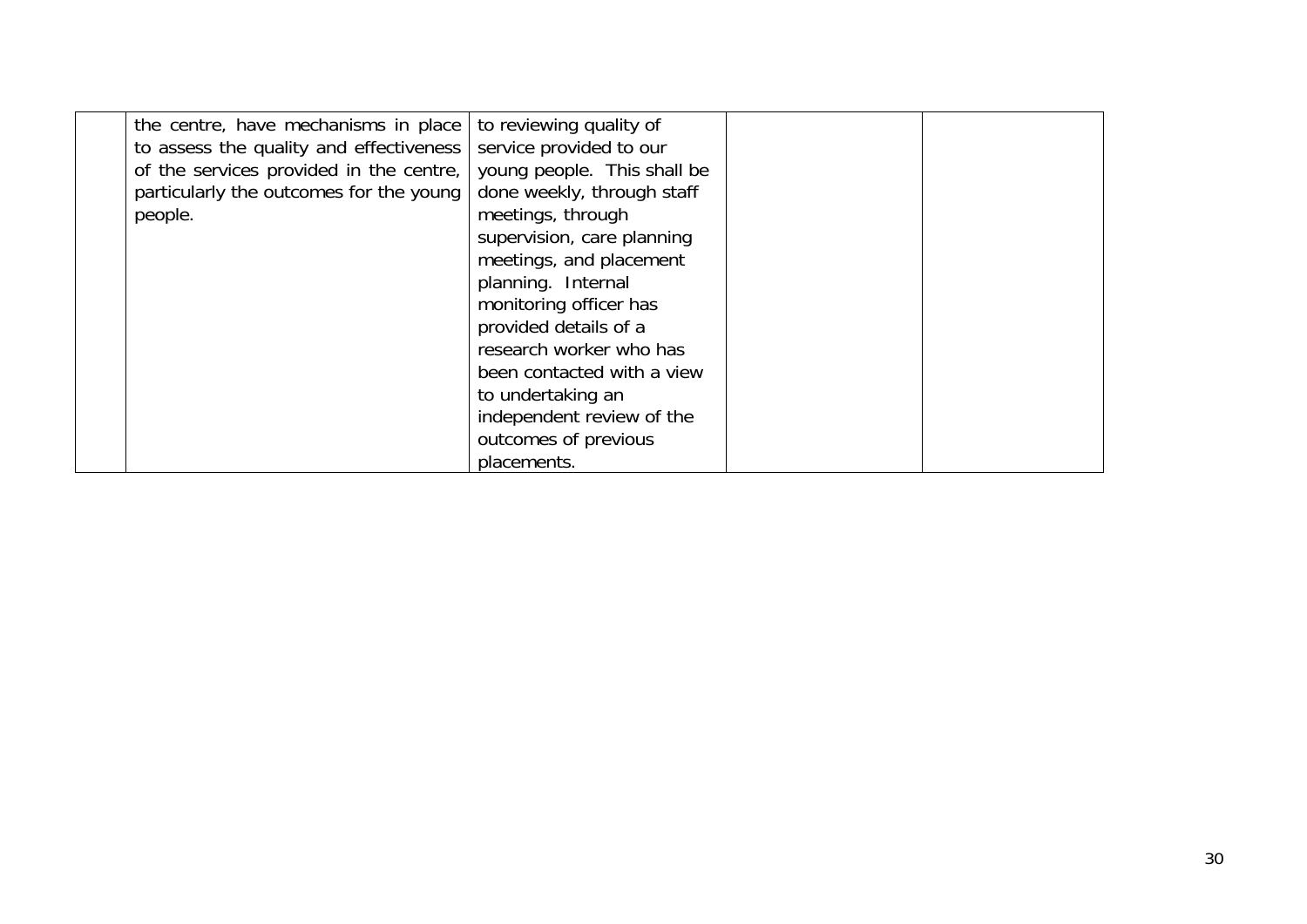## **Action Plan for Inspection No. 565**

**Centre ID:** 14 **HSE Area:** HSE Dublin North East

| No.            | Recommendation                                                                                                                                                                                                                                                | <b>Action to be taken</b>                                                                                                                                                                                                                                                | <b>Person</b><br>Responsible                   | Implementation<br>Date |
|----------------|---------------------------------------------------------------------------------------------------------------------------------------------------------------------------------------------------------------------------------------------------------------|--------------------------------------------------------------------------------------------------------------------------------------------------------------------------------------------------------------------------------------------------------------------------|------------------------------------------------|------------------------|
| $\overline{4}$ | The HSE Dublin North East should<br>rigorously meet the requirements by<br>obtaining Garda clearance and three<br>satisfactory references prior to<br>commencement of employment in all<br>future appointments of staff in<br>children's residential centres. | All future recruitments shall be<br>fully vetted, with 3 references<br>obtained and verified prior to<br>commencement of<br>employment.                                                                                                                                  | SCM, ACM, HR                                   | From present date      |
| 5              | The HSE Dublin North East should<br>undertake a review of unqualified<br>staff and put a training plan in place<br>address any identified training<br>and development deficiencies.                                                                           | Centre Manager to update<br>training audit for centre,<br>identifying appropriate training<br>to be completed by staff.<br>Unqualified staff will be met<br>with individually to identify<br>training needs. Training<br>department will be involved in<br>this process. | SCM, Staff team,<br><b>Training Department</b> | 31/10/2012             |

 $\begin{array}{c} \mathbf{Health} \\ \mathbf{information} \\ \mathbf{and Quality} \\ \mathbf{Authority} \\ \mathbf{Authority} \\ \mathbf{Any} \; \mathsf{Cailicht} \\ \mathsf{Saintel} \\ \mathsf{Sight} \\ \mathsf{Sight} \\ \mathsf{Bight} \end{array}$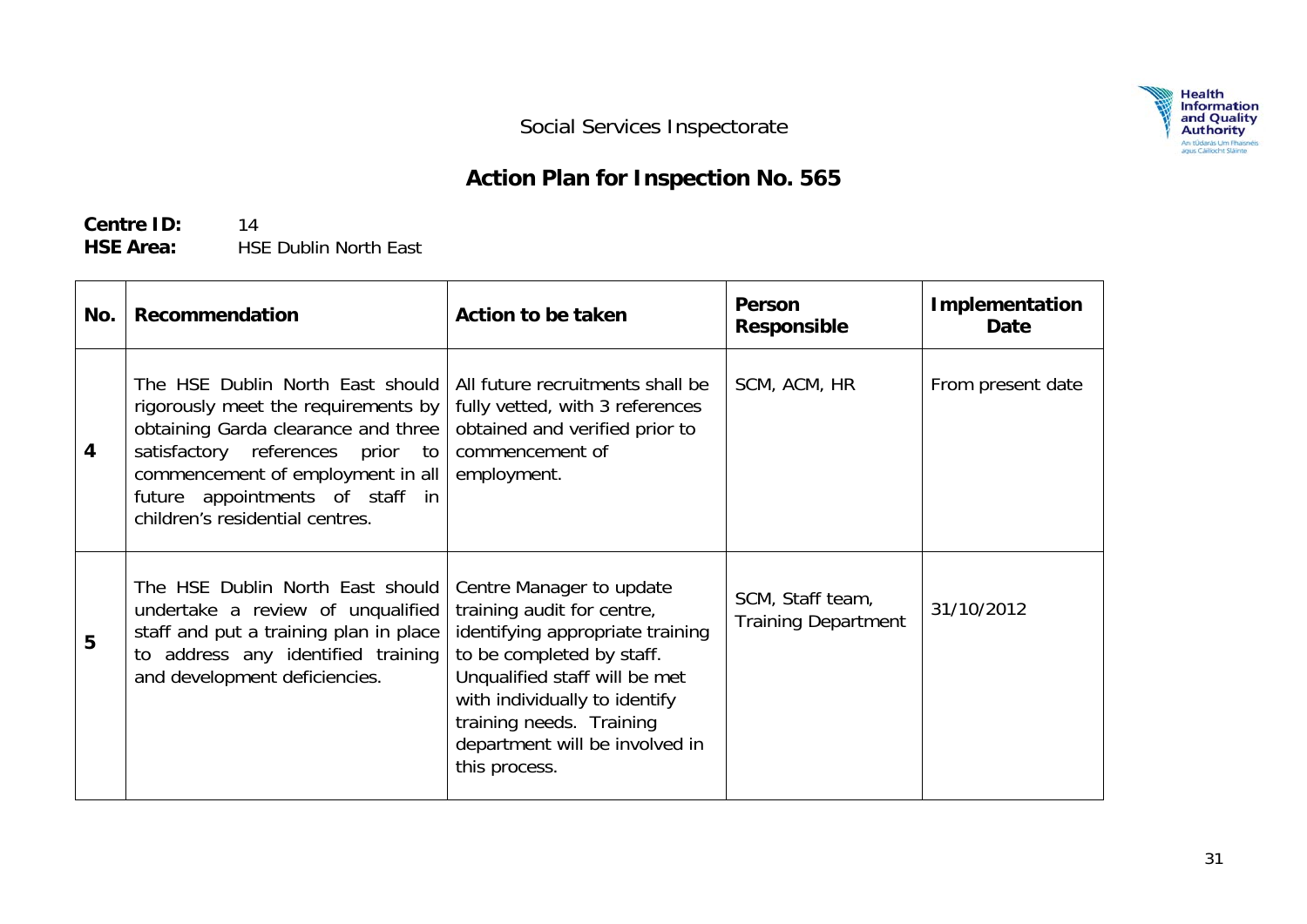| 6 | The HSE Dublin North East aim to<br>have a qualified care leader on duty<br>on each shift.                                                                                   | Rota to be reviewed monthly to<br>identify qualified: unqualified<br>on shift.                                                                                                                                                                   | SCM, ADSCM      | 10/10/2012 |
|---|------------------------------------------------------------------------------------------------------------------------------------------------------------------------------|--------------------------------------------------------------------------------------------------------------------------------------------------------------------------------------------------------------------------------------------------|-----------------|------------|
|   | The practice of regular and formal<br>staff supervision is embedded within<br>the centre, ensuring it is linked with<br>the implementation of individual<br>placement plans. | Supervision schedule to be<br>developed by supervisors<br>within the centre, in<br>consultation with supervisees,<br>and submitted to centre<br>manger for review. Supervision<br>policy to be reviewed<br>individually and in team<br>meetings. | SCM, Staff Team | 10/10/2012 |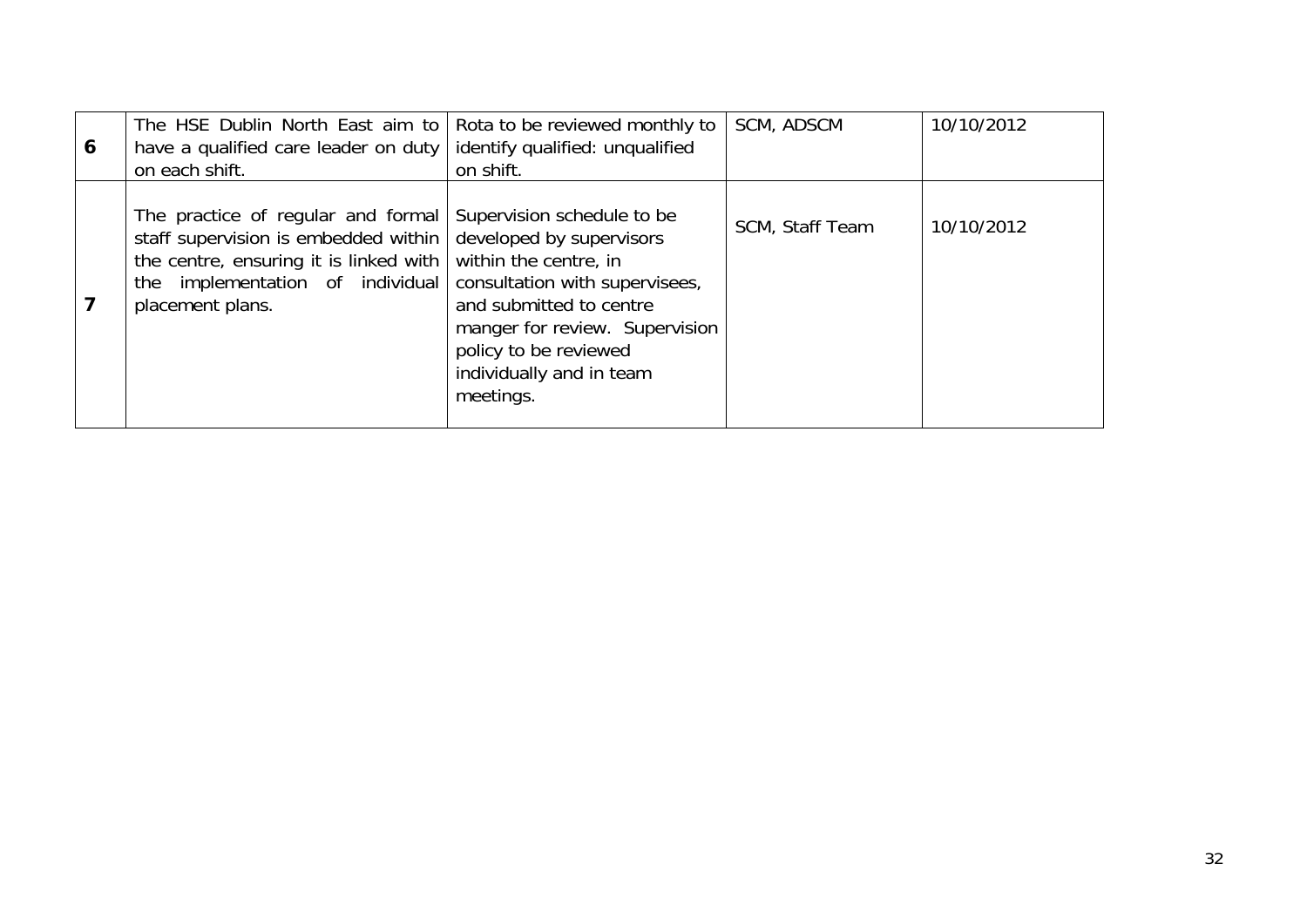$\begin{array}{c} \mathbf{Health} \\ \mathbf{information} \\ \mathbf{and} \ \mathbf{Quality} \\ \mathbf{Authority} \\ \mathbf{Author} \\ \mathbf{Bayes} \ \mathsf{Cailicht} \\ \mathsf{Slaite} \\ \mathsf{Slaite} \end{array}$ 

Social Services Inspectorate

## **Action Plan for Inspection No. 565**

**Centre ID:** 14 **HSE Area:** HSE Dublin North East

| No. | <b>Recommendation</b>                                                                                                                                                        | Action to be taken                                                                                                                                                          | Person<br><b>Responsible</b>              | Implementation<br>Date |
|-----|------------------------------------------------------------------------------------------------------------------------------------------------------------------------------|-----------------------------------------------------------------------------------------------------------------------------------------------------------------------------|-------------------------------------------|------------------------|
| 8   | The centre undertakes a needs<br>analysis in order to implement an<br>effective, ongoing staff development<br>and training programme for the care<br>and education of staff. | Comprehensive analysis of<br>training needs of centre to be<br>carried out by manager and<br>staff team, with input from the<br>training department and line<br>management. | SCM, Staff Team,<br>ACM, Training officer | 01/11/2012             |
| 9   | The centre should have effective<br>financial management systems in<br>place for relevant finances managed<br>within the centre.                                             | Training on SAP financial<br>management system to be<br>accessed by centre manager<br>and deputy.                                                                           | SCM, ADSCM                                | 01/11/2012             |
| 10  | The centre maintains a record of all<br>complaints<br>detailing<br>the<br>investigation and outcome of the reviewed and updated as                                           | Complaints register to be                                                                                                                                                   | SCM and Staff team                        | 03/10/2012             |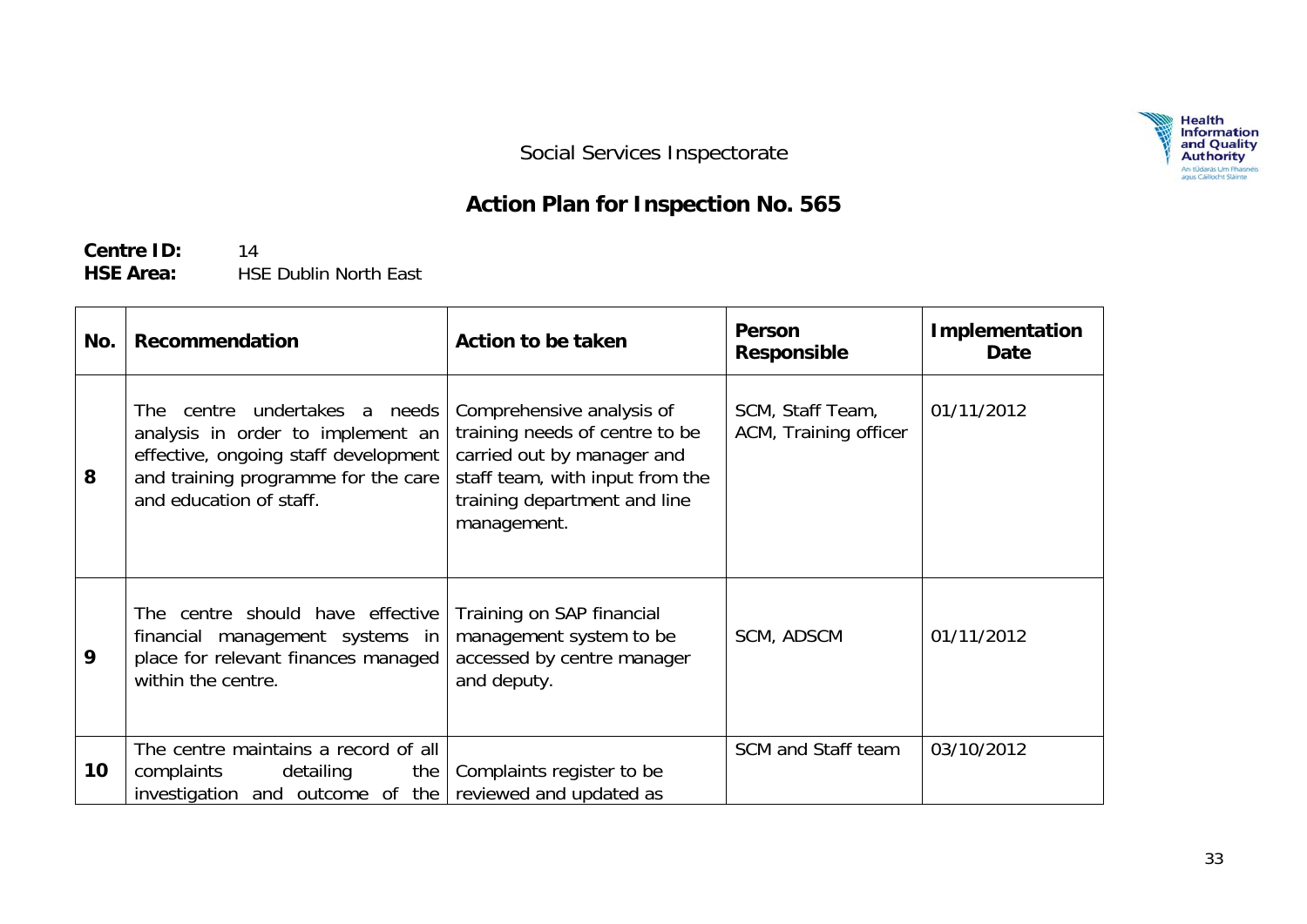|    | complaint and whether or not the<br>complainant is satisfied.                                                                                                                                                                                                                                                        | necessary. Complaints policy<br>to be reviewed by all staff. |                         |            |
|----|----------------------------------------------------------------------------------------------------------------------------------------------------------------------------------------------------------------------------------------------------------------------------------------------------------------------|--------------------------------------------------------------|-------------------------|------------|
| 11 | The centre should also review the Complaints to be reviewed<br>systems in place to monitor the weekly for each young person<br>incidence and outcomes of all at staff meetings. ACM to<br>complaints and grievances to review them with centre<br>facilitate continuous quality<br>improvements and system learning. | manager every 6 months or<br>more frequently as required.    | SCM, ACM, Staff<br>Team | 19/09/2012 |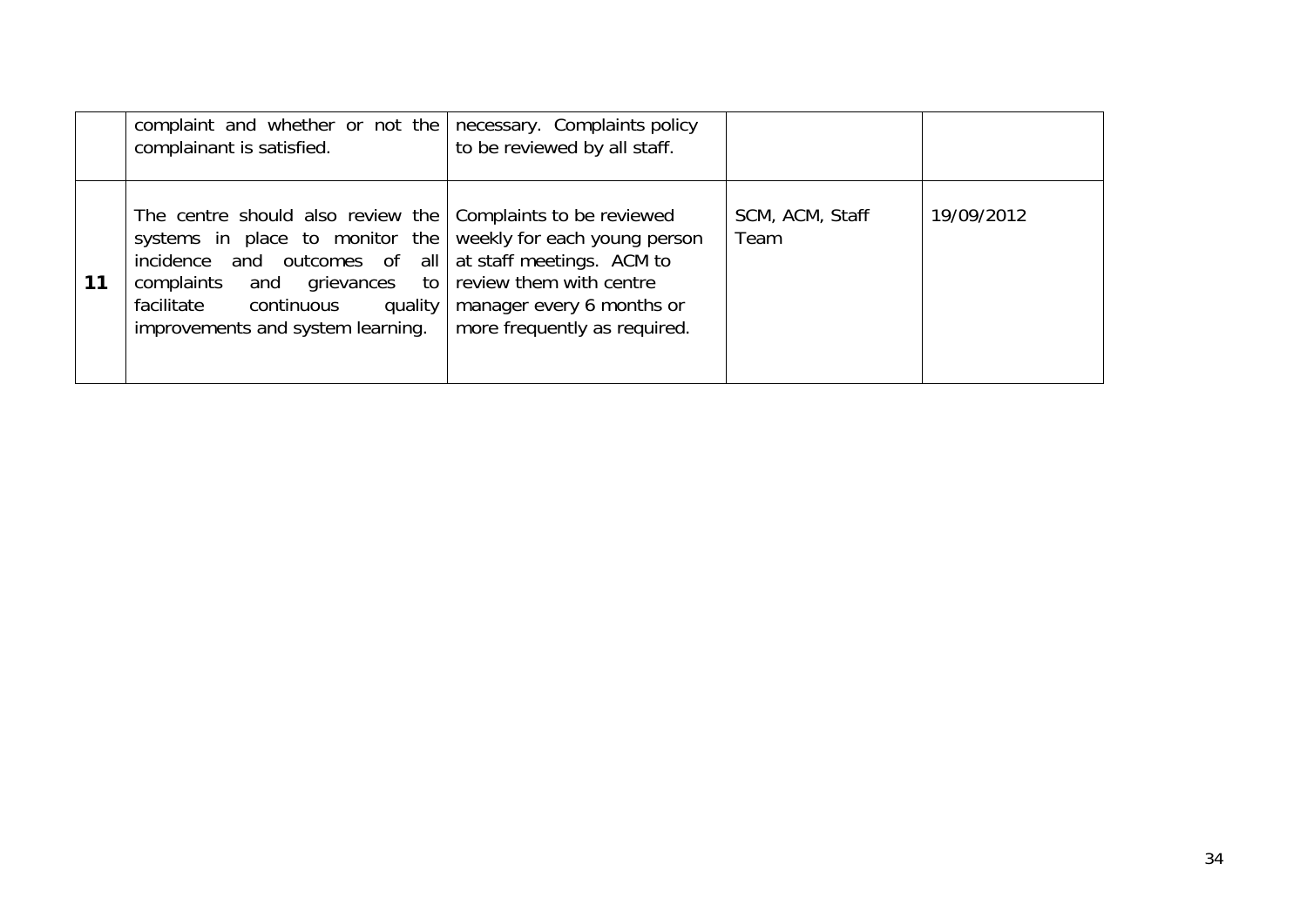## **Action Plan for Inspection No. 565**

**Centre ID:** 14 **HSE Area:** HSE Dublin North East

| No. | Recommendation                                                                                                                                                                       | Action to be taken                                                                                                                                                                                                                                                                                                                                   | Person<br><b>Responsible</b>                                | Implementation<br>Date |
|-----|--------------------------------------------------------------------------------------------------------------------------------------------------------------------------------------|------------------------------------------------------------------------------------------------------------------------------------------------------------------------------------------------------------------------------------------------------------------------------------------------------------------------------------------------------|-------------------------------------------------------------|------------------------|
| 12  | The HSE Dublin North East should<br>review the current admissions risk<br>assessment process to ensure it is<br>robust for the wellbeing and safety<br>of children and young people. | The current pre admission risk<br>assessment is currently being<br>reviewed. This will be<br>completed by December 2012.                                                                                                                                                                                                                             | <b>Alternative Care</b><br>Manager                          | 01/12/2012             |
| 13  | The HSE Dublin North East should<br>ensure that the admission policies<br>and practices take account of the<br>need to protect young people from<br>abuse by their peers.            | All admissions to the centre are<br>risk assessed to ensure that the<br>placement is appropriate both<br>for the young person being<br>referred and for the existing<br>group of young people in the<br>centre; the pre-admission risk<br>is assessment is being reviewed<br>and updated to ensure that this<br>process is as robust as<br>possible. | <b>Alternative Care</b><br>Manager / Social<br>Care Manager | 01/12/2012             |

 $\begin{array}{c} \mathbf{Health} \\ \mathbf{information} \\ \mathbf{and Quality} \\ \mathbf{Authority} \\ \mathbf{Authority} \\ \mathbf{As subset of the Haansles} \\ \mathbf{days} \ \mathsf{Calilocht Slainte} \end{array}$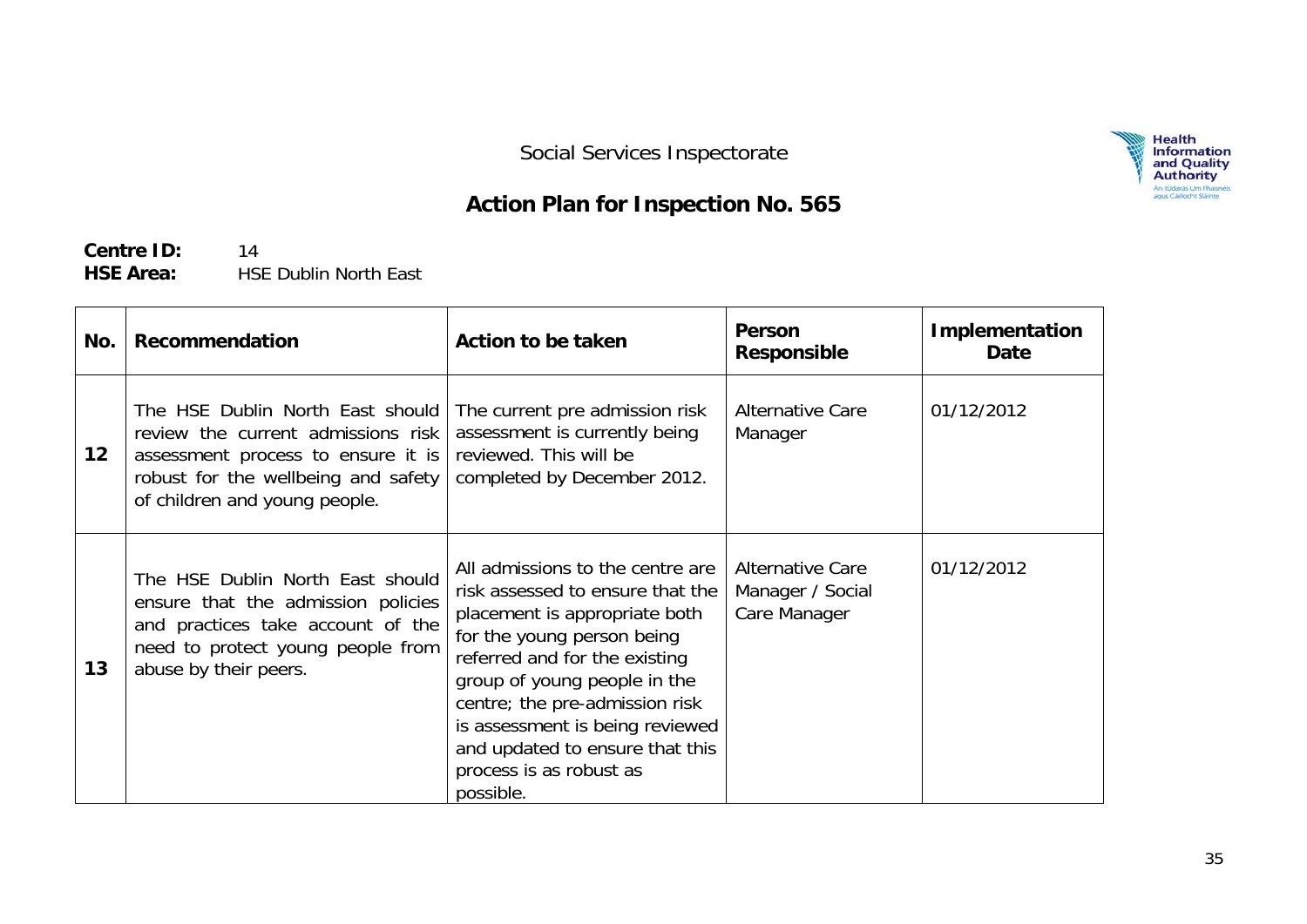| 14 | The HSE Dublin North East should<br>ensure that all placement plans<br>reflect the needs of the young<br>people living in the centre and guide<br>the work of staff.                                                      | The staff and management of<br>the centre have reviewed the<br>current system of Placement<br>Development Plans with a view<br>to ensuring that the plans are<br>reflective of the needs of the<br>young people on a weekly and<br>long-term basis. These plans<br>will be reviewed every 6 month<br>or as needed by management,<br>key workers and the team. | SCM, Key workers,<br><b>Staff Team</b> | 10/10/2012 |
|----|---------------------------------------------------------------------------------------------------------------------------------------------------------------------------------------------------------------------------|---------------------------------------------------------------------------------------------------------------------------------------------------------------------------------------------------------------------------------------------------------------------------------------------------------------------------------------------------------------|----------------------------------------|------------|
| 15 | The HSE Dublin North East should<br>ensure that a record of every visit to<br>a young person by the supervising<br>social worker is entered in the<br>centre's care file with details of any<br>action taken as a result. | Social work contact record to<br>be updated to ensure that the<br>required information is<br>reflected. Contact by social<br>workers to be reviewed weekly<br>in staff meetings.                                                                                                                                                                              | SCM, key workers,<br><b>Staff Team</b> | 24/09/2012 |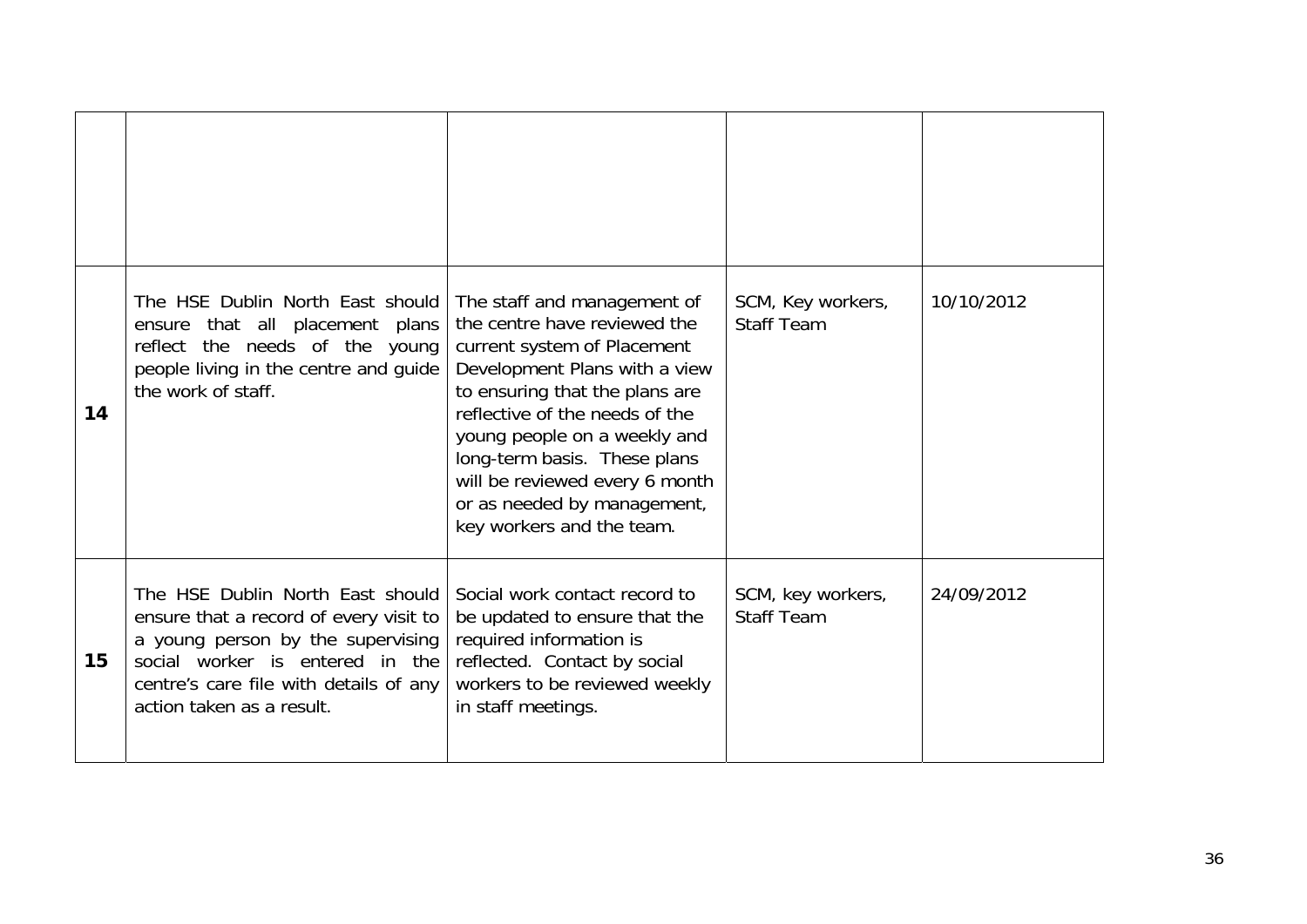

## **Action Plan for Inspection No. 565**

**Centre ID:** 14 **HSE Area:** HSE Dublin North East

| No. | Recommendation                                                                                                                                                                                                                                      | <b>Action to be taken</b>                                                                                                                                                                                                                                                                                                                             | <b>Person</b><br><b>Responsible</b>       | Implementation<br>Date |
|-----|-----------------------------------------------------------------------------------------------------------------------------------------------------------------------------------------------------------------------------------------------------|-------------------------------------------------------------------------------------------------------------------------------------------------------------------------------------------------------------------------------------------------------------------------------------------------------------------------------------------------------|-------------------------------------------|------------------------|
| 16  | The HSE Dublin North East should<br>ensure that a preparation for leaving<br>care programme is developed for all<br>young people appropriate to their<br>age, understanding and maturity<br>which is reflective of where they are<br>going to live. | The centre manager and key<br>workers currently liaise with<br>social workers and aftercare<br>workers to develop appropriate<br>plans for leaving care, which<br>identify work to be undertaken<br>by all parties involved. These<br>plans are to be reviewed with<br>the appropriate parties and<br>updated to reflect the required<br>information. | SCM, Key-workers,<br>SW, Aftercare worker | 31/10/2012             |
| 17  | The HSE Dublin North East reviews<br>its system of paying for clothing or<br>groceries when young people are<br>being prepared for leaving the<br>centre.                                                                                           | This system was reviewed<br>following inspection in July<br>2012. It is reviewed according<br>to the need and abilities of<br>each young person, and will                                                                                                                                                                                             | SCM, Key-workers,<br>Staff team           | <b>July 2012</b>       |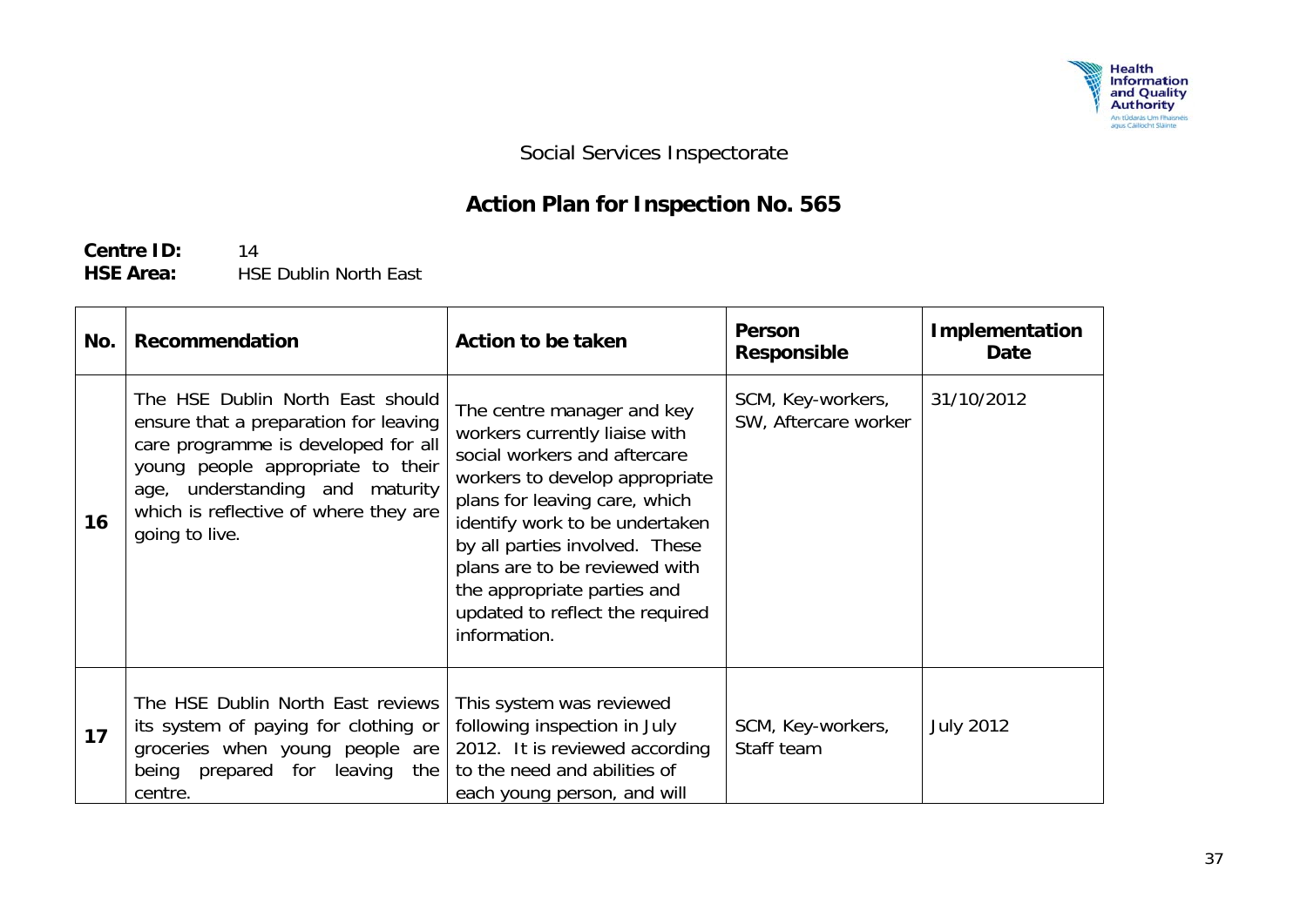|    |                                                                                                                                                                                                                | form part of the aftercare<br>package provided for all young<br>people.                                                                                                                                                                                                                                                                                                                                                                                  |                             |            |
|----|----------------------------------------------------------------------------------------------------------------------------------------------------------------------------------------------------------------|----------------------------------------------------------------------------------------------------------------------------------------------------------------------------------------------------------------------------------------------------------------------------------------------------------------------------------------------------------------------------------------------------------------------------------------------------------|-----------------------------|------------|
| 18 | The HSE Dublin North East ensures<br>that all young people are discharged<br>from the centre in a planned manner<br>within the care review process.                                                            | The centre currently operates<br>its discharge procedure in<br>accordance with the approved<br>policies on planned and<br>unplanned discharges. We will<br>endeavour to ensure that all<br>discharges meet with the<br>appropriate policy. This policy<br>will be reviewed by the staff<br>team to ensure that the centre<br>is aware of, and is compliant<br>with, this policy. All discharges<br>have to be approved by the<br>Central resource panel. | SCM, Staff team,<br>ACM, SW | 03/10/2012 |
| 19 | The HSE Dublin North East ensures<br>that all young people, within the<br>residential care setting, are provided<br>with the skills, competencies and<br>knowledge necessary for adulthood<br>and citizenship. | The team in the centre will<br>continue to work to provide the<br>young people in our care with<br>the necessary skills. This will<br>be done in accordance with<br>each young person's abilities<br>and individual circumstances.<br>The young people will be<br>involved in the planning and<br>implementation of this work,<br>and all relevant parties will be                                                                                       | SCM, Staff team             | 10/10/2012 |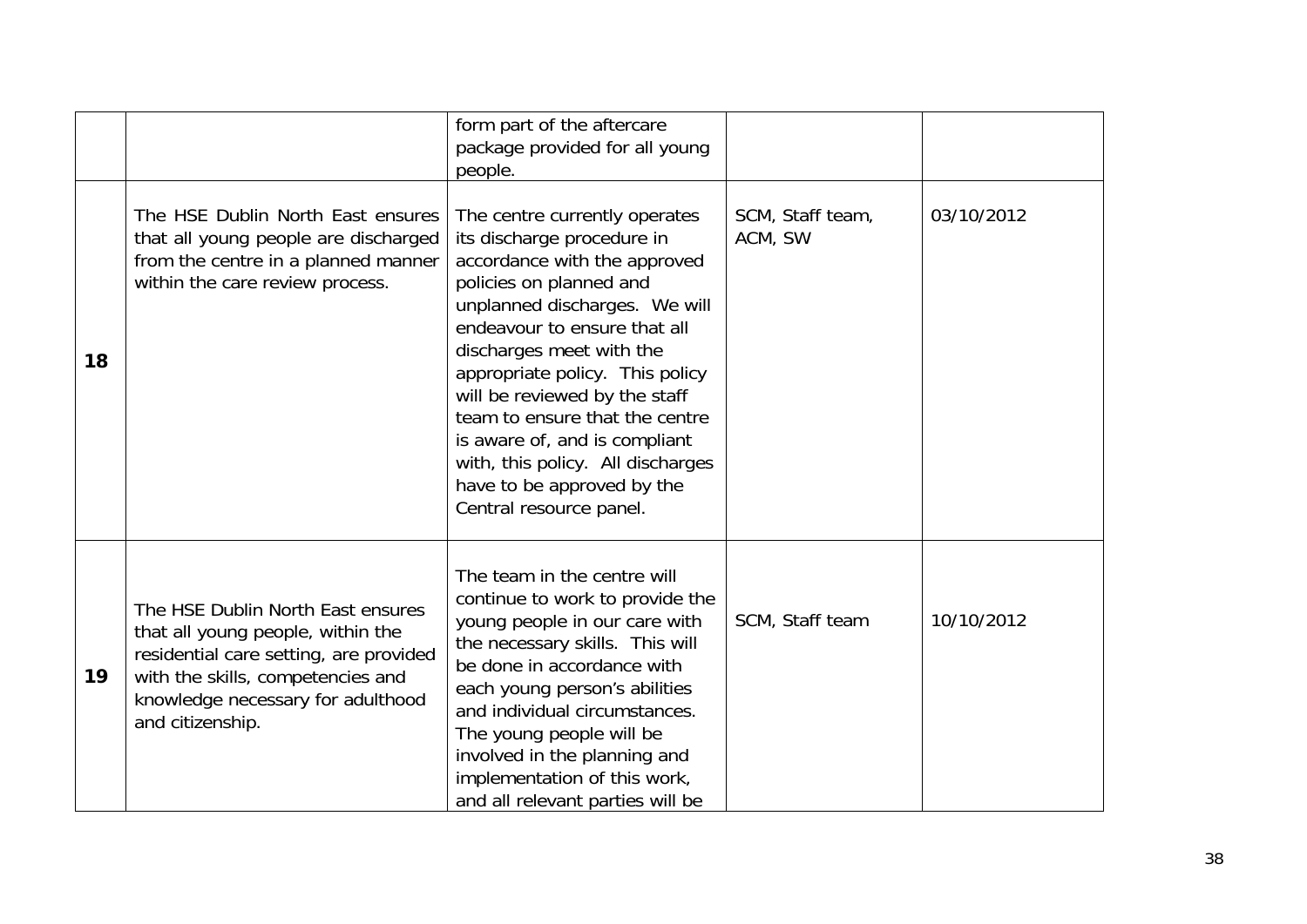|  | consulted with in order to best<br>ensure the best possible<br>outcomes. |  |
|--|--------------------------------------------------------------------------|--|
|  |                                                                          |  |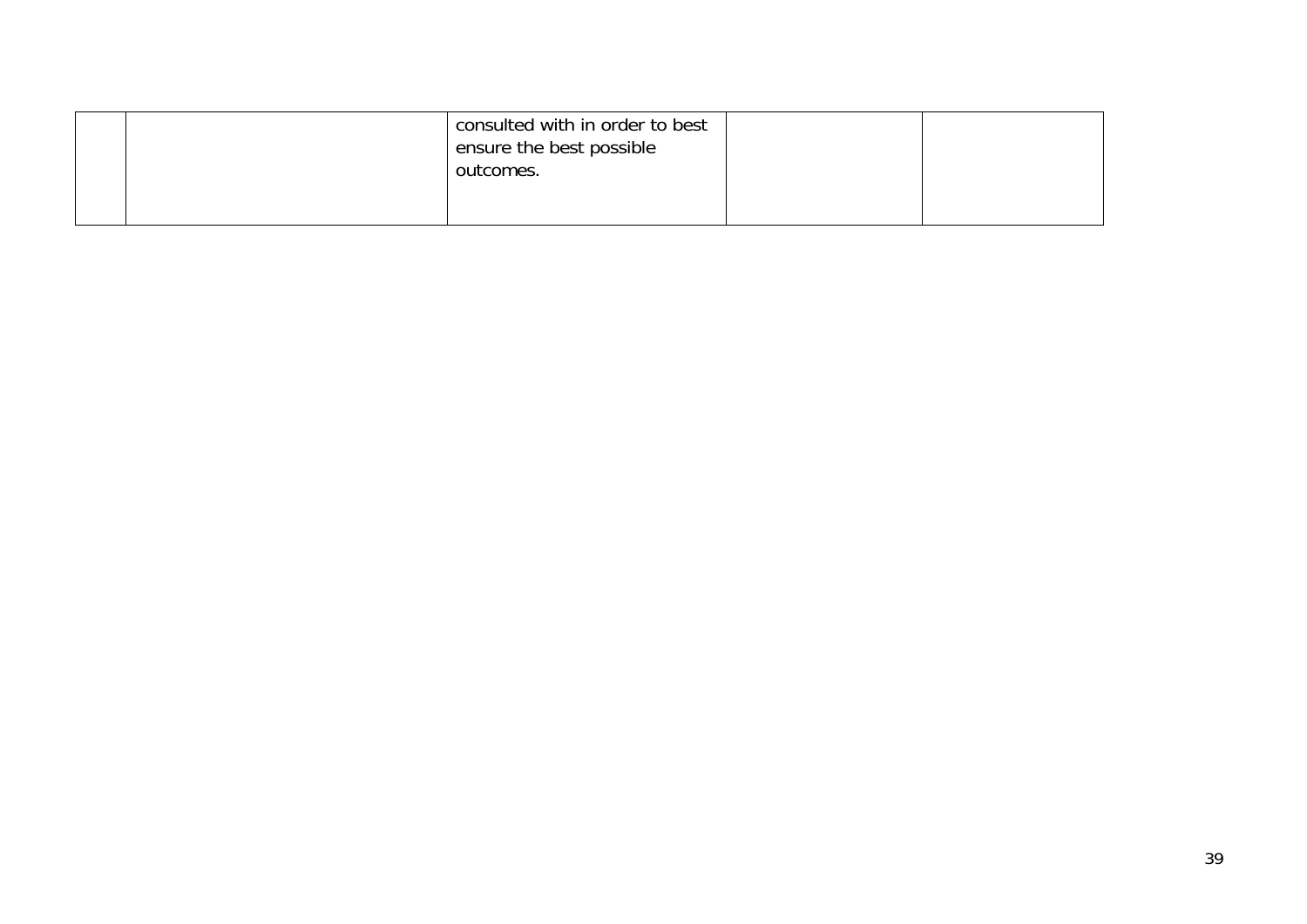**Health<br>Information<br>and Quality<br>Authority** 

An tÚdarás Um Fhaisn<br>agus Cáilíocht Sláinte

## **Action Plan for Inspection No. 565**

**Centre ID:** 14 **HSE Area:** HSE Dublin North East

| No. | Recommendation                                                                                                                                                                                                                                                                                                                                                                                                                                                                                                                | Action to be taken                                                                                                                                                                                                                                                                                                                                         | Person<br><b>Responsible</b>    | <b>Implementation</b><br>Date |
|-----|-------------------------------------------------------------------------------------------------------------------------------------------------------------------------------------------------------------------------------------------------------------------------------------------------------------------------------------------------------------------------------------------------------------------------------------------------------------------------------------------------------------------------------|------------------------------------------------------------------------------------------------------------------------------------------------------------------------------------------------------------------------------------------------------------------------------------------------------------------------------------------------------------|---------------------------------|-------------------------------|
| 20  | The HSE Dublin North East review the<br>overall management of behaviour and<br>put in place effective strategies to<br>address unsafe behaviours by the<br>children ensuring that all staff are<br>familiar with the policy on managing<br>behaviour and that a clear and<br>consistent approach to managing<br>behaviour and apportioning sanctions<br>is employed by all staff with the same<br>clearly recorded. The Centre Manager<br>should regularly review and analyse<br>behaviour<br>management<br>and<br>sanctions. | The team in the centre will<br>review all policies relevant to<br>the management of<br>behaviour. TCI training is to<br>be provided to the team to<br>ensure compliance with the<br>policies and to assist in the<br>management in behaviours.<br>The sanctions policies will be<br>reviewed. All sanctions will be<br>reviewed by management and<br>team. | SCM, Staff Team                 | 10/10/2012                    |
| 21  | The HSE Dublin North East ensures<br>that young people understand the<br>behaviour expected of them.                                                                                                                                                                                                                                                                                                                                                                                                                          | Work will be undertaken with<br>each young person currently<br>resident in the Centre and any                                                                                                                                                                                                                                                              | SCM, Key workers,<br>Staff team | 10/11/2012                    |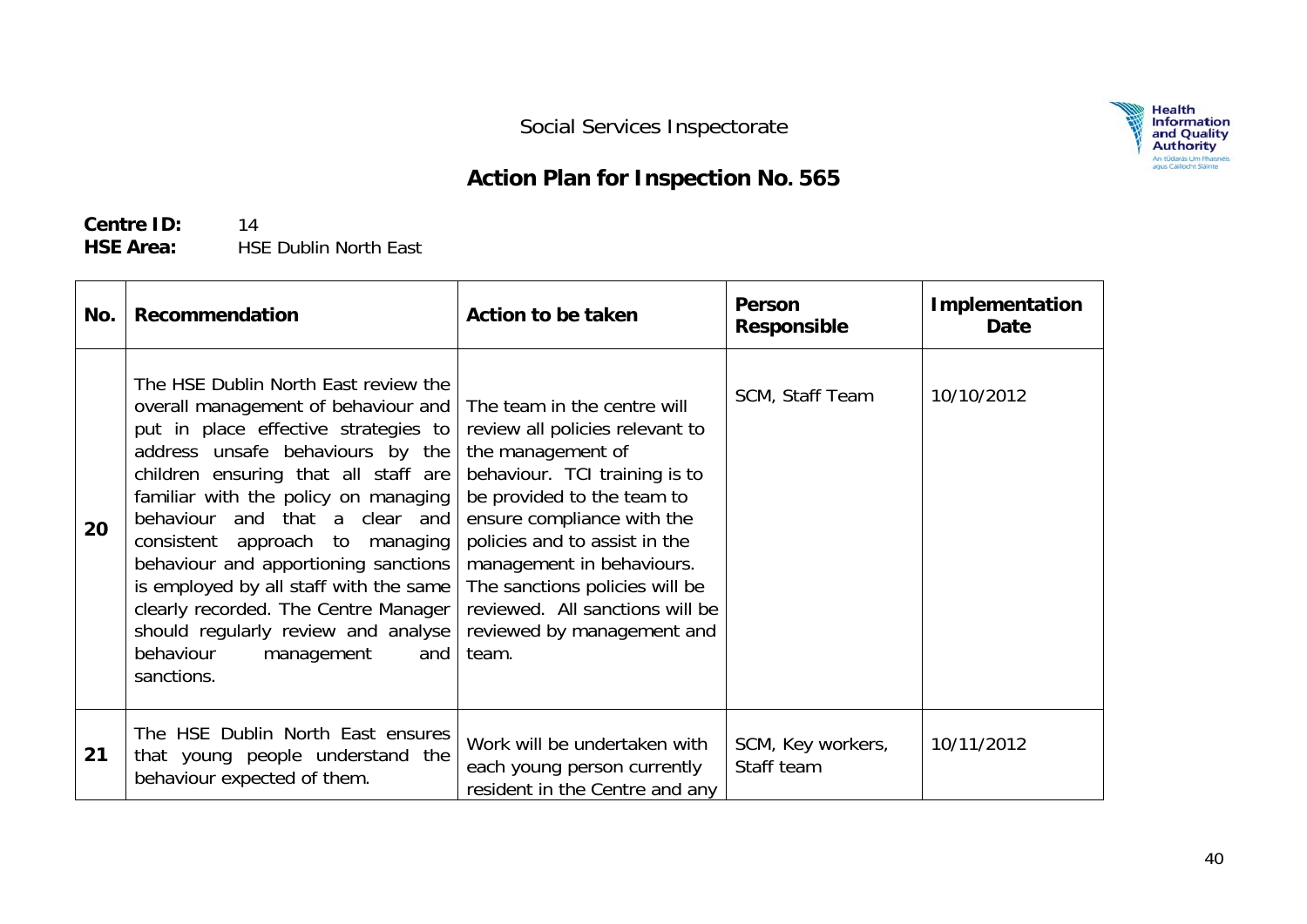|    |                                                                                                                                      | future residents to ensure that<br>they understand the<br>behavioural expectations of<br>the centre. Young people will<br>be given the opportunity to<br>discuss any issues they have,<br>and the consequences of<br>actions will be explained.                                                                                                                                                                                                      |                                |         |
|----|--------------------------------------------------------------------------------------------------------------------------------------|------------------------------------------------------------------------------------------------------------------------------------------------------------------------------------------------------------------------------------------------------------------------------------------------------------------------------------------------------------------------------------------------------------------------------------------------------|--------------------------------|---------|
| 22 | The HSE Dublin North East should<br>absences<br>without  <br>that<br>ensure<br>authority are appropriately managed<br>and addressed. | Management and staff of the<br>Centre will continue to work<br>under the guidance of the<br>National Protocol for missing<br>children in care. This will be<br>done in conjunction with the<br>standardised policies on<br>unauthorised absences, return<br>from absences, HSE national<br>Guidelines for engaging An<br>Garda Siochana to deal with<br>young people in HSE<br>Residential Care Centres, and<br>the policy on significant<br>events. | SCM, Staff team,<br><b>ACM</b> | Ongoing |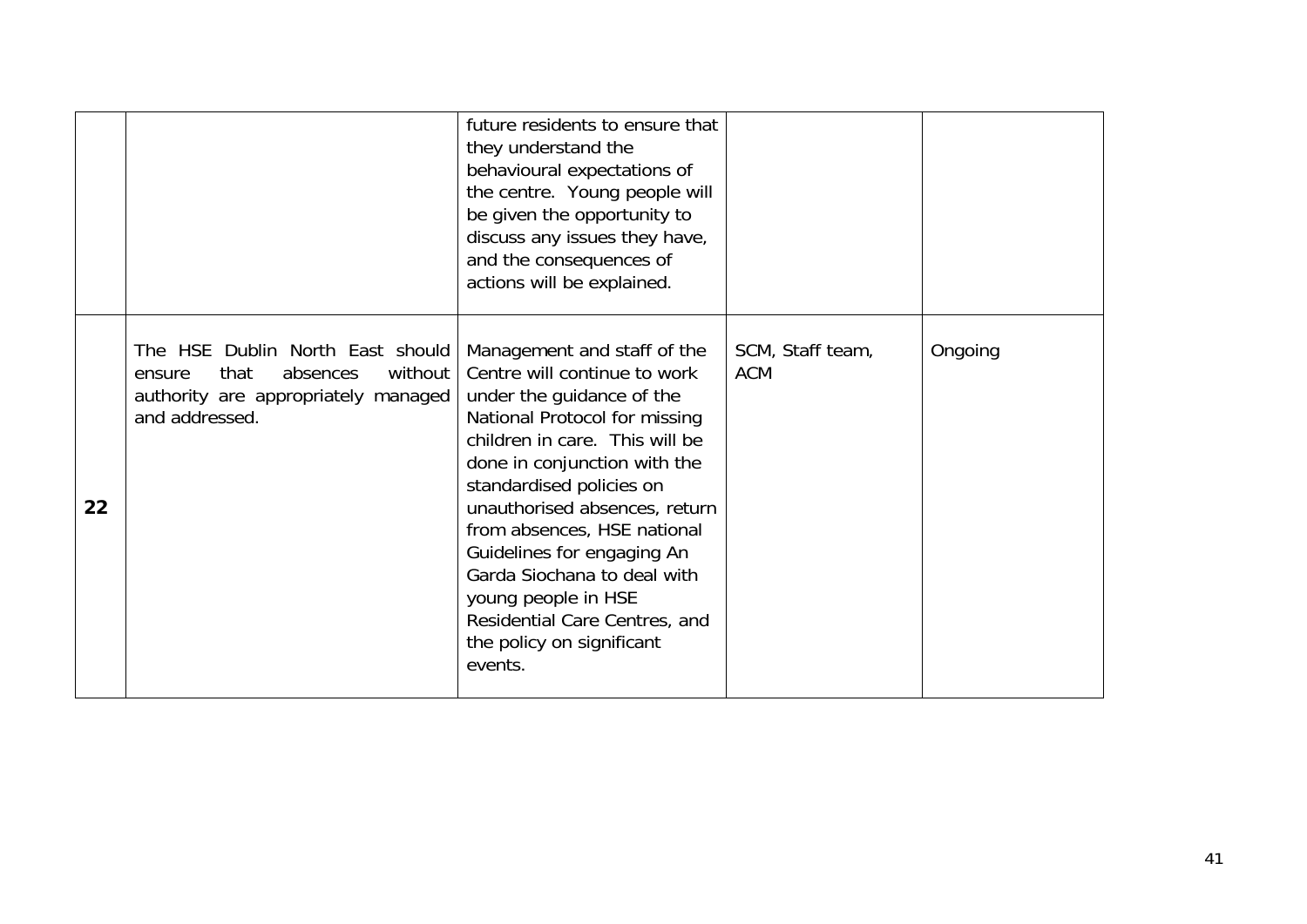## **Action Plan for Inspection No. 565**

**Centre ID:** 14 **HSE Area:** HSE Dublin North East

| No. | Recommendation                                                                                                                                                                                                                                                      | Action to be taken                                                                                                                                                                                                                                                                                    | Person<br><b>Responsible</b>                       | Implementation<br>Date |
|-----|---------------------------------------------------------------------------------------------------------------------------------------------------------------------------------------------------------------------------------------------------------------------|-------------------------------------------------------------------------------------------------------------------------------------------------------------------------------------------------------------------------------------------------------------------------------------------------------|----------------------------------------------------|------------------------|
| 23  | Inspectors recommend that the HSE<br>Dublin North East should ensure that<br>outstanding child<br>protection<br>all<br>notifications are concluded in a timely<br>coordinated<br>following a<br>manner<br>response with the relevant agencies.                      | Social Work department has<br>been contacted and has asked<br>to supply a conclusion to the<br>outstanding Child Protection<br>Notifications as a matter of<br>urgency.                                                                                                                               | SCM, SW                                            | 31/10/2012             |
| 24  | The HSE Dublin North East should<br>ensure that actions taken by social<br>workers<br>response to<br>child<br>in<br>protection notifications are clearly<br>recorded on the case file and children<br>and families are kept informed of the<br>process and outcome. | The current system of<br>recording and storing files is<br>under review by the team of<br>the centre in order to ensure<br>accurate recording of<br>information, ease of access,<br>security, provision of<br>information to significant<br>parties. This will be done<br>with input from social work | SCM, Staff Team,<br>Key workers, SW,<br><b>ACM</b> | 31/11/2012             |

**Health<br>Information<br>and Quality<br>Authority** 

**An tÚdarás Um Fhaisn<br>agus Cáilíocht Sláinte**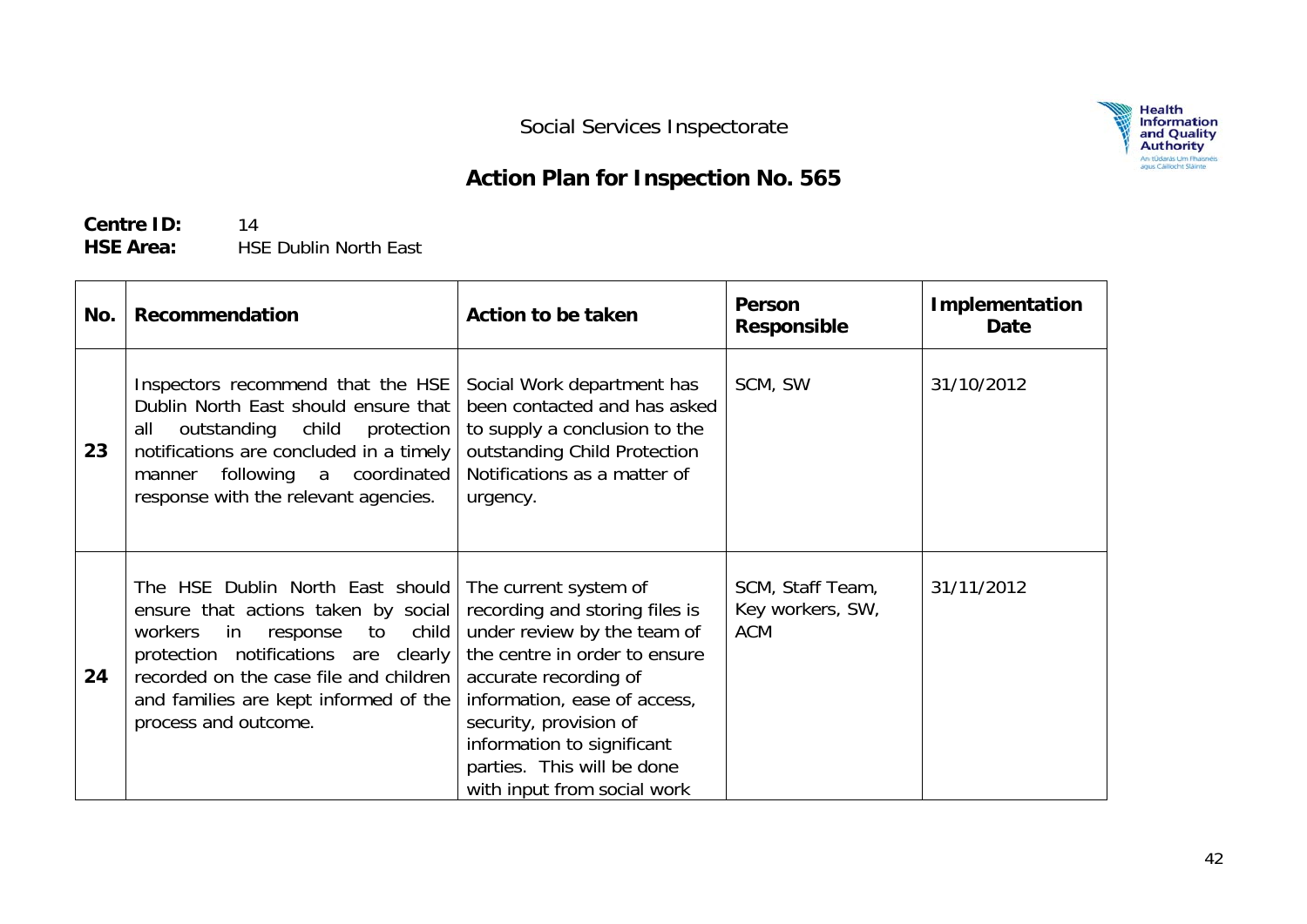|    |                                                                                                                                                                                                                         | department and line<br>management.                                                                                                                                                   |                 |            |
|----|-------------------------------------------------------------------------------------------------------------------------------------------------------------------------------------------------------------------------|--------------------------------------------------------------------------------------------------------------------------------------------------------------------------------------|-----------------|------------|
| 25 | The HSE Dublin North East should<br>ensure that all staff in the centre<br>attend Children First 2011 training as<br>soon as possible, and that the Centre<br>Manager attends appropriate child<br>protection training. | Training dates for Children's<br>first have been identified for<br>staff in the Centre. All staff<br>not yet trained are to be<br>booked onto the appropriate<br>date by 28/09/2012. | SCM, Staff Team | 28/09/2012 |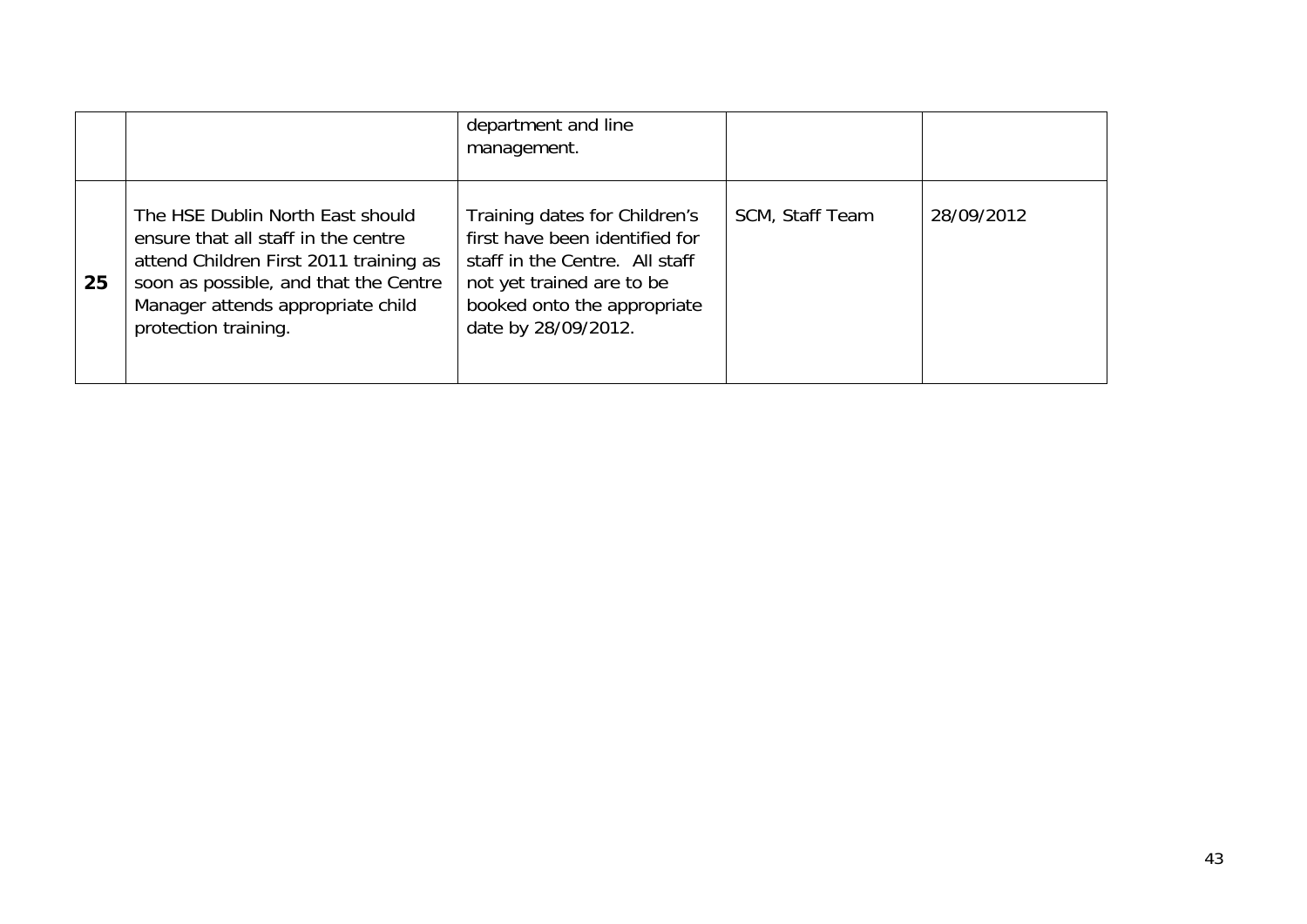

## **Action Plan for Inspection No. 565**

**Centre ID:** 14 **HSE Area:** HSE Dublin North East

| No. | Recommendation                                                                                                                                                                                                                                                                                                          | Action to be taken                                                                                                                                                                                                                                                                                                   | Person<br><b>Responsible</b> | <b>Implementation</b><br>Date |
|-----|-------------------------------------------------------------------------------------------------------------------------------------------------------------------------------------------------------------------------------------------------------------------------------------------------------------------------|----------------------------------------------------------------------------------------------------------------------------------------------------------------------------------------------------------------------------------------------------------------------------------------------------------------------|------------------------------|-------------------------------|
| 26  | The HSE Dublin North East should<br>ensure that the centre makes every<br>effort to engage all young people in<br>education/training programme<br>an<br>and that each young person is<br>encouraged and assisted to reach<br>educational potential. This<br>their<br>should be closely monitored by line<br>management. | Since the inspection, we have<br>secured a FAS training course<br>for one of our young people,<br>whilst another is currently<br>attending full-time education in<br>secondary school. We will<br>continue to encourage and<br>support the educational<br>development of all of our<br>current and future residents. | SCM, Staff Team              | From present date             |
| 27  | Inspectors recommend that the HSE   A review of the location of the<br>Dublin North East review<br>the<br>position of the staff office.                                                                                                                                                                                 | staff office is currently taking<br>place, involving the team and<br>line management.                                                                                                                                                                                                                                | SCM, ACM, Staff<br>team      | 01/11/2012                    |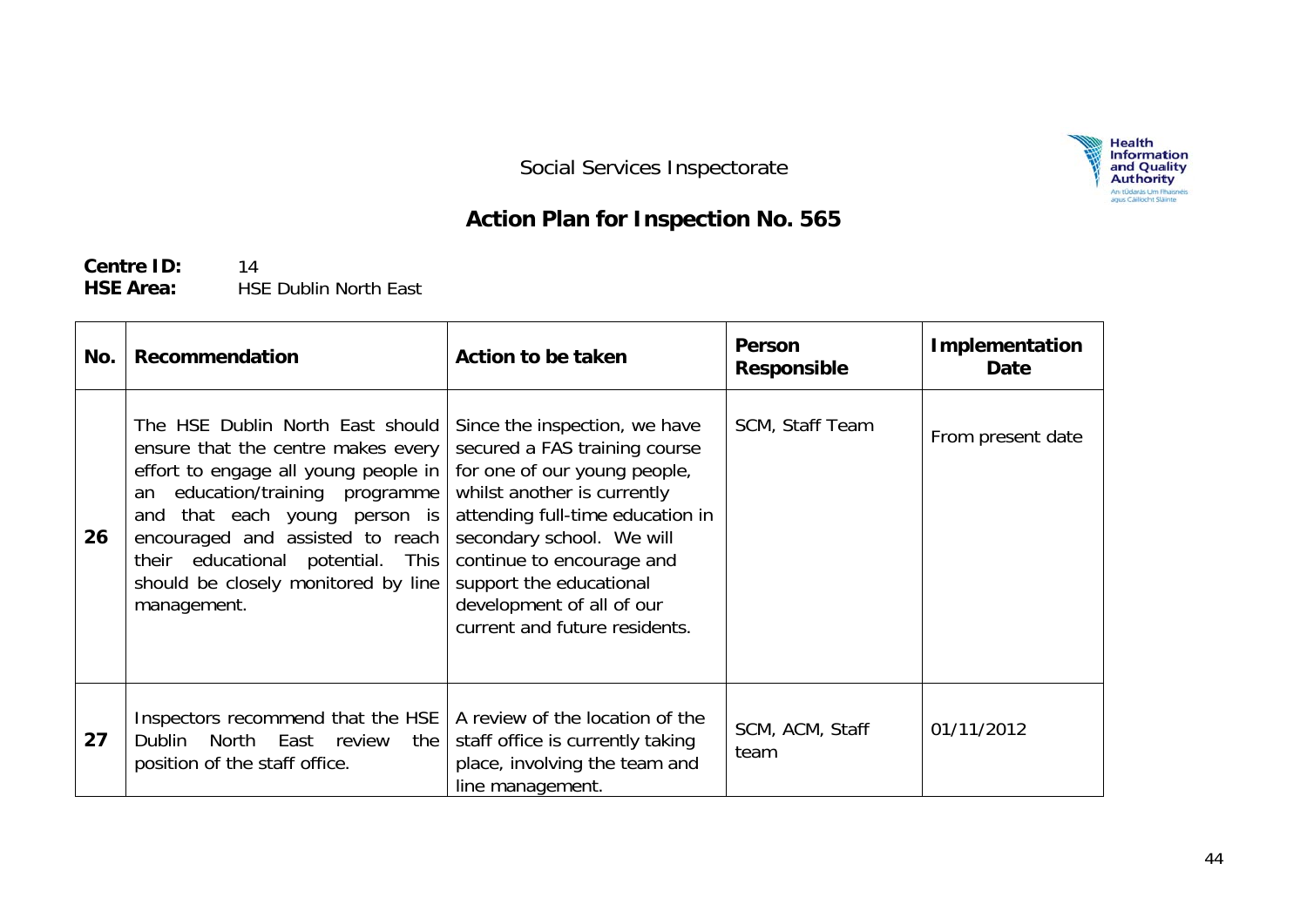| 28 | External HSE Dublin North East line   ACM visits the centre regularly<br>managers should routinely monitor<br>the premises to<br>the $ $<br>ensure<br>maintenance of standards<br>and I<br>safety. | to ensure standards are<br>maintained. Future dates have<br>been identified for him to<br>attend the centre and this will<br>form part of the agenda for his<br>visit.                                                                                                                                                                                                                                            | ACM, SCM              | Ongoing      |
|----|----------------------------------------------------------------------------------------------------------------------------------------------------------------------------------------------------|-------------------------------------------------------------------------------------------------------------------------------------------------------------------------------------------------------------------------------------------------------------------------------------------------------------------------------------------------------------------------------------------------------------------|-----------------------|--------------|
| 29 | The Centre Manager should ensure<br>the centre is supervised to ensure<br>cleanliness<br>standards<br>are<br>maintained.                                                                           | The centre manager currently<br>monitors the condition and<br>cleanliness of the house on a<br>daily basis. All health and<br>safety concerns are reviewed<br>weekly during staff meetings,<br>with any particular tasks carried<br>out recorded in handover and<br>maintenance logs as<br>appropriate. Each staff<br>member is assigned specific<br>areas of responsibility which is<br>monitored by management. | <b>SCM Staff Team</b> | Present date |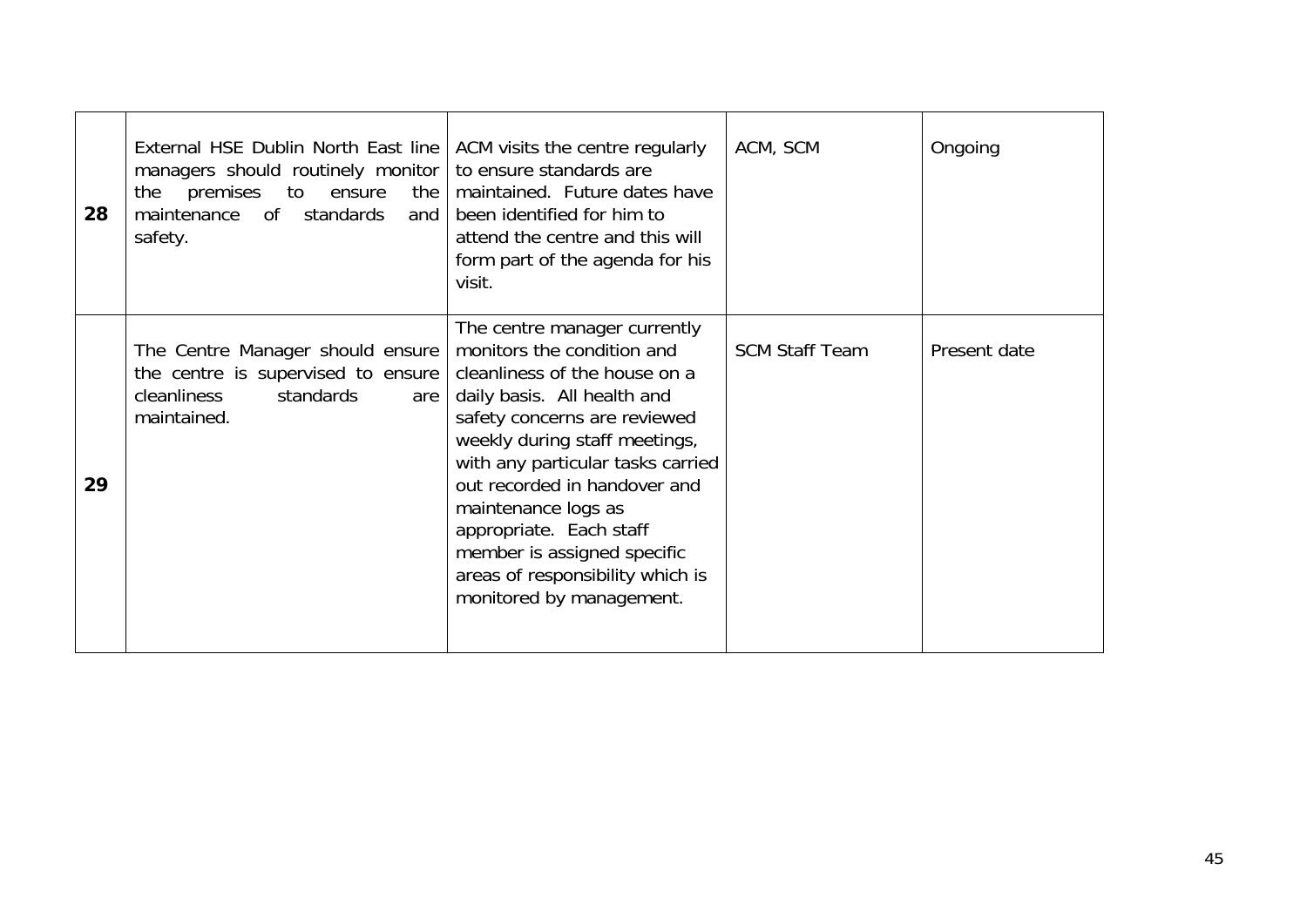### **Action Plan for Inspection No. 565**

**Centre ID:** 14 **HSE Area:** HSE Dublin North East

| No. | Recommendation                                                                                                                                                                                                                                                                                                                                                                      | Action to be taken                                                                                                                                                                                                                           | Person<br><b>Responsible</b> | <b>Implementation</b><br>Date |
|-----|-------------------------------------------------------------------------------------------------------------------------------------------------------------------------------------------------------------------------------------------------------------------------------------------------------------------------------------------------------------------------------------|----------------------------------------------------------------------------------------------------------------------------------------------------------------------------------------------------------------------------------------------|------------------------------|-------------------------------|
| 30  | Inspectors recommend that all staff<br>receive training in<br>moving and<br>handling.                                                                                                                                                                                                                                                                                               | The training department has<br>been contacted in order to<br>ensure compliance with this<br>recommendation. Dates are to<br>be checked against the training<br>calendar and all staff are to<br>identify suitable dates before<br>10/10/2012 | SCM, Staff team              | 10/10/2012                    |
| 31  | provide a<br><b>The</b><br>centre<br>written<br>confirmation<br>from<br>certified<br>a<br>engineer or a qualified architect that<br>all statutory requirements relating to<br>fire safety and building control have<br>been complied with in compliance<br>with the Child Care (Placement of<br>Children<br>Residential<br>in<br>Care)<br>Regulations 1995, Part 111, Article<br>12 | Estates Department has been<br>contacted and are currently<br>looking into this and will<br>contact us to provide resolution<br>by 28/09/2012.                                                                                               | SCM, Estates Dept            | 28/09/2012                    |

 $\begin{array}{c} \mathbf{Health} \\ \mathbf{information} \\ \mathbf{and} \ \mathbf{Quality} \\ \mathbf{Authority} \\ \mathbf{Antback} \\ \mathbf{Any} \ \mathsf{Calisch} \ \mathsf{Slante} \\ \mathsf{agus} \ \mathsf{Calisch} \ \mathsf{Slante} \end{array}$